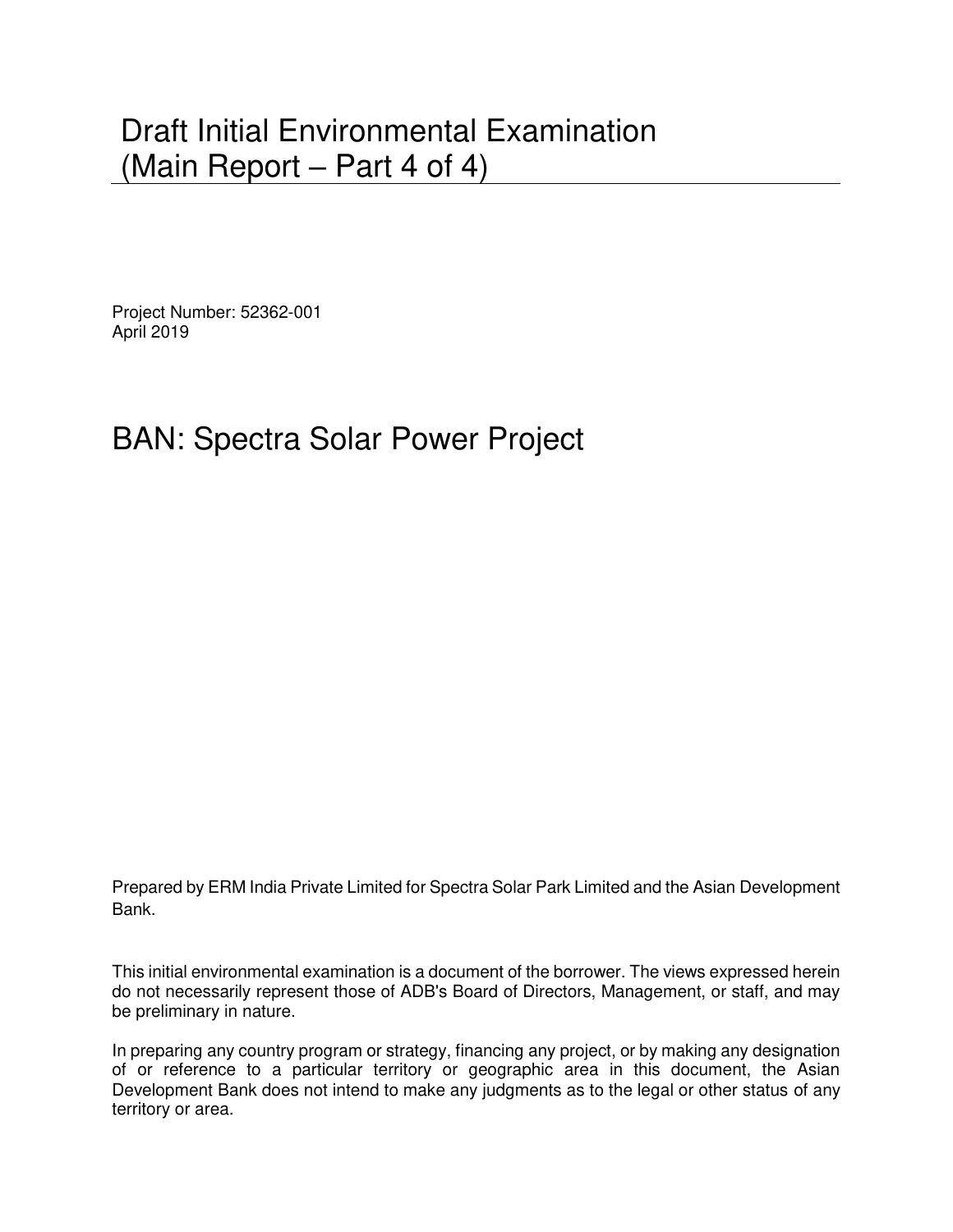# **6. STAKEHOLDER ENGAGEMENT**

## **6.1 Introduction**

This section identifies and profiles the key stakeholders for the SSPL solar project and assesses their potential concerns and levels of influence.

# **6.1.1 Stakeholder Consultation and disclosure requirement for the project**

External financial institutions and government regulatory bodies have increasingly emphasised on the disclosure of project information and stakeholder consultations. A brief overview of the requirements of public disclosure and stakeholder consultation applicable to this project is provided below.

## **Table 6.1 Overview of Disclosure and Stakeholder Consultation Compliance Requirement**

| Institution/<br><b>Regulatory</b><br><b>Body</b> | <b>Reference</b><br><b>Regulation/</b><br><b>Standard</b>                               | <b>Requirements</b>                                                                                                                                                                                                                                                                                                                                                                                                                                                                                                                                                                                                                                                                                                                                                                                                                |
|--------------------------------------------------|-----------------------------------------------------------------------------------------|------------------------------------------------------------------------------------------------------------------------------------------------------------------------------------------------------------------------------------------------------------------------------------------------------------------------------------------------------------------------------------------------------------------------------------------------------------------------------------------------------------------------------------------------------------------------------------------------------------------------------------------------------------------------------------------------------------------------------------------------------------------------------------------------------------------------------------|
| <b>ADB</b>                                       | $SR-2$ :<br>Involuntary<br>Resettlement<br>Safeguards<br><b>Policy Principle</b><br>2.2 | Carry out meaningful consultations with affected persons, host<br>communities, and concerned nongovernment organizations. Inform all<br>displaced persons of their entitlements and resettlement options. Ensure<br>their participation in planning, implementation, and monitoring and<br>evaluation of resettlement programs. Pay particular attention to the needs<br>of vulnerable groups, especially those below the poverty line, the landless,<br>the elderly, women and children, and Indigenous Peoples, and those<br>without legal title to land, and ensure their participation in consultations.<br>Establish a grievance redress mechanism to receive and facilitate<br>resolution of the affected persons' concerns. Support the social and<br>cultural institutions of displaced persons and their host population. |

## **6.2 Stakeholder Categorisation**

A stakeholder is "a person, group, or organization that has a direct or indirect stake in a project/ organization because it can affect or be affected by the Project/organization's actions, objectives, and policies". Stakeholders thus vary in terms of degree of interest, influence and control they have over the project. While those stakeholders who have a direct impact on or are directly impacted by the project are known as **Primary Stakeholders,** those who have an indirect impact or are indirectly impacted are known as **Secondary Stakeholders**.

Keeping in mind the nature of the project and its setting, the stakeholders have been identified and listed in the table given below.

| <b>Stakeholder Groups</b>  | <b>Primary Stakeholders</b>                              | <b>Secondary Stakeholders</b>                                           |
|----------------------------|----------------------------------------------------------|-------------------------------------------------------------------------|
| Community                  | • Land Sellers<br>• Sub-contractors<br>• Local labourers | • Local community<br>• Agricultural labourers<br>• Vulnerable Community |
| Institutional Stakeholders | • Union Parishad<br>• Project investors                  |                                                                         |
| Government Bodies          | • Regulatory Authorities;<br>• District Administration   |                                                                         |

#### **Table 6.2 Stakeholder Group categorisation**

# **6.3 Approach and Methodology for Stakeholder Analysis**

The approach undertaken for information sharing and consultation involved the following key processes.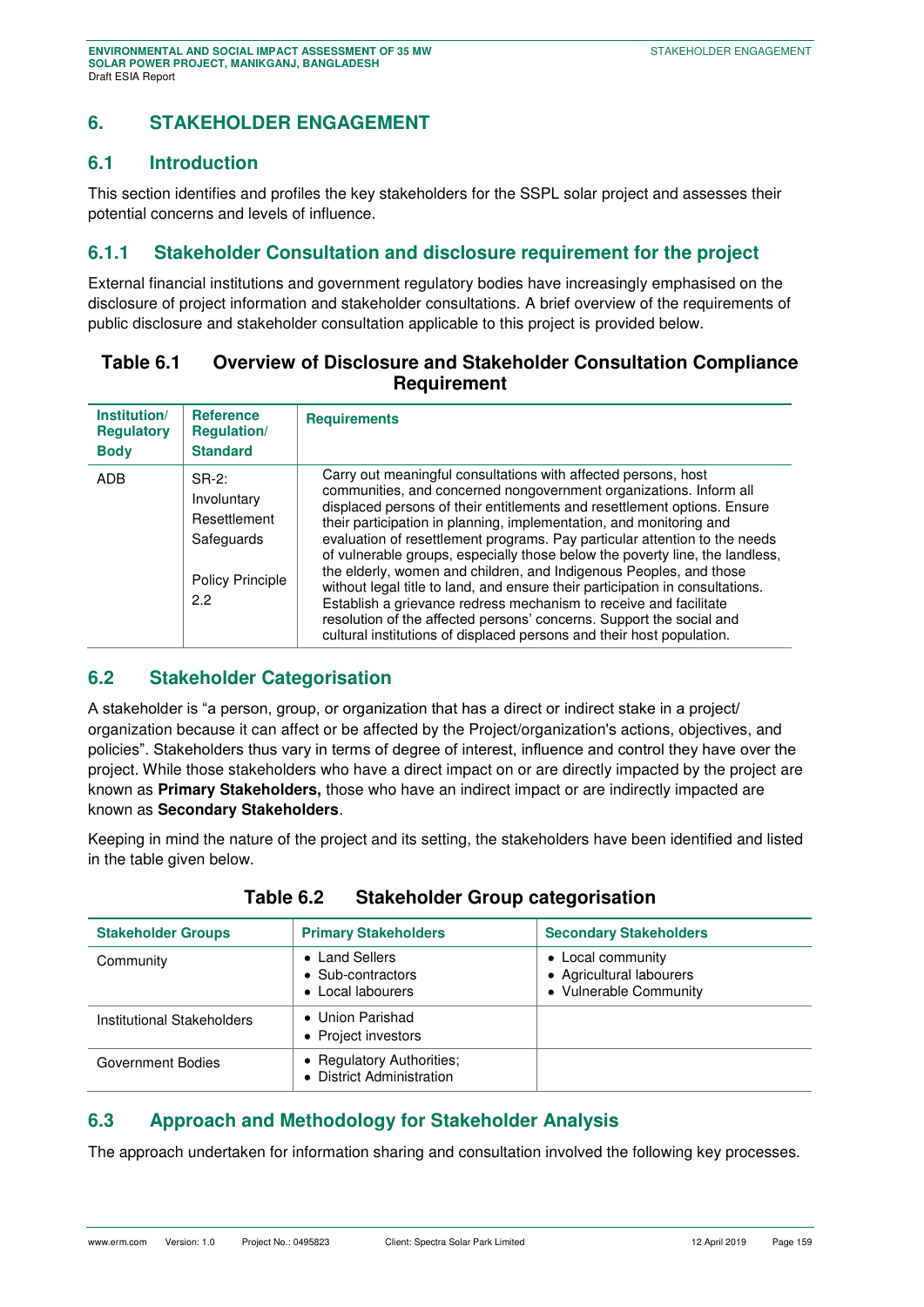- **Mapping and identification of key stakeholders such as primary (directly influenced by the Project)** and secondary (indirectly influenced by the Project) stakeholders;
- Undertaking expert consultations, interviews and focussed group discussions (FGD) with the respective stakeholders;
- **EXECT:** Assessing the influence and impact of the Project on these stakeholder groups;
- **EXECUTE:** Summarizing key findings and observations from the consultations; and
- **Preparing a future stakeholder engagement strategy for a more detailed assessments at a more** detailed level taking into account the various Project lifecycle phases and their implications on the stakeholder .

# **6.4 Summary of Stakeholder Consultations**

ERM undertook consultations/ meetings with identified stakeholders during site visit. The key points discussed with each of these stakeholders are provided in **[Table 6.3](#page-3-0)**:



#### **Figure 6.1 Stakeholder Consultation**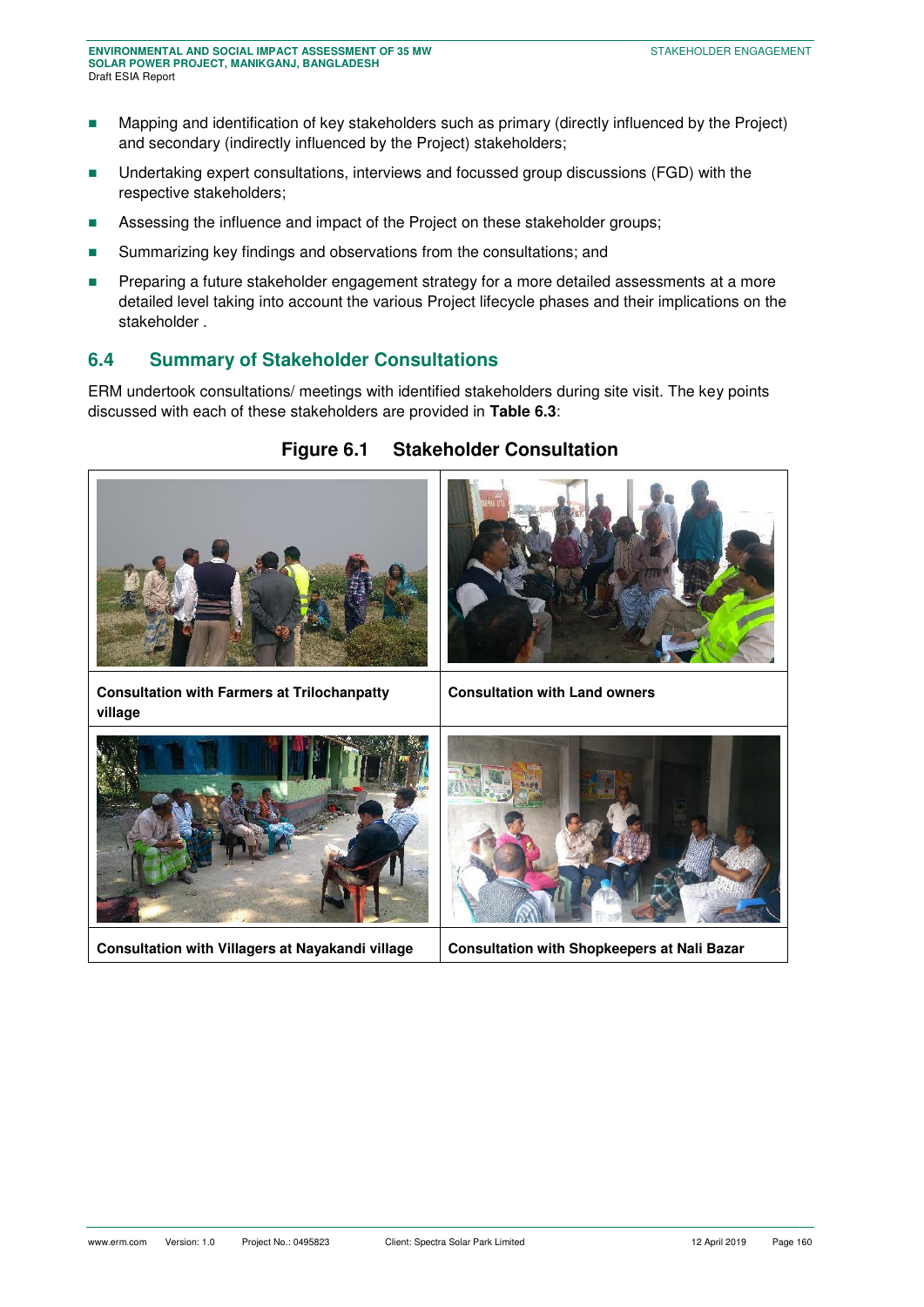<span id="page-3-0"></span>

| S.<br>No. | <b>Stakeholder</b><br>Category                       | <b>Key Points Discussed</b>                                                                                                                                                                                                                                     | <b>Outcomes in brief</b>                                                                                                                                                                                                                                                                                                                                                                                                                                                                                                                                                                                                                                                                                                                                                                                                                                                                                                                                                                                                                                                                                                                                                                                                                                                                                                                                                                                                                                                                                                                                                                                                                                                                                                                                                                                                                                                                                                                                                                 |
|-----------|------------------------------------------------------|-----------------------------------------------------------------------------------------------------------------------------------------------------------------------------------------------------------------------------------------------------------------|------------------------------------------------------------------------------------------------------------------------------------------------------------------------------------------------------------------------------------------------------------------------------------------------------------------------------------------------------------------------------------------------------------------------------------------------------------------------------------------------------------------------------------------------------------------------------------------------------------------------------------------------------------------------------------------------------------------------------------------------------------------------------------------------------------------------------------------------------------------------------------------------------------------------------------------------------------------------------------------------------------------------------------------------------------------------------------------------------------------------------------------------------------------------------------------------------------------------------------------------------------------------------------------------------------------------------------------------------------------------------------------------------------------------------------------------------------------------------------------------------------------------------------------------------------------------------------------------------------------------------------------------------------------------------------------------------------------------------------------------------------------------------------------------------------------------------------------------------------------------------------------------------------------------------------------------------------------------------------------|
| 1.1       | Owners of land to be<br>procured for SSPL<br>Project | Issues/ grievances with respect to the land<br><b>Tale</b><br>purchase process;<br>Community perception towards the project<br>ш<br>Socio-economic condition of the people<br>inhabiting the study area.                                                        | The land area of the project site remains inundated for almost six months<br>every year. The surface of the land is hugely sandy and suitable for<br>seasonal bean crops.<br>Land holders have received entire amount of compensation for the land sold<br><b>Tale</b><br>through negotiated settlement.<br>Previously the land, which they sold was single cropped land. The land they<br><b>The State</b><br>(landowners) purchased with the compensation money, or the land they<br>received as land for land compensation is multiple cropped (2-3 times<br>cultivation is done) land. Mostly they cultivate paddy, Mustard, vegetables.<br>The land owners have benefited in terms of land for land compensation.<br>People also additionally bought better quality of land with the compensation<br>money.<br>Most of the land sellers invested the compensation amount in different<br>savings plan at Banks, Post offices, etc.<br>Compensation money had also been saved or utilised for the higher<br>education or marriage purposes of the children, as informed by land sellers.<br>Some land sellers invested the compensation amount for start-up of<br>businesses like establishment of shop, purchase of pond for fishery, poultry<br>business<br>It was informed that the land sellers have received the land price as per the<br>П<br>market rate and they are satisfied with the land price received.<br>The land owners who bought another land with the compensation amount<br>the registration cost of the land was paid by Spectra.<br>The site is located at a low lying area. Land owners in the neighbouring<br>agricultural land parcels reported water logging and poor drainage. Site was<br>part of natural drainage of the area, which has historical water logging<br>issues, for $4 - 6$ months in a year. Development of the solar park site<br>(backfilling) is likely to increase water inundation in the neighbouring<br>agricultural land parcels. |
| 1.2       | <b>Local Community</b>                               | Land holding pattern in the study area;<br>$\mathcal{L}_{\mathcal{A}}$<br>Impact of land purchase on livelihood;<br>П<br>Perception of agricultural labourers towards ■<br>m.<br>the project;<br>Current engagement scenario - alternate<br>livelihood options; | Most of the agricultural land in the area is fertile and bi- cropped and have<br>П<br>borewell irrigation facility<br>Mustard, Paddy, Beans, Raw Chili are the main agricultural produce of the<br>area.<br>Hand pump is main source of drinking water in the area<br>Drinking water is highly contaminated with iron and arsenic.                                                                                                                                                                                                                                                                                                                                                                                                                                                                                                                                                                                                                                                                                                                                                                                                                                                                                                                                                                                                                                                                                                                                                                                                                                                                                                                                                                                                                                                                                                                                                                                                                                                       |

# **Table 6.3 Stakeholders and Key Points Discussed**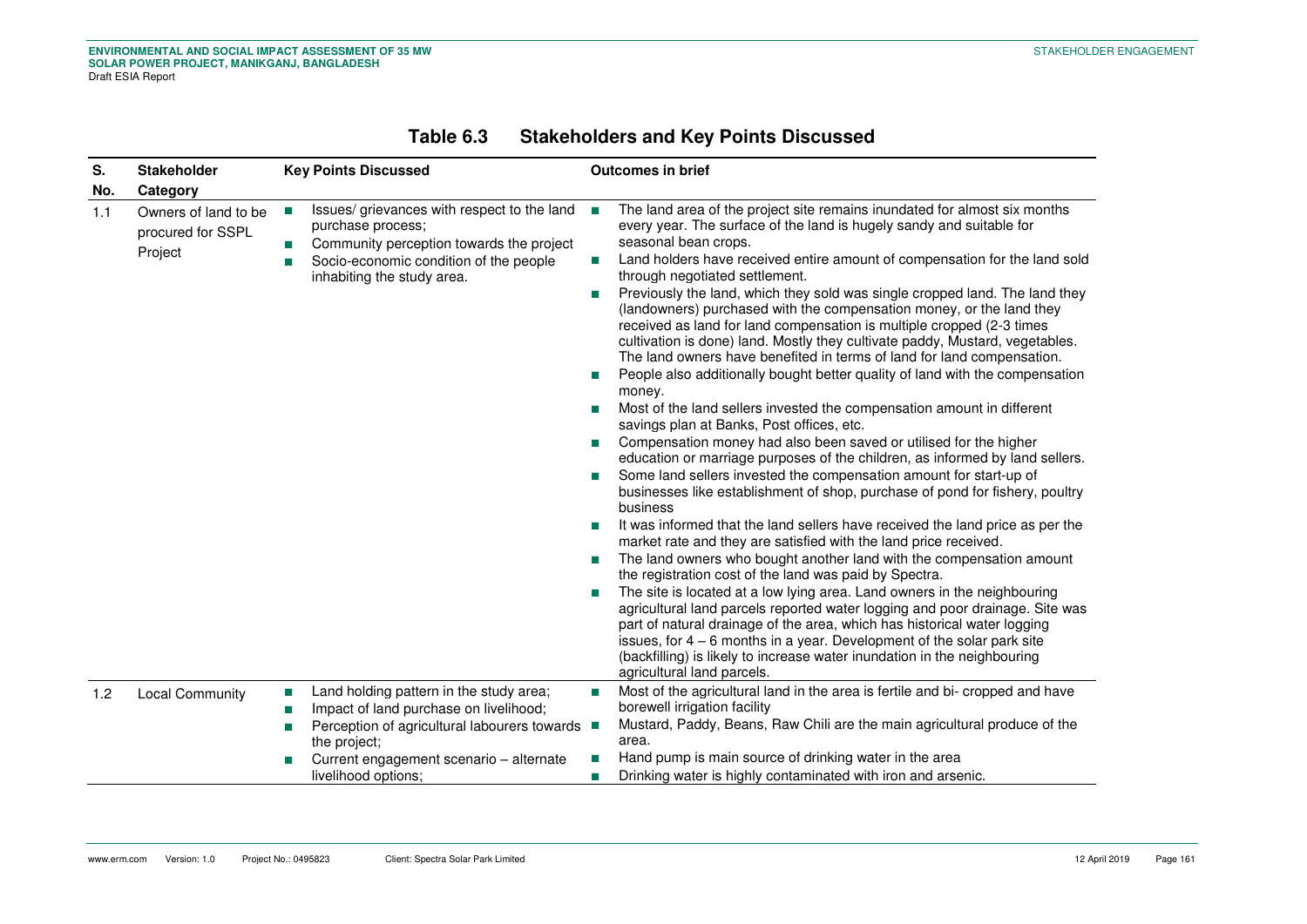| S.<br>No. | <b>Stakeholder</b><br>Category      | <b>Key Points Discussed</b>                                                                                                                                                                                                                                                                                                                                           | <b>Outcomes in brief</b>                                                                                                                                                                                                                                                                                                                                                                                                                                                                                                                                                                                                                                                                                                                                                                                                                                                                                                                                                                                                                                                                                                                                                                                                    |
|-----------|-------------------------------------|-----------------------------------------------------------------------------------------------------------------------------------------------------------------------------------------------------------------------------------------------------------------------------------------------------------------------------------------------------------------------|-----------------------------------------------------------------------------------------------------------------------------------------------------------------------------------------------------------------------------------------------------------------------------------------------------------------------------------------------------------------------------------------------------------------------------------------------------------------------------------------------------------------------------------------------------------------------------------------------------------------------------------------------------------------------------------------------------------------------------------------------------------------------------------------------------------------------------------------------------------------------------------------------------------------------------------------------------------------------------------------------------------------------------------------------------------------------------------------------------------------------------------------------------------------------------------------------------------------------------|
|           |                                     | Basic amenities in the village - electricity,<br><b>The Second</b><br>water supply etc.;<br>Profile of households by source of water;<br>Proposed schemes for water supply in the<br>village;<br>Health scenario in the village and distances<br>of Hospitals/ Clinics;                                                                                               | It was reported during the consultation that ground water is at a depth of<br>around 60-70 ft.<br>Union Parishad has installed some hand pumps with more than 500 ft depth,<br>T.<br>which are arsenic free and the quality of water is good.<br>Every village has primary school and middle school. For higher education<br>T.<br>student from study area villages goes outside, to the adjacent villages within<br>outside the Union.<br>Nearest health centre is located in Dhaturabari village and community clinic<br>T.<br>at Dakshin Shalja village, which is 3 km and 5 km away from project site,<br>respectively.<br>For better medical facilities one has to visit the Upazila Hospital, Shivalaya<br>T.<br>which is 10 Kms from the village<br>People are very positive about the industrial development as it will create<br>T.<br>some livelihood opportunity and boost the local economy.                                                                                                                                                                                                                                                                                                                    |
| 1.3       | Agriculture<br>labour/share cropper | Socio-economic condition<br>п<br>Current engagement scenario - alternate<br>livelihood options                                                                                                                                                                                                                                                                        | Six agricultural labourers have been identified.<br>T.<br>They leased land (1-2 pakee) from land owner. (Pakee is a land area unit<br>T.<br>use in Bangladesh).<br>They pay BDT 1500 to 2000 per year to their landowner.<br>T.<br>Mostly they cultivate Khesari grass (Lathyrus sativus or Indian pea) as<br>T.<br>fodder for cows.                                                                                                                                                                                                                                                                                                                                                                                                                                                                                                                                                                                                                                                                                                                                                                                                                                                                                        |
| 1.4       | <b>Project Proponent</b>            | Location of the project<br>$\overline{\phantom{a}}$<br>Requirement of water, manpower, power<br>m.<br>etc. during operation phase of the project<br>Land requirement for the project<br>m.<br>Project status and timeline<br>Power evacuation<br>No of land owner<br>Status of land procurement<br>Land purchase process<br>Land Compensation<br>Circle price of land | Total number of land seller, who sold their land for the solar project is 161<br>T.<br>Land purchase was based on negotiated settlement and was based on<br>T.<br>willing buyer and willing seller.<br>The land rate was BDT 35,000 per decimal when they sold their land 3<br>years ago. Presently the land rate is BDT 45,000 and Circle rate is BDT<br>16,100.<br>The compensation was disbursed in two phases. 75% of the total amount<br>T.<br>was paid at the time of land deed agreement and 25% at the time of<br>registration.<br>Negotiation of the compensation amount with land owners happened<br>T.<br>verbally.<br>The land owners who bought another land with the compensation amount<br>T.<br>the registration cost of the land was paid by Spectra.<br>Land compensation was already paid to every land owner<br>T.<br>Arua Union Parishad assisted the land owners to identify and purchase<br>T.<br>better land parcels with their compensation money on request.<br>Power generated from the Project will be evacuated to proposed Barangail<br>Grid Sub-Station. Before commissioning of Barangail, Manikganj 132/33 kV<br>grid substation, power generated from Solar Power Plant will be evacuated |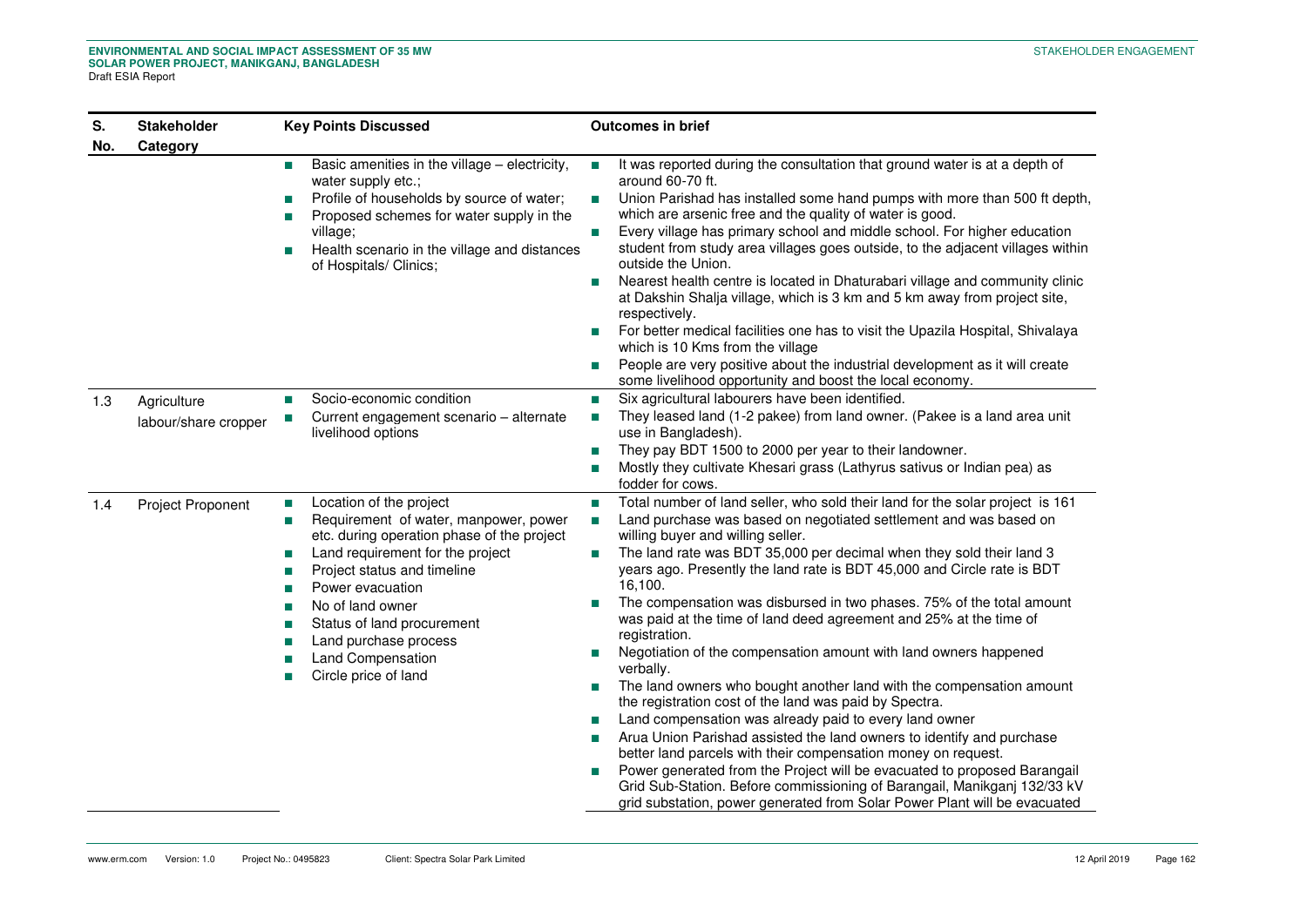| S.  | <b>Stakeholder</b> | <b>Key Points Discussed</b>                                                                                                                                      | <b>Outcomes in brief</b>                                                                                                                                                                                                                                                                                                                                                                                                                                                                                                                                                                                                                              |
|-----|--------------------|------------------------------------------------------------------------------------------------------------------------------------------------------------------|-------------------------------------------------------------------------------------------------------------------------------------------------------------------------------------------------------------------------------------------------------------------------------------------------------------------------------------------------------------------------------------------------------------------------------------------------------------------------------------------------------------------------------------------------------------------------------------------------------------------------------------------------------|
| No. | Category           |                                                                                                                                                                  |                                                                                                                                                                                                                                                                                                                                                                                                                                                                                                                                                                                                                                                       |
|     |                    |                                                                                                                                                                  | through 33 kV double circuit line to bus-bar of Paturia 33/11 kV substation<br>(by one circuit) and tapping another circuit with existing 33 kV line near<br>Gheor 33/11 kV substation.                                                                                                                                                                                                                                                                                                                                                                                                                                                               |
| .5  | EPC contractor     | Resource requirement (water, manpower,<br>power, raw material etc.) during<br>construction phase of the project.<br>Subcontractor to be involved for the project | EPC Contractor is Jiangsu Akcome Industrial Group Co., Ltd;<br>The major raw materials required for the construction phase are fencing<br>material, construction materials like cement, sand, aggregate that is sourced<br>from local areas.<br>One contractor (Khadija Enterprise) is presently working at the construction<br>site for retaining wall.<br>It was informed that after the completion of site development work, Akcome<br>will start the civil construction work for the power plant.<br>During the pick construction phase, it is reported, maximum 200 workers<br>П<br>including the labourers will be working at the e site level. |
| .6  | <b>BRAC, NGO</b>   | Running schemes<br>beneficiaries                                                                                                                                 | Microloan support to women for entrepreneurship and income generation<br>program                                                                                                                                                                                                                                                                                                                                                                                                                                                                                                                                                                      |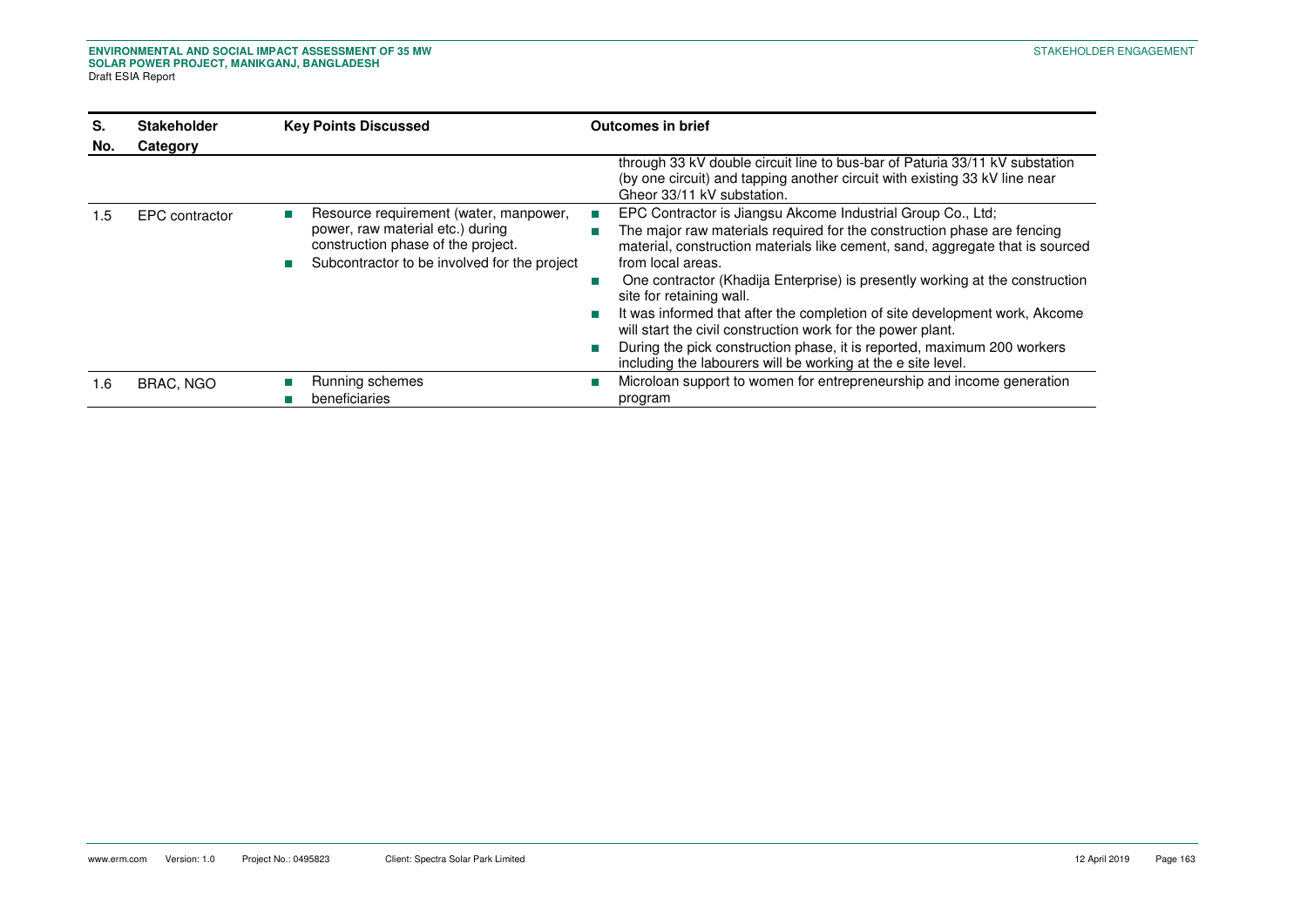# **7. IMPACT ASSESSMENT AND MITIGATION MEASURES**

## **7.1 Introduction**

This section assesses the manner in which the Project will interact with elements of the physical, ecological, social, cultural or human environment to produce impacts to resources/receptors. This has been organized as per the various stages of the project lifecycle to understand the risks and impacts associated with each of these individual stages.

The environmental and social impacts due to the Project activities are considered in the two distinct stages of the Project life cycle: (a) construction of the Plant (Construction Phase); and (b) operation and maintenance of the Plant (Operation Phase).

Impacts are identified and predicted based on the analysis of the information collected from the following:

- **Project information (as outlined in Section 2);**
- Baseline information (as outlined in **Section 5**).

The identification of likely impacts during construction and operation phases has been carried out based on likely activities having their impact on environmental and socio-economic parameters, which are presented in **Section 4**. The details of the activities and their impacts have been worked out in the following sections.

#### **7.2 Impact Assessment Methodology and Approach**

Impact identification and assessment starts with scoping and continues through the remainder of the impact assessment process (IAP). The principal impact assessment (IA) steps are summarized in **Section 1.5.4**.

#### **7.2.1 Prediction of Impacts**

Prediction of impacts is essentially an objective exercise to determine what could potentially happen to the environment as a consequence of the project and its associated activities. This is essentially a repeat of the process undertaken in scoping, whereby the potential interactions between the project and the baseline environment are identified. From these potential interactions, the potential impacts to the various resources/receptors are identified, and are elaborated to the extent possible. The diverse range of potential impacts considered in the IA process typically results in a wide range of prediction methods being used including quantitative, semi-quantitative and qualitative techniques. The nature and types of impacts that has been addressed in this ESIA is defined in the **[Box 7.1](#page-6-0)** below.

## <span id="page-6-0"></span>**Box 7.1 Nature and types impacts considered for impact assessment**

- **Negative**, when impact is considered to represent adverse change from the baseline or to have introduced a new undesirable factor; and
- **Positive or beneficial**, when impact is considered to represent improvement to baseline or to have introduced a new desirable factor.
- **Direct,** impacts that result from a direct interaction between the project and a resource/ receptor
- **Indirect**, impacts that follow on from the direct interactions between the project and its environment as a result of subsequent interactions within the environment; and
- **Induced**, impacts that result from other activities (which are not part of the project) that happen as a consequence of the project

## **7.2.2 Evaluation of impacts**

In assessing the significance of impact, the following impact characteristics are taken into consideration.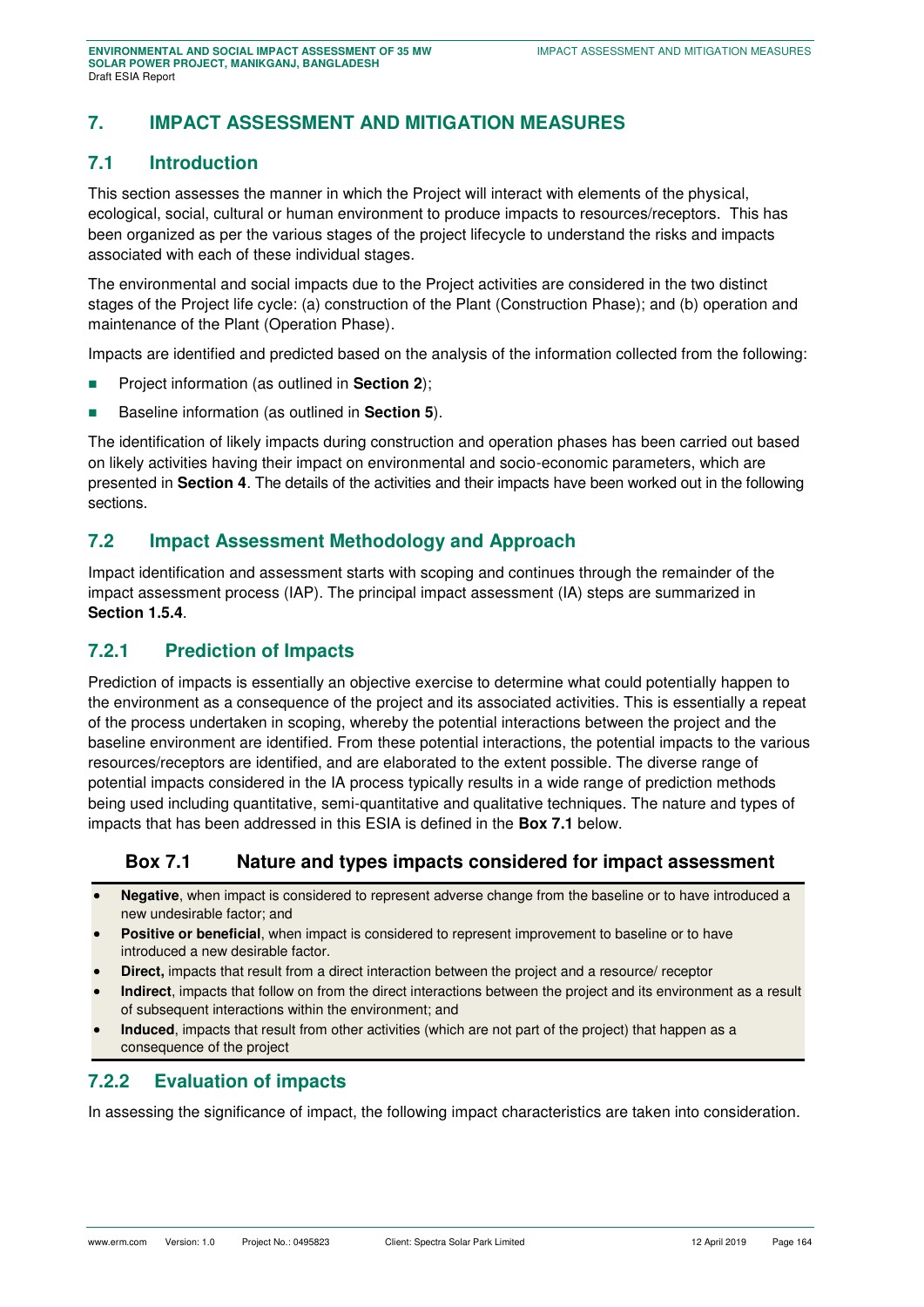# 7.2.2.1 Determining magnitude of an impact

Magnitude, i.e. severity of an impact or degree of change caused by a project activity is a function of one or more of the following characteristics:

- Scale: Degree of damage that may be caused to the environmental components concerned.
- **Extent:** The extent refers to spatial or geographical extent of impact due to proposed project and related activities.
- **Duration: The temporal scale of the impact in terms of how long it is expected to last.**

Criteria have been defined for each of these key elements and classified based on the level of impacts (low, medium and high) on the environmental component, presented in **[Table 7.1](#page-7-0)** below:

<span id="page-7-0"></span>

| <b>Impact</b><br><b>Elements</b> | <b>Criteria</b>                                                                                                                                                                                                                                                  | <b>Ranking</b> |
|----------------------------------|------------------------------------------------------------------------------------------------------------------------------------------------------------------------------------------------------------------------------------------------------------------|----------------|
| Scale                            | Irreversible damage to natural environment and/or difficult or may not to<br>m.<br>revert back to earlier stage with mitigation;<br>Major changes in comparison to baseline conditions and / or likely to<br>m.<br>regularly or continually exceed the standard; | High           |
|                                  | Reversible damage to natural environment but likely to easily revert back to<br><b>COL</b><br>earlier stage with mitigation;<br>Perceptible change from baseline conditions but well within acceptable<br>ш<br>norms.                                            | Medium         |
|                                  | Effect is within the normal range of natural variation;<br><b>COL</b><br>No perceptible or readily measurable change from baseline conditions;<br><b>COL</b>                                                                                                     | Low            |
| Extent                           | Study area and beyond study area<br>m.                                                                                                                                                                                                                           | National       |
|                                  | Project site & study area (5.0 km from SSPL site)<br>m.                                                                                                                                                                                                          | Regional       |
|                                  | Project site & its immediate vicinity (0.5 km from SSPL site)<br>m.                                                                                                                                                                                              | Local          |
| Duration                         | Spread beyond the lifecycle of the project<br>ш                                                                                                                                                                                                                  | Long term      |
|                                  | Spread across several phases of the project lifecycle<br>m.                                                                                                                                                                                                      | Medium term    |
|                                  | Only during particular activities or phase of the project lifecycle                                                                                                                                                                                              | Short term     |

**Table 7.1 Magnitude prediction criteria** 

Definitions of magnitude for physical, biological and human environmental resources or receptors are defined subsequently:

## <span id="page-7-1"></span>**Table 7.2 Magnitude definitions for physical, biological & human resources/ receptors**

| <b>Magnitude</b><br><b>Definitions</b> | <b>Biophysical and Environmental</b><br><b>Receptors</b>                                                                                                                                                                                | <b>Socio-economic, Cultural and Community</b><br><b>Health Receptors</b>                                                                                                  |
|----------------------------------------|-----------------------------------------------------------------------------------------------------------------------------------------------------------------------------------------------------------------------------------------|---------------------------------------------------------------------------------------------------------------------------------------------------------------------------|
| Negligible                             | Immeasurable, undetectable or within the<br>range of normal natural variation                                                                                                                                                           | Change remains within the range commonly<br>experienced within the household or community.                                                                                |
| <b>Small</b>                           | Slight changes in background levels well<br>within accepted norms. Emissions/<br>Discharges are well within benchmark<br>discharge limits. The effected<br>environmental conditions are expected to<br>be recovered within a few months | Perceptible difference from baseline conditions.<br>Tendency is that impact is local, rare and affects a<br>small proportion of households and is of a short<br>duration. |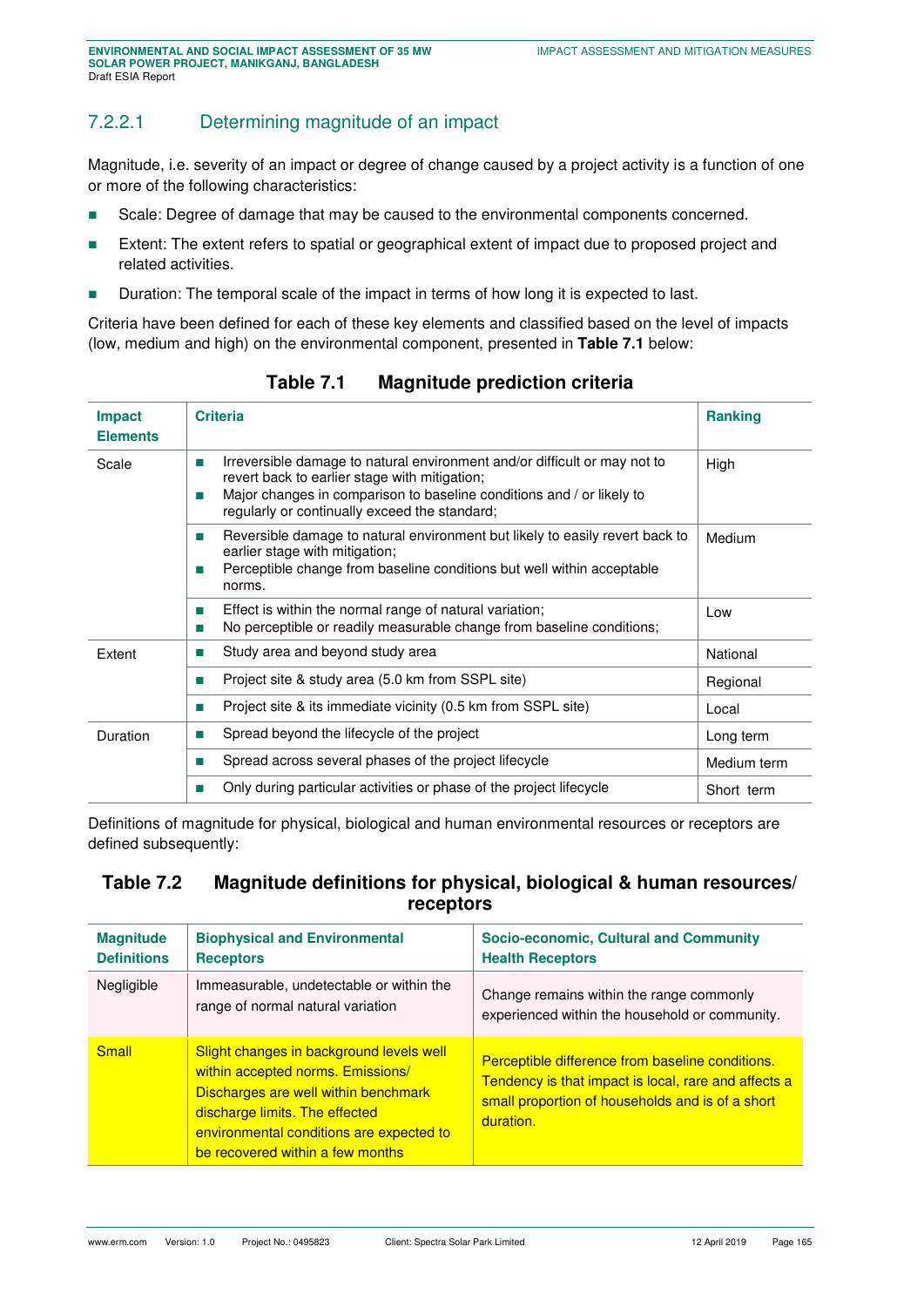| <b>Magnitude</b><br><b>Definitions</b> | <b>Biophysical and Environmental</b><br><b>Receptors</b>                                                                                                                                                                                                                                                   | <b>Socio-economic, Cultural and Community</b><br><b>Health Receptors</b>                                                                                                                                                               |
|----------------------------------------|------------------------------------------------------------------------------------------------------------------------------------------------------------------------------------------------------------------------------------------------------------------------------------------------------------|----------------------------------------------------------------------------------------------------------------------------------------------------------------------------------------------------------------------------------------|
| <b>Medium</b>                          | Temporary or localised change in physical<br>or biological environment. The recovery of<br>such changes returning to background<br>levels thereafter and / or Occasional<br>exceedance of benchmark emission/<br>discharge limits                                                                          | Clearly evident difference from baseline<br>conditions. Tendency is that impact affects a<br>substantial area or number of people and/or is of<br>medium duration. Frequency may be occasional<br>and impact may be regional in scale. |
| Large                                  | Change over a large area or ecological<br>conditions that lasts over the course of<br>several months with quality likely to cause<br>secondary impacts; and / or routine<br>exceedance of benchmark emission/<br>effluent discharge limits                                                                 | Change dominates over baseline conditions.<br>Affects the majority of the area or population in the<br>Area of Influence and/or persists over many years.<br>The impact may be experienced over a regional or<br>national area.        |
| <b>Positive</b>                        | In the case of positive impacts, no magnitude is assigned, unless there is ample data to support<br>a more robust characterization. It is usually sufficient to indicate that the Project will result in a<br>positive impact, without characterizing the exact degree of positive change likely to occur. |                                                                                                                                                                                                                                        |

Note: In the case of impacts resulting from unplanned events, the same resource/ receptor-specific approach to *concluding a magnitude designation was followed, but the 'likelihood' factor was considered, together with the other*  impact characteristics, when assigning a magnitude designation.

Magnitude essentially describes the intensity of the change that is predicted to occur in the resource/receptor as a result of the impact. The magnitude combines the impact characteristics of Extent, Duration and Scale and is a multiplicative factor of these three criteria set. Based on the above understanding magnitude of impact is assessed as per the **[Table 7.3](#page-8-0)**.

<span id="page-8-0"></span>

| <b>Extent</b> | <b>Duration</b>   | <b>Scale</b> | <b>Magnitude</b> |
|---------------|-------------------|--------------|------------------|
| Local         | Short Term        | Low          | Negligible       |
| Regional      | Short Term        | Low          | Small            |
| Local         | Medium term       | Low          | Small            |
| Local         | Short Term        | Medium       | Small            |
| National      | <b>Short Term</b> | Low          | Small            |
| Local         | Long term         | Low          | Small            |
| Local         | Short Term        | High         | Small            |
| Regional      | Medium term       | Low          | Small            |
| Regional      | Short Term        | Medium       | Small            |
| Local         | Medium term       | Medium       | Small            |
| National      | Medium term       | Low          | Medium           |
| National      | Short Term        | Medium       | Medium           |
| Regional      | Long term         | Low          | Medium           |
| Regional      | Short Term        | High         | Medium           |
| Local         | Long term         | Medium       | Medium           |
| Local         | Medium term       | High         | Medium           |
| Regional      | Medium term       | Medium       | Medium           |

#### **Table 7.3 Assessing Magnitude of Impact**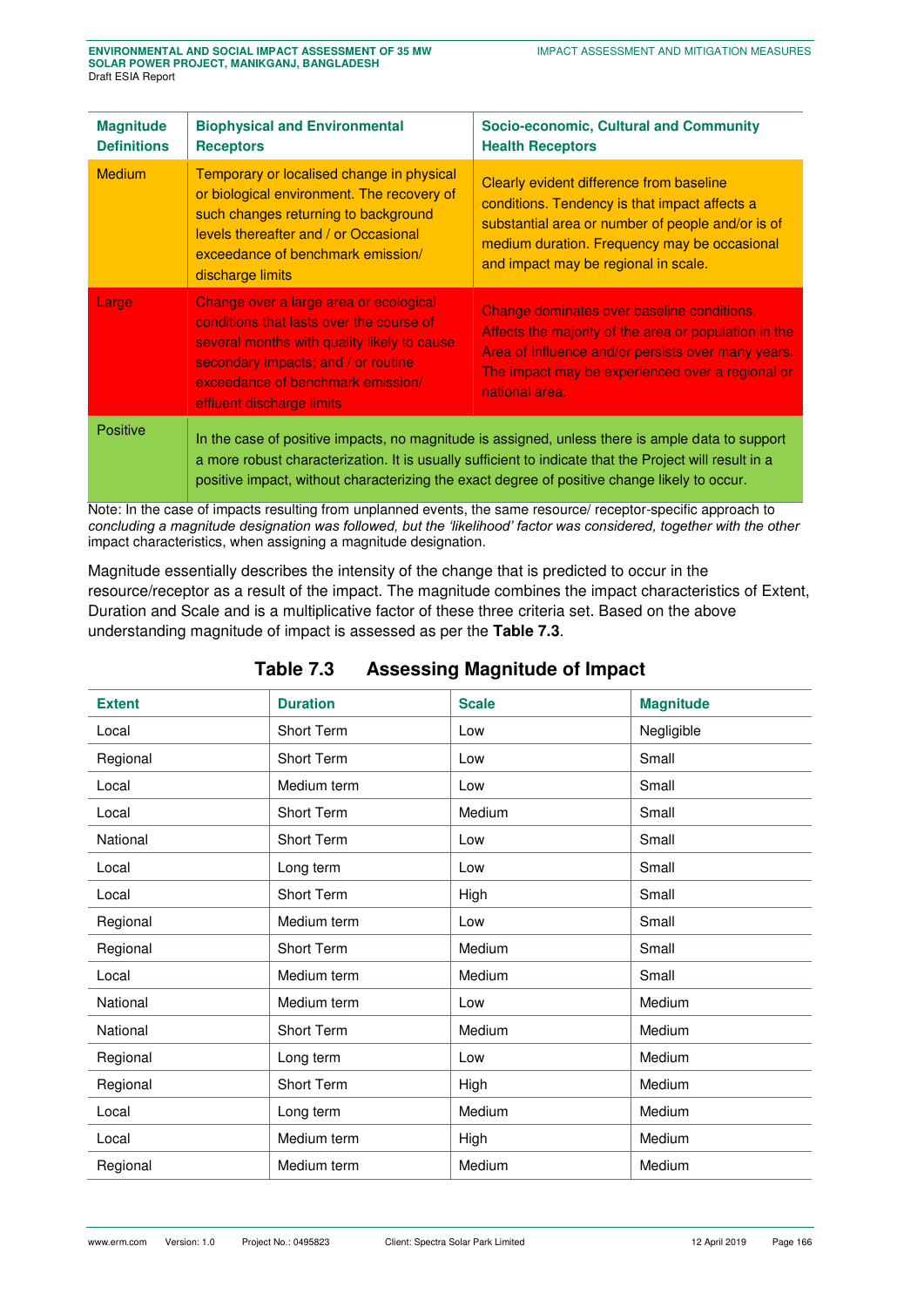| <b>Extent</b> | <b>Duration</b>   | <b>Scale</b> | <b>Magnitude</b> |
|---------------|-------------------|--------------|------------------|
| National      | Long term         | Low          | Medium           |
| National      | <b>Short Term</b> | High         | Medium           |
| Local         | Long term         | High         | Medium           |
| National      | Medium term       | Medium       | Large            |
| Regional      | Long term         | Medium       | Large            |
| Regional      | Medium term       | High         | Large            |
| National      | Long term         | Medium       | Large            |
| National      | Medium term       | High         | Large            |
| Regional      | Long term         | High         | Large            |
| National      | Long term         | High         | Large            |

# 7.2.2.2 Determining Sensitivity/ Importance/ Vulnerability of Receptor

In addition to characterising the magnitude of impact, the other principal step necessary to assign significance for an impact is to define the sensitivity/ vulnerability/ importance of the impacted resources/ receptor. There are a range of factors to be taken into account when defining the sensitivity/ vulnerability/ importance of the resource/ receptor, which may be phisical, biological, cultural or human as per the following understanding:

- Where the resource is physical (for example, fresh water body) its quality, sensitivity to change and importance (on a local, regional, national importance) are considered.
- Where the resources/ receptor is biological or cultural (for example, wildlife habitat), its importance (for example local, regional or national importance) and its sensitivity to the specific type of impact are considered.
- Where the receptor is human, the vulnerability of the individual, community or wider societal group is considered.

<span id="page-9-0"></span>Definition as defined in **[Table 7.4](#page-9-0)** has been adopted to determine sensitivity/ importance/ vulnerability of environmental resources or receptor.

| <b>Sensitivity</b><br><b>Criteria</b> | <b>Contributing Criteria</b>                                                                                                                                                                                                                                                                                                                                                                                                                                                                                                                         |
|---------------------------------------|------------------------------------------------------------------------------------------------------------------------------------------------------------------------------------------------------------------------------------------------------------------------------------------------------------------------------------------------------------------------------------------------------------------------------------------------------------------------------------------------------------------------------------------------------|
| High                                  | Existing physical environment quality is already under stress;<br><b>The State</b><br>Ecologically sensitive/ protected area, provides habitat for globally protected<br>T.<br>species;<br>Profound or multiple levels of vulnerability that undermine the ability to adapt to<br><b>Tale</b><br>changes brought by the project.<br>Human receptors/vulnerable community are located within the project footprint and<br><b>Tale</b><br>directly affected by the project                                                                             |
| Medium                                | Existing physical environment quality shows some sign of stress; which is sensitive<br><b>The State</b><br>to change in quality or physical disturbance;<br>Natural habitat provides habitat for wildlife, which are protected under National<br>T.<br>regulations;<br>Some, but few areas of vulnerability; still retaining an ability to at least in part adapt<br>ш<br>to change brought by the project.<br>Human receptors/vulnerable community are located adjacent the project site and<br><b>Tale</b><br>likely to be affected by the project |
| Low                                   | Existing physical environment quality is good;<br><b>The State</b><br>Modified habitat provides habitat for common species;<br>ш                                                                                                                                                                                                                                                                                                                                                                                                                     |

#### **Table 7.4 Sensitivity/Importance/ Vulnerability Criteria**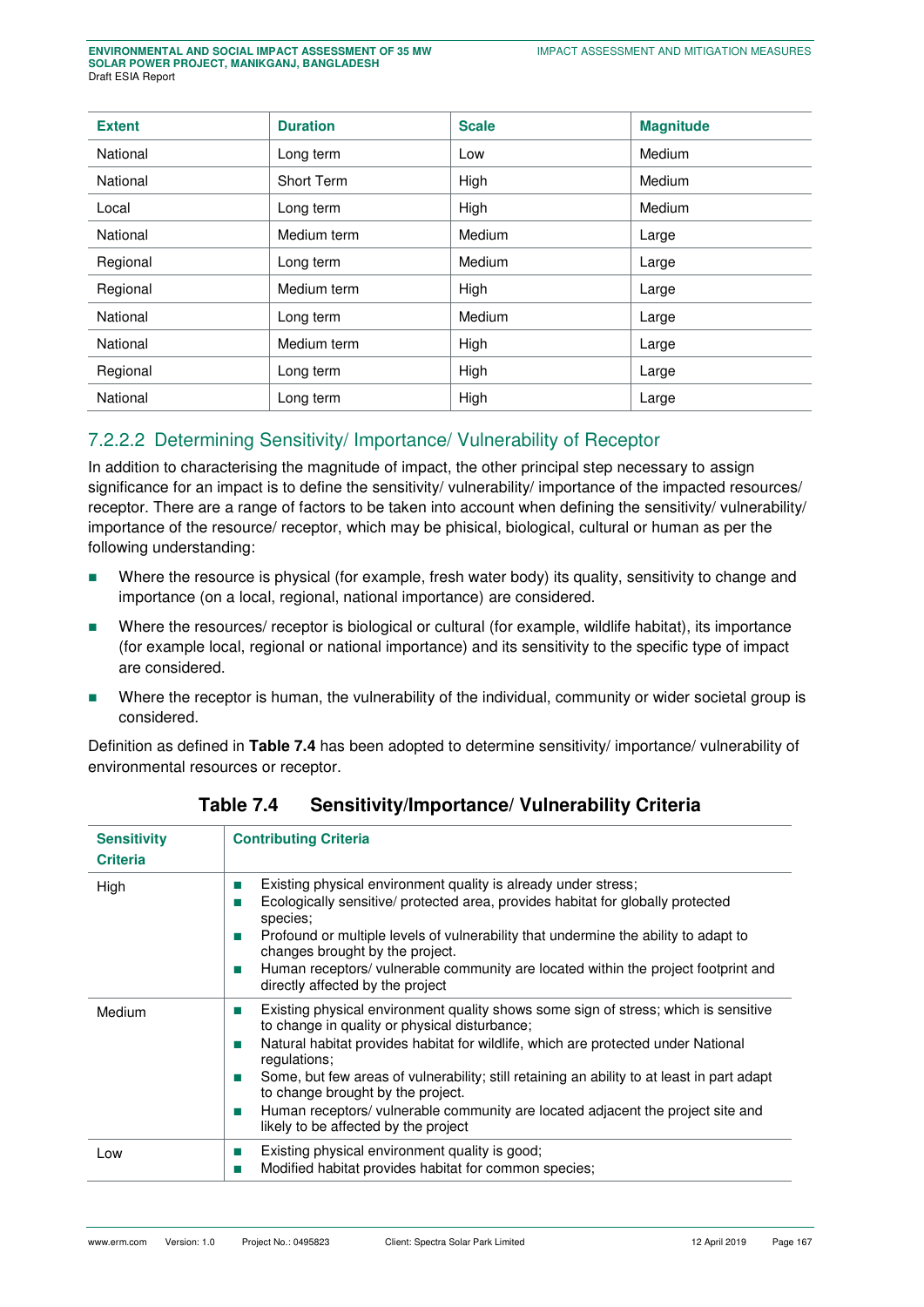| <b>Sensitivity</b><br><b>Criteria</b> | <b>Contributing Criteria</b>                                                                                |
|---------------------------------------|-------------------------------------------------------------------------------------------------------------|
|                                       | Human receptors are located away and are not likely to be affected due to the<br>project related activities |

Definitions as to determine sensitivity/importance/ vulnerability of environmental resource or receptor are defined as follows:

## **Table 7.5 Definitions of Sensitivity/Importance /Vulnerability Biophysical and Human**

| <b>Sensitivity</b> | <b>Biophysical and Environmental Receptors</b>                                                                                                                                               | Socio-economic, Cultural and Community<br><b>Health Receptors</b>                                                                                                          |
|--------------------|----------------------------------------------------------------------------------------------------------------------------------------------------------------------------------------------|----------------------------------------------------------------------------------------------------------------------------------------------------------------------------|
| Low                | Existing physical environment quality is good<br>and the ecological resources that it supports are<br>not sensitive to disturbance                                                           | Minimal vulnerability; consequently with a high<br>ability to adapt to changes brought by the<br>Project and opportunities associated with it.                             |
| <b>Medium</b>      | <b>Existing physical environment quality shows</b><br>some signs of stress and/ or supports ecological<br>resources that could be sensitive to change in<br>quality or physical disturbance. | Some, but few areas of vulnerability; still<br>retaining an ability to at least in part adapt to<br>change brought by the Project and<br>opportunities associated with it. |
| <b>High</b>        | Physical environment quality is already under<br>stress and/ or the ecological resources it<br>supports are very sensitive to change                                                         | Profound or multiple levels of vulnerability that<br>undermine the ability to adapt to changes<br>brought by the Project and opportunities<br>associated with it.          |

# 7.2.2.3 Evaluating Significance of Impacts

Once magnitude of impact and sensitivity/ vulnerability/ importance of resource/ receptor have been characterised, the significance was assigned for each impact. Impact significance is designated using the matrix shown in **[Figure 7.1.](#page-10-0)** 

## <span id="page-10-0"></span>**Figure 7.1 Assessing Significance of Impact due to Proposed Project**

|                                  |        | Sensitivity/Vulnerability/ Important Resource/Receptor |               |          |  |
|----------------------------------|--------|--------------------------------------------------------|---------------|----------|--|
|                                  |        | Low                                                    | <b>Medium</b> | High     |  |
| ō                                | Small  | Negligible                                             | <b>Minor</b>  | Moderate |  |
| Magnitude<br>ಕ<br><u>පි</u><br>Ξ | Medium | <b>Minor</b>                                           | Moderate      | Major    |  |
|                                  | Large  | Moderate                                               | <b>Major</b>  | Major    |  |

The matrix applies universally to all resources/receptors, and all impacts to these resources/receptors, as the resource/receptor-specific considerations are factored into the assignment of magnitude and sensitivity/vulnerability/ importance designations that enter into the matrix. **[Table 7.6](#page-11-0)** provides a context for what the various impact significance ratings signify.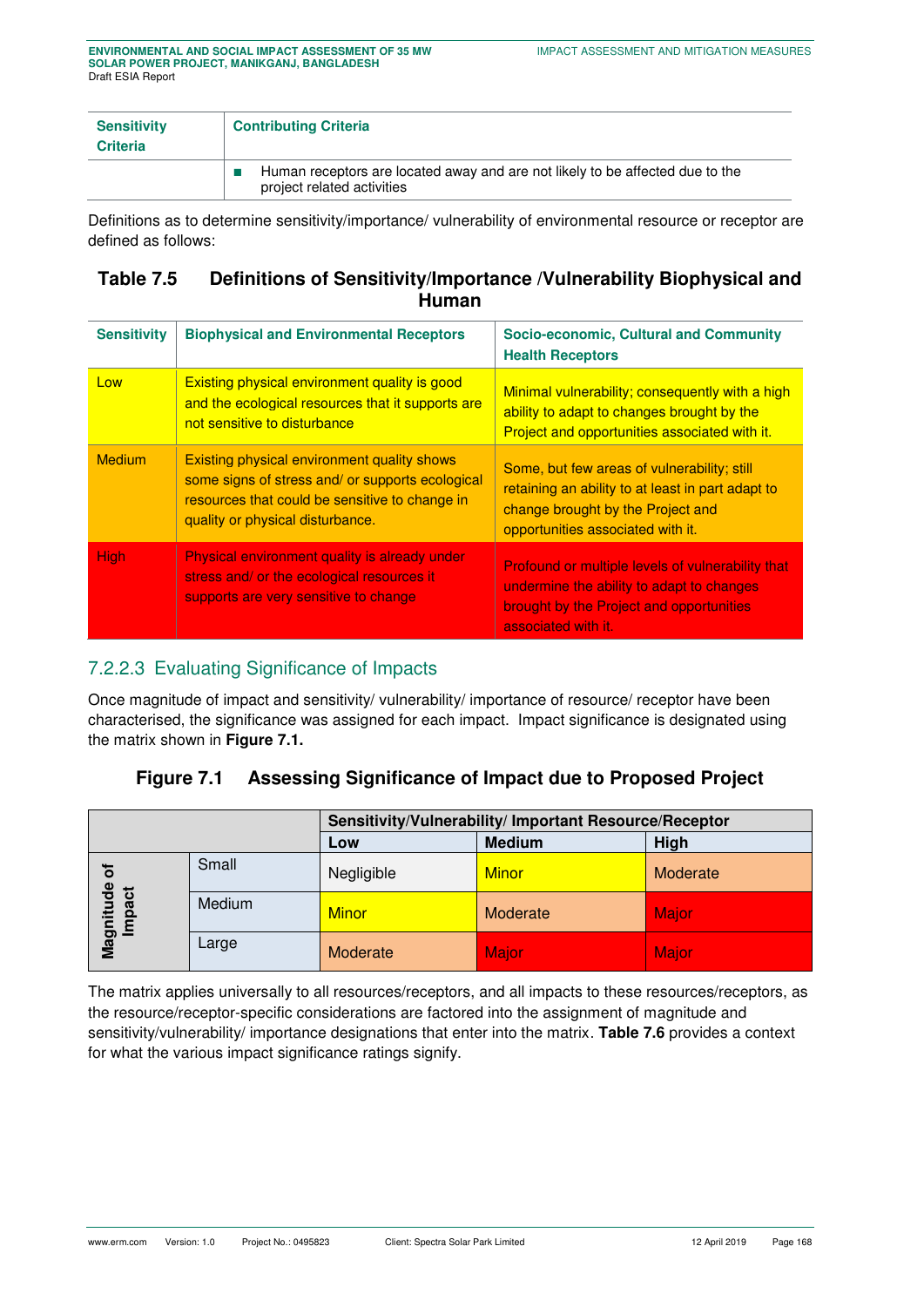# **Table 7.6 Categorise of Impact Significance**

<span id="page-11-0"></span>

| Impact<br><b>Category</b> | <b>Description of Impact Significance</b>                                                                                                                                                                                                                                                                                                                                                                                                     |                                                                                                                                                                                                     |                                                                                                                                                                                                                                                            |  |  |  |
|---------------------------|-----------------------------------------------------------------------------------------------------------------------------------------------------------------------------------------------------------------------------------------------------------------------------------------------------------------------------------------------------------------------------------------------------------------------------------------------|-----------------------------------------------------------------------------------------------------------------------------------------------------------------------------------------------------|------------------------------------------------------------------------------------------------------------------------------------------------------------------------------------------------------------------------------------------------------------|--|--|--|
|                           | <b>Biophysical and Environmental Receptors</b>                                                                                                                                                                                                                                                                                                                                                                                                | <b>Social and Cultural Receptors</b>                                                                                                                                                                | <b>Community Health</b>                                                                                                                                                                                                                                    |  |  |  |
| Positive                  | Positive impacts provide resources or receptors, most often people, with positive benefits. The concepts of equity have been considered in assessing the overall<br>positive nature of some impacts such as economic benefits, or opportunities for employment, improvement in infrastructure and overall development of region                                                                                                               |                                                                                                                                                                                                     |                                                                                                                                                                                                                                                            |  |  |  |
| Negligible                | An impact of negligible significance is one where a resource/<br>receptor (including people) will essentially not be affected in any<br>way by a particular activity or the predicted effect is deemed to<br>be 'imperceptible' or is indistinguishable from natural background<br>variations                                                                                                                                                 | Inconvenience caused, but with no<br>consequences to livelihoods, culture or<br>quality of life.                                                                                                    | Receptors may experience annoyance, minor<br>irritation, or stress associated with change;<br>minimal impact to perceived quality of life. Does<br>not require treatment. No long-term<br>consequences for the health of individuals and the<br>community. |  |  |  |
| <b>Minor</b>              | An impact of minor significance is one where a resource/<br>receptor will experience a noticeable effect, but the impact<br>magnitude is sufficiently small and/or the resource/receptor is of<br>low sensitivity/ vulnerability/ importance. In either case, the<br>magnitude should be well within applicable standards/ guidelines                                                                                                         | Impacts are short term and temporary<br>and do not result in long term<br>reductions in livelihood or quality of life.                                                                              | Temporary reduction to health status of certain<br>individuals that can be easily treated and does not<br>result in long term consequences for community<br>health. Impacts may lead to greater health<br>inequalities in Project area.                    |  |  |  |
| Moderate                  | An impact of <b>moderate</b> significance has an impact magnitude<br>that is within applicable standards/guidelines, but falls<br>somewhere in the range from a threshold below which the impact<br>is minor, up to a level that might be just short of breaching a legal<br>limit. The emphasis for moderate impacts is on demonstrating<br>that the impact has been reduced to a level that is as low as<br>reasonably practicable (ALARP). | Adverse impacts that notably affect<br>livelihood or quality of life at household<br>and community level. Impacts can<br>mainly be reversed but some<br>households may suffer long-term<br>effects. | High risk of diseases or injuries as well as<br>exposure to Project operational risks to the local<br>community. May result in long term but reversible<br>community health impacts.                                                                       |  |  |  |
| Major                     | An impact of major significance is one where an accepted limit<br>or standard may be exceeded, or large magnitude impacts occur                                                                                                                                                                                                                                                                                                               | Diverse primary and secondary<br>impacts that will be impossible to                                                                                                                                 | Loss of life, severe injuries or chronic illness<br>requiring hospitalization. Exposure to and                                                                                                                                                             |  |  |  |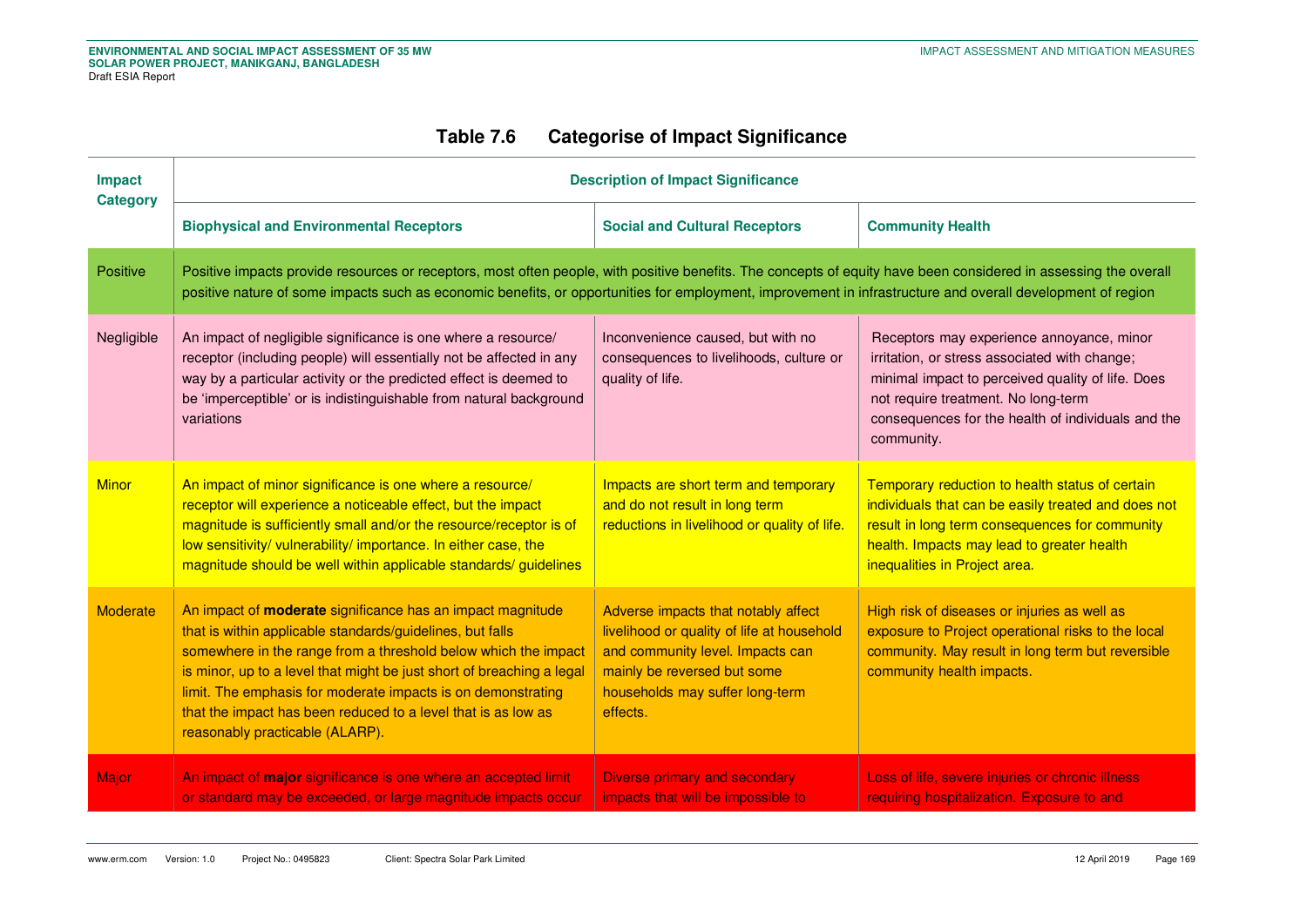| <b>Impact</b><br><b>Category</b> | <b>Description of Impact Significance</b>                                                                                                                                                                                                                                                                                                                                                                                       |                                                                                                       |                                                                                                                                   |  |  |  |
|----------------------------------|---------------------------------------------------------------------------------------------------------------------------------------------------------------------------------------------------------------------------------------------------------------------------------------------------------------------------------------------------------------------------------------------------------------------------------|-------------------------------------------------------------------------------------------------------|-----------------------------------------------------------------------------------------------------------------------------------|--|--|--|
|                                  | <b>Biophysical and Environmental Receptors</b>                                                                                                                                                                                                                                                                                                                                                                                  | <b>Social and Cultural Receptors</b>                                                                  | <b>Community Health</b>                                                                                                           |  |  |  |
|                                  | to highly valued/sensitive resource/receptors. An aim of Impact<br>assessment is to get to a position where the Project does not<br>have any major residual impacts, certainly not ones that would<br>endure into the long-term or extend over a large area. However,<br>for some aspects there may be major residual impacts after all<br>practicable mitigation options have been exhausted (i.e. ALARP<br>has been applied). | reverse or compensate for, possibly<br>leading to long-term impoverishment,<br>or societal breakdown. | incidence of diseases not commonly seen<br>previously in the area. Likely to have long-term<br>consequences for community health. |  |  |  |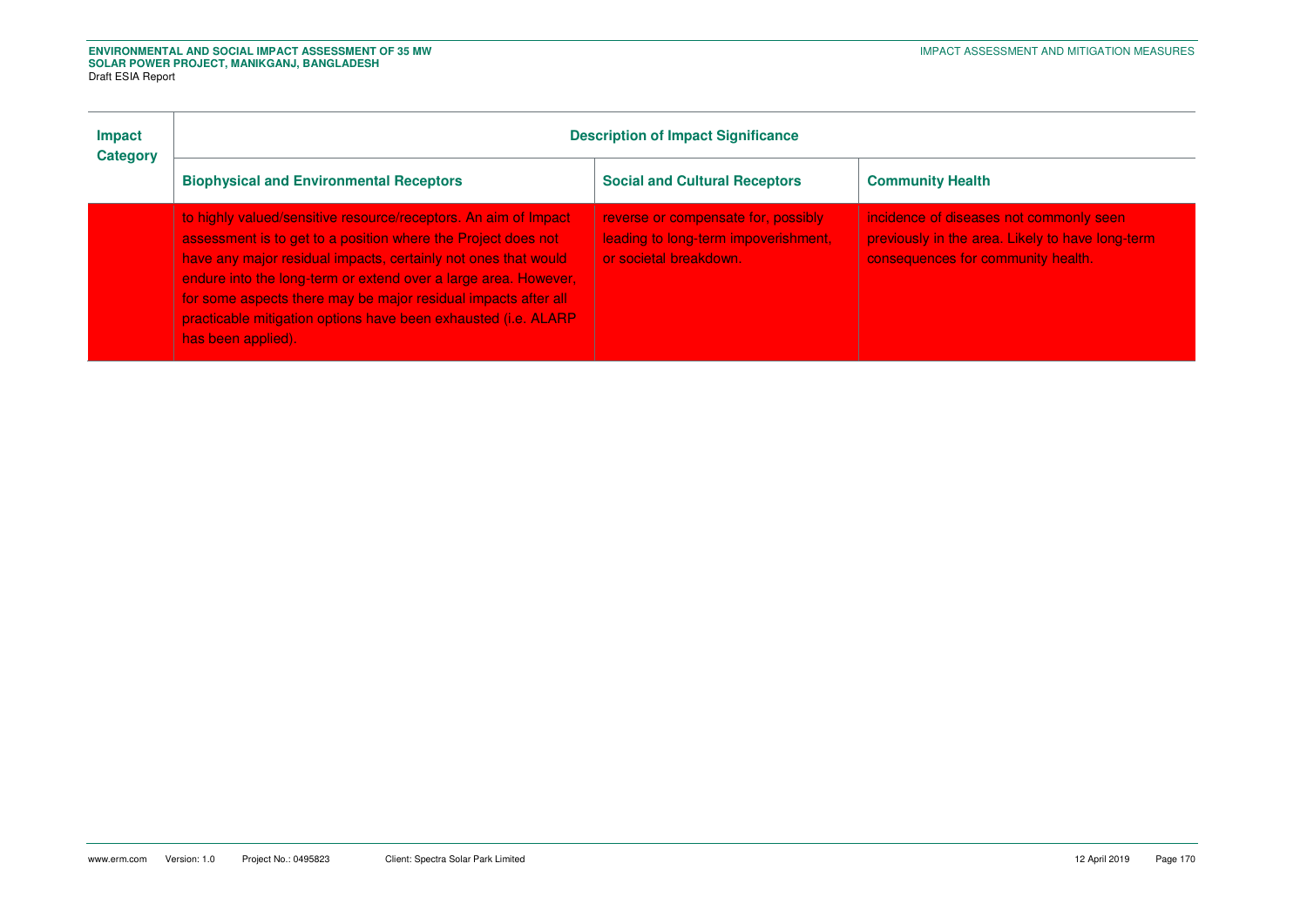# 7.2.2.4 Residual Impact Evaluation

Once mitigation and enhancement measures are declared, the next step in the IA Process is to assign residual impact significance. This is essentially a repeat of the impact assessment steps discussed above, considering the assumed implementation of the additional declared mitigation and enhancement measures.

## **7.2.3 Identification of mitigation and enhancement measures**

Once the significance of an impact has been characterised, the next step is to evaluate what mitigation and enhancement measures are warranted. For the purposes of this IA, ERM has adopted the following Mitigation Hierarchy:

- **Avoid at Source;** Reduce at Source: avoiding or reducing at source through the design of the project.
- **Abate on Site:** add something to the design to abate the impact.
- **Abate at Receptor:** if an impact cannot be abated on-site then control measures can be implemented off-site.
- **Repair or Remedy:** some impacts involve unavoidable damage to a resource and these impacts can be addressed through repair, restoration or reinstatement measures.
- **Compensate in Kind, compensate through other means:** where other mitigation approaches are not possible or fully effective, then compensation for loss, damage and disturbance might be appropriate.

The priority in mitigation is to first apply mitigation measures to the source of the impact (i.e., to avoid or reduce the magnitude of the impact from the associated Project activity), and then to address the resultant effect to the resource/receptor via abatement or compensatory measures or offsets (i.e., to reduce the significance of the effect once all reasonably practicable mitigations have been applied to reduce the impact magnitude).

## **7.2.4 Management and monitoring**

The final stage in the IA Process is definition of the management and monitoring measures that are needed to identify whether: a) impacts or their associated Project components remain in conformance with applicable standards; and b) mitigation measures are effectively addressing impacts and compensatory measures and offsets are reducing effects to the extent predicted.

A Environmental Management Plan, which is a summary of all actions which the Project Proponent has committed to executing with respect to environmental/social/health performance for the Project, is also included as part of the ESIA report. The Environmental and Social Management Plan includes mitigation measures, compensatory measures and offsets and management and monitoring activities.

## **7.3 Assessment of environmental and social impacts**

The construction activity of the solar power project already started. The current status of the project is as follows:

#### Site development

The entire project site was on low land. The site has been filled up with white sand from river. The estimated volume of fill material required for the site is approximately 50.4 million cubic feet to raise the site level about 2 to 2.5 m from original level. The filling activity was started from September 2018 and it was reported during the site visit that 94% filling activity was completed.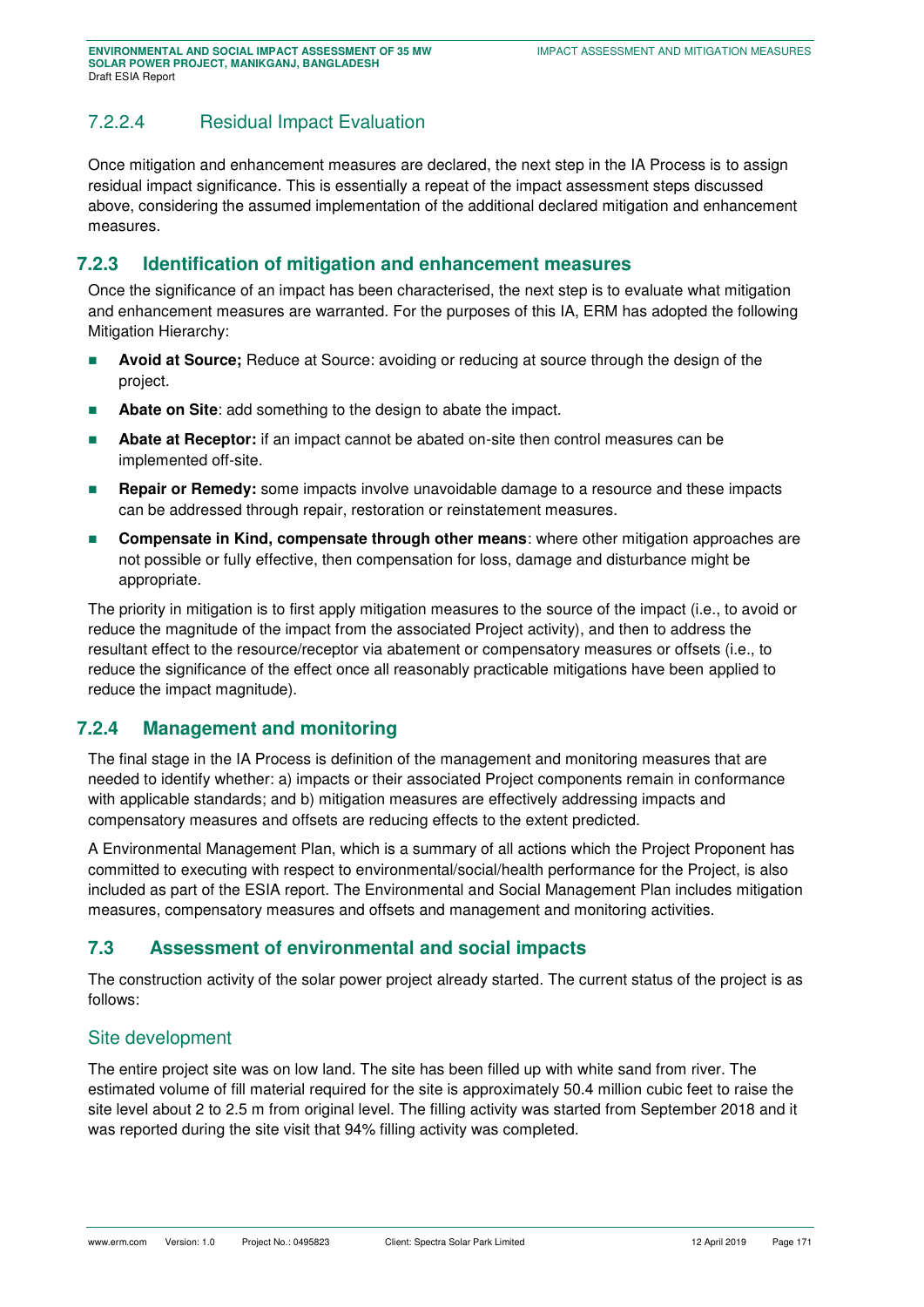The total periphery of the site is approximately, 3.846 km. Construction of retaining wall (box cutting, cut of wall casting, base casting and wall casting) along the periphery was started from January 2019 and currently approximately 50% of the work has been completed.

The project had obtained permission from the Office of Deputy Commissioner for landfilling using Bulgate dredging sand (dated 30 April 2018).

## EPC works

Spectra will engage the Jiangsu Akcome Industrial Group Co., Ltd as the EPC contactor for this project. The scope of work of the EPC shall involve the following:

- **Exection of Solar PV Panels**
- **Exection of Inverters and SCADA Facility**
- Construction of underground and/or overhead electrical collection lines to connect PV modules to the pooling substation
- **Exection of other associated facilities (control room, office, etc.)**

Construction of related structures will involve civil and steel work for installation of pooling stations, transformers, substation, and electric cables and signal wires. After site development activity civil work will be initiated.

## Procurement and transportation of machineries and equipment

The machineries and equipment for the solar power project will be transported through the existing site access road network.

#### Construction material and waste storage area

The site has designated construction material storage facility and construction waste storage facility within the site. It was reported that during EPC works (installation of solar panel and associated facility) the project will provide a temporary laydown area (4.2 acres).

#### Construction of on-site and off-site work facilities

Construction of site office, labour accommodation and sanitation facility at site.

The potential impact on physical environment, biological environment and socio-economic environ has been assessed for remaining construction activity and operational phase of the project.

## **7.3.2 Land Use**

#### 7.3.2.1 Criteria

<span id="page-14-0"></span>For the assessment of land use change, the sensitivity and magnitude criteria outlined in **[Table 7.7](#page-14-0)** and **[Table 7.8](#page-15-0)**, respectively have been used.

| <b>Land Use Sensitivity</b> | <b>Criteria</b>                                                                                                                |
|-----------------------------|--------------------------------------------------------------------------------------------------------------------------------|
| Low                         | Land use not of relevant use by Community<br>Negligible visual change.                                                         |
| Medium                      | Land use of local use by communities e.g. grazing, agriculture, but no major<br>dependence<br>Visual Change but common feature |

**Table 7.7 Sensitivity Assessment Criteria for Land Use**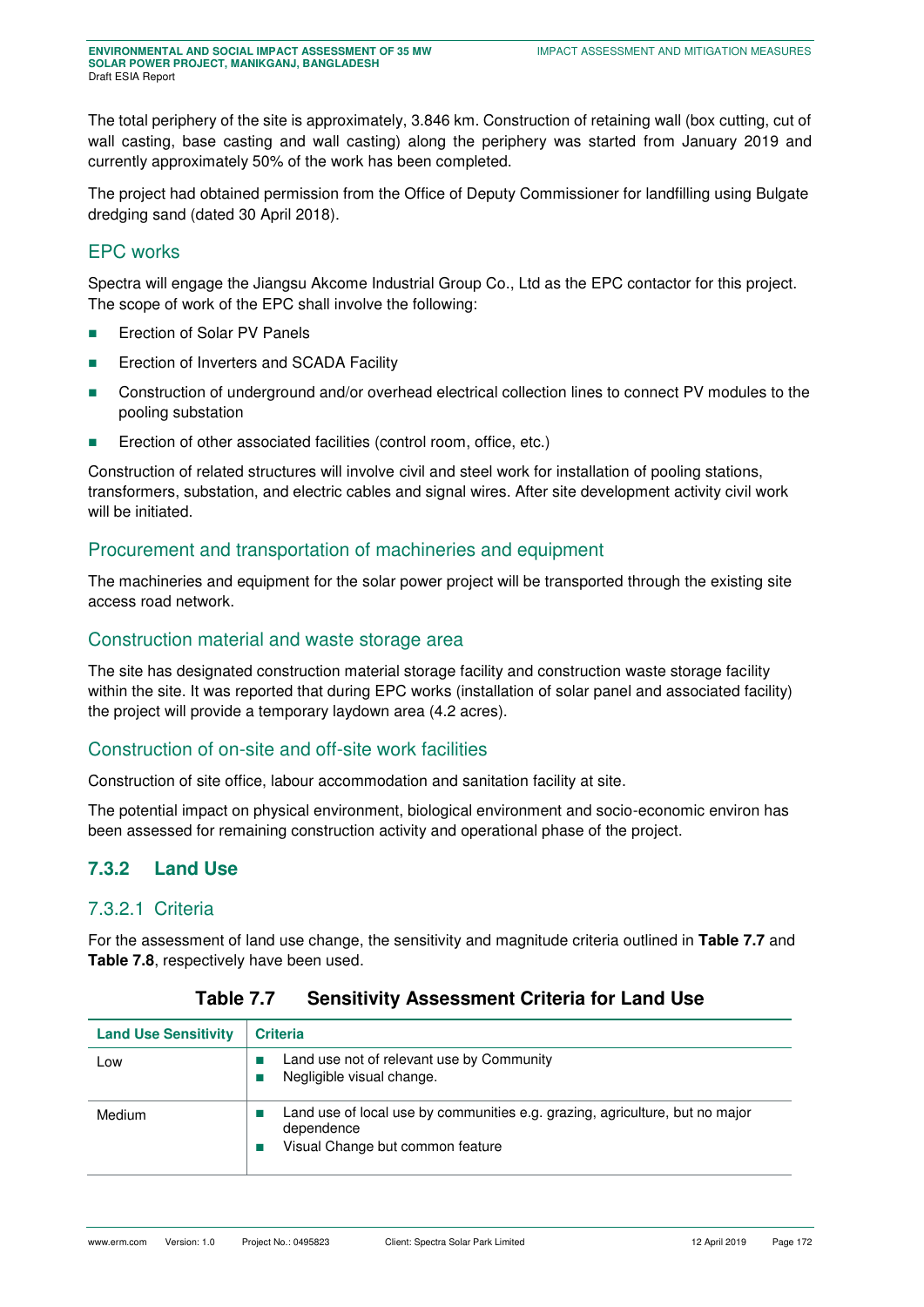| <b>Land Use Sensitivity</b> | <b>Criteria</b>                                                                                                                                                                                                                                      |
|-----------------------------|------------------------------------------------------------------------------------------------------------------------------------------------------------------------------------------------------------------------------------------------------|
| High                        | Land use of regional importance. Change would impact Land use classification<br>of the area.<br>Land use of major dependence of local people for agriculture, livestock grazing,<br>settlement etc.<br>Visual Change aesthetically affecting locals. |

## <span id="page-15-0"></span>**Table 7.8 Criteria for Impact Magnitude for Assessment of Impact to Land Use**

| <b>Magnitude</b> | <b>Criteria</b>                                                                                                                                                                                                                                                   |
|------------------|-------------------------------------------------------------------------------------------------------------------------------------------------------------------------------------------------------------------------------------------------------------------|
| Negligible       | An imperceptible, barely or rarely perceptible change in land use characteristics. The<br>change may be short term.                                                                                                                                               |
| Small            | Subtle changes in land use character over a wide area of a more noticeable change either<br>over a restricted area or infrequently perceived. The change may be short term to long<br>term and is reversible.                                                     |
| Medium           | A noticeable change in land use character, frequently perceived or continuous and over a<br>wide area; or a clearly evident change over a restricted area that may be infrequently<br>perceived. The change may be medium to long term and may not be reversible. |
| Large            | A clearly evident, frequently perceived and continuous change in land use characteristics<br>affecting an extensive area. The change may be long term and would not be reversible.                                                                                |

## 7.3.2.2 Source of Impact

- The solar power plant will be developed on 138.78 acres of low lying mono-crop agricultural land; additionally 1.0 acre of land for site access road and 0.3 acre of land for residential unit had been procured for the proposed project.
- For transmission line 10.67 acres (7.2 km long and 6 m width) right of use (ROU) has been taken.

#### 7.3.2.3 Embedded/In-built Controls

- Construction activities will also be restricted within the land procured for the project.
- Existing roads will be used for access to the project site with the exception of a small connection (about 100 m) from the main access road to the plant site.

## 7.3.2.4 Significance of Impact

The study area consists largely of private agricultural land with surface water body and rivers. The land procured for the project site was low-lying agricultural land. The site and neighbouring agricultural land parcels reported water logging and poor drainage. Site was part of natural drainage of the area which is historically water logged for  $4 - 6$  months in a year. It was reported that only limited agricultural activity was carried out during post-monsoon season. There is no major dependency for grazing on the land procured for the project. Thus, receptor sensitivity is assessed as **medium** as per **[Table 7.7.](#page-14-0)**

The establishment of the solar plant will convert low –lying mono single crop agricultural land (138.78 acres) to industrial use for long term (25 years). Further, the project will require new link road- about 1.0 acre (existing access road to project site) and residential unit (0.3 acres), which will cause permanent changes in land use. Thus, magnitude of the impact has been assessed to be **medium**.

The total land under ROU of 10.67 acres (7.2 km long and 6 m width). Out of 7.2 km transmission line, 3.5 km is the Government Land and remaining 3.7 km in private land. For use of ROU, SSPL has provided compensation for standing crop during construction of transmission line.

The overall impact significance will therefore be **moderate.**

| Impact | Changes in Land use during construction and operation |
|--------|-------------------------------------------------------|
|--------|-------------------------------------------------------|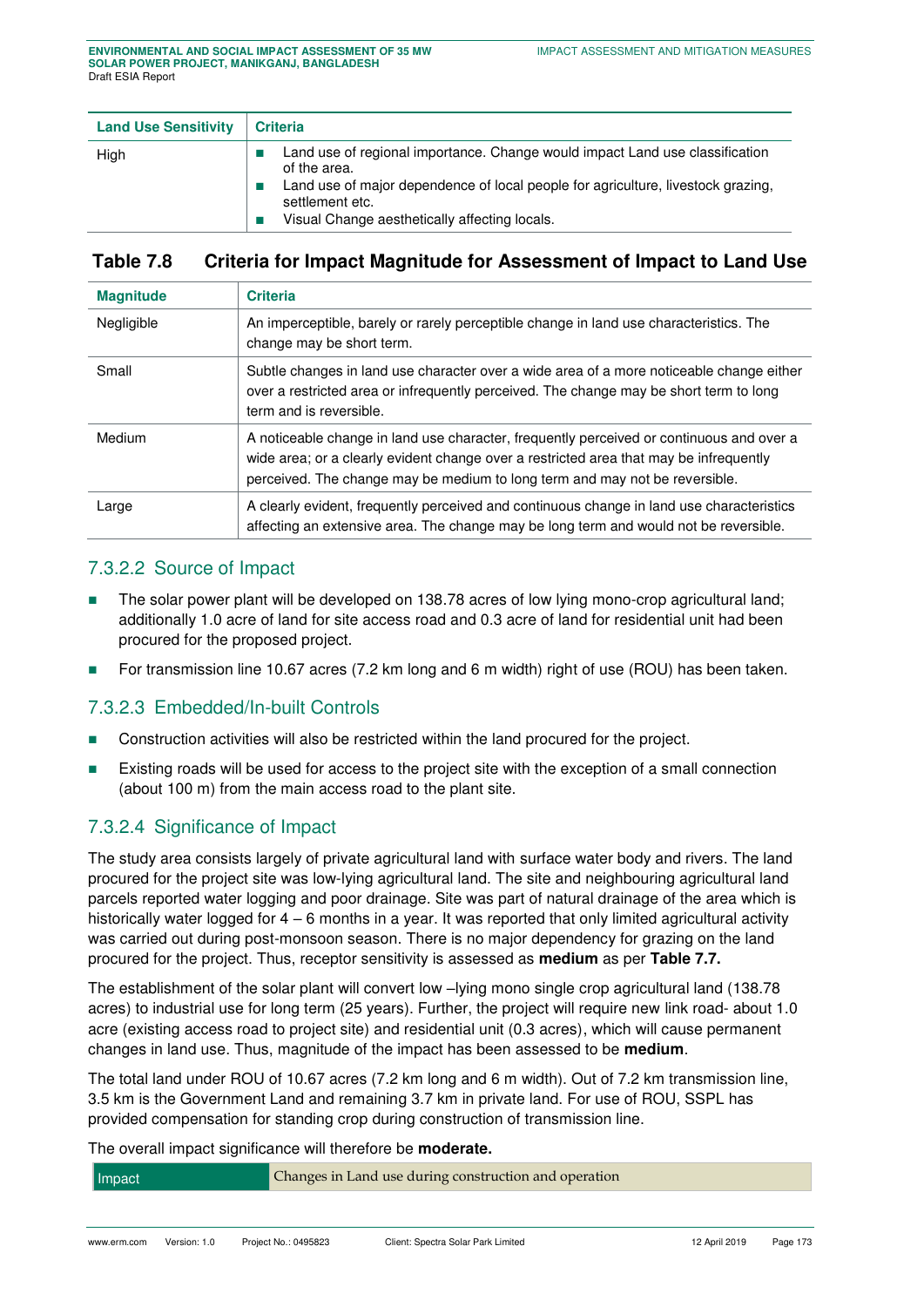| <b>Impact Nature</b>                | Negative                                             |  | Positive  |          | Neutral  |               |       |       |  |  |
|-------------------------------------|------------------------------------------------------|--|-----------|----------|----------|---------------|-------|-------|--|--|
| Impact Type                         | Direct                                               |  | Indirect  |          | Induced  |               |       |       |  |  |
| <b>Impact Duration</b>              | Temporary<br>Short-term                              |  | Long-term |          |          | Permanent     |       |       |  |  |
| <b>Impact Extent</b>                | Local                                                |  | Regional  |          |          | International |       |       |  |  |
| <b>Impact Scale</b>                 | Limited to project site and associated facilities    |  |           |          |          |               |       |       |  |  |
| <b>Impact Magnitude</b>             | Positive<br>Negligible                               |  |           | Small    |          | Medium        |       | Large |  |  |
| Resource / Receptor<br>Sensitivity  | Low                                                  |  | Medium    |          | High     |               |       |       |  |  |
|                                     | Minor<br>Negligible                                  |  |           |          | Moderate |               |       | Major |  |  |
| <b>Impact Significance</b>          | Significance of impact is considered moderate.       |  |           |          |          |               |       |       |  |  |
| <b>Residual Impact</b><br>Magnitude | Positive<br>Negligible                               |  | Small     |          |          | Medium        |       | Large |  |  |
| <b>Residual Impact</b>              | Negligible                                           |  | Minor     | Moderate |          |               | Major |       |  |  |
| Significance                        | Significance of impact is considered <b>moderate</b> |  |           |          |          |               |       |       |  |  |

## 7.3.2.5 Additional Mitigation Measures

- Construction activities should be restricted to designated area.
- The land use in and around permanent project facilities should not be disturbed.

# 7.3.2.6 Residual Impact Significance

The residual impact significance will remain **moderate** as changes in land use will be for long term for majority of the project component (installation of PV modules, access roads, central monitoring station, switching yard).

# **7.3.3 Soil Quality & Sediment Quality**

#### **Criteria**

<span id="page-16-0"></span>For the assessment of soil and sediment quality, the sensitivity and magnitude criteria outlined in **[Table](#page-16-0)  [7.9](#page-16-0)** and **[Table 7.10](#page-17-0)**, respectively have been used.

| <b>Sensitivity</b>                                                                           | <b>Contributing Criteria</b>                                                                                                                                         |                                                                                                                                                                                                                                   |  |  |  |  |  |
|----------------------------------------------------------------------------------------------|----------------------------------------------------------------------------------------------------------------------------------------------------------------------|-----------------------------------------------------------------------------------------------------------------------------------------------------------------------------------------------------------------------------------|--|--|--|--|--|
| <b>Criteria</b>                                                                              | <b>Environment</b>                                                                                                                                                   | <b>Social</b>                                                                                                                                                                                                                     |  |  |  |  |  |
| <b>Soil Quality</b><br>related criteria<br>as<br>compaction,<br>erosion and<br>contamination | The extent to which the soil quality plays<br>an ecosystem role in terms of supporting<br>biodiversity. This includes its role as in<br>supporting a lifecycle stage | The extent to which the soil quality provides a<br>use (agricultural use, fishing) to the local<br>communities and businesses, or is important in<br>terms of national resource protection<br>objectives, targets and legislation |  |  |  |  |  |
| Low                                                                                          | The soil quality does not support<br>diverse habitat or populations and/or<br>supports habitat or population of low<br>quality.<br>Minor Visual Change.              | The soil quality has little or no role in<br>T.<br>provisioning of services as agricultural<br>uses for the local community.<br>ш                                                                                                 |  |  |  |  |  |
| Medium                                                                                       | The soil quality supports diverse<br>ш<br>habitat or population of flora and                                                                                         | The soil has local importance in terms of<br><b>The State</b><br>provisioning services as agricultural                                                                                                                            |  |  |  |  |  |

## **Table 7.9 Sensitivity assessment criteria for soil quality**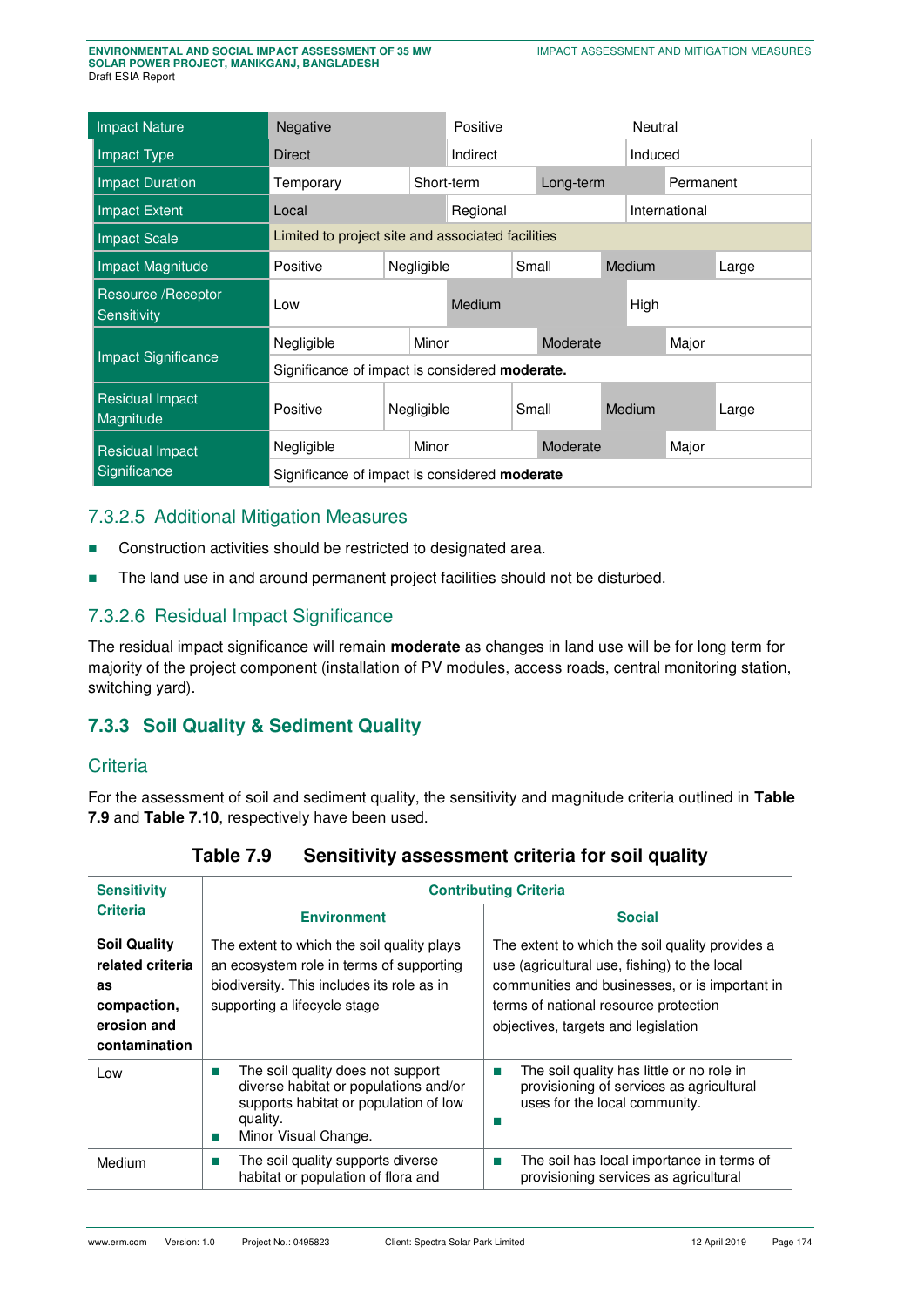| <b>Sensitivity</b><br><b>Criteria</b> | <b>Contributing Criteria</b>                                                                                                                                                                 |                                                                                                                                                                                                         |  |  |  |  |  |
|---------------------------------------|----------------------------------------------------------------------------------------------------------------------------------------------------------------------------------------------|---------------------------------------------------------------------------------------------------------------------------------------------------------------------------------------------------------|--|--|--|--|--|
|                                       | <b>Environment</b>                                                                                                                                                                           | <b>Social</b>                                                                                                                                                                                           |  |  |  |  |  |
|                                       | fauna and supports habitats<br>commonly available in the Project<br>Aol.<br>Visual Change but common feature in<br>Project Aol.                                                              | services but there is ample capacity and /<br>or adequate opportunity for alternative<br>sources of comparable quality i.e. ready<br>availability across the Aol.                                       |  |  |  |  |  |
| High                                  | The soil quality supports economically<br>important or biologically unique<br>species or provides essential habitat<br>for such species.<br>Visual Change aesthetically affecting<br>locals. | The soil is wholly relied upon locally, with<br><b>The State</b><br>no suitable technically or economically<br>feasible alternatives, or is important at a<br>regional level for provisioning services. |  |  |  |  |  |

## <span id="page-17-0"></span>**Table 7.10 Criteria for impact magnitude for assessment of soil quality & landuse**

| <b>Magnitude</b><br><b>Criteria</b> | <b>Negligible</b>                                                                                                                                                                                                                                          | <b>Small</b>                                                                                                                                                                                                                                                                                                                                                                                                                          | medium                                                                                                                                                                                                                                                                                                                                                                                                                                | Large                                                                                                                                                                                                                                                                            |
|-------------------------------------|------------------------------------------------------------------------------------------------------------------------------------------------------------------------------------------------------------------------------------------------------------|---------------------------------------------------------------------------------------------------------------------------------------------------------------------------------------------------------------------------------------------------------------------------------------------------------------------------------------------------------------------------------------------------------------------------------------|---------------------------------------------------------------------------------------------------------------------------------------------------------------------------------------------------------------------------------------------------------------------------------------------------------------------------------------------------------------------------------------------------------------------------------------|----------------------------------------------------------------------------------------------------------------------------------------------------------------------------------------------------------------------------------------------------------------------------------|
| Soil<br>compaction<br>and erosion   | Qualitative-No<br>m.<br>perceptible or<br>readily<br>measurable<br>change from<br>baseline<br>conditions<br>Scale-<br>T.<br>Localized area<br>as Particular<br>activity areas<br>Time-Short<br>T.<br>duration (few<br>days) or one<br>time as<br>temporary | Perceptible<br>m.<br>change from<br>baseline<br>conditions but<br>likely to easily<br>revert back to<br>earlier stage with<br>mitigation<br>Scale--Project<br>п<br>site, activity<br>areas and<br>immediate<br>vicinity not<br>impacting any<br>sensitive<br>receptor<br>Sort term-Only<br>п<br>during particular<br>activities or<br>phase of the<br>project lifecycle<br>as civil works or<br>construction<br>phase (few<br>months) | Clearly evident<br>m.<br>(e.g. perceptible<br>and readily<br>measurable)<br>change from<br>baseline<br>conditions and/or<br>likely take time to<br>revert back to<br>earlier stage with<br>mitigation<br>Scale- Project site,<br><b>COL</b><br>activity areas and<br>immediate vicinity<br>impacting<br>sensitive<br>receptor/s<br>Long term-Spread<br>п<br>across several<br>phases of the<br>project lifecycle<br>(few years)<br>m. | Major (e.g. order<br>ш<br>of magnitude)<br>change in<br>comparison to<br>baseline<br>conditions and/or<br>likely difficult or<br>may not to revert<br>back to earlier<br>stage with<br>mitigation<br>Scale-Regional or<br>m.<br>international:<br>Permanent change<br><b>COL</b> |
| Soil                                | Well within Dutch<br>standard <sup>1</sup>                                                                                                                                                                                                                 | Well within Dutch<br>standard <sup>2</sup>                                                                                                                                                                                                                                                                                                                                                                                            | <b>Exceeds Target Value</b><br>but well within                                                                                                                                                                                                                                                                                                                                                                                        | Exceeds Interventional<br>Value of Dutch                                                                                                                                                                                                                                         |
| contamination                       |                                                                                                                                                                                                                                                            |                                                                                                                                                                                                                                                                                                                                                                                                                                       | Interventional Value of<br>Dutch Standard                                                                                                                                                                                                                                                                                                                                                                                             | Standard and needs<br>intervention.                                                                                                                                                                                                                                              |

j

<sup>&</sup>lt;sup>1</sup> Dutch Target and Intervention Values (Soil remediation Circular 2013),

https://rwsenvironment.eu/subjects/soil/legislation-and/soil-remediation/

The assessment of potential impacts to soil and sediment has been considered as per the Dutch Standard as

Bangladesh does not have any local standards for soil or sediment quality.

 $2$  Dutch Target and Intervention Values (Soil remediation Circular 2013),

https://rwsenvironment.eu/subjects/soil/legislation-and/soil-remediation/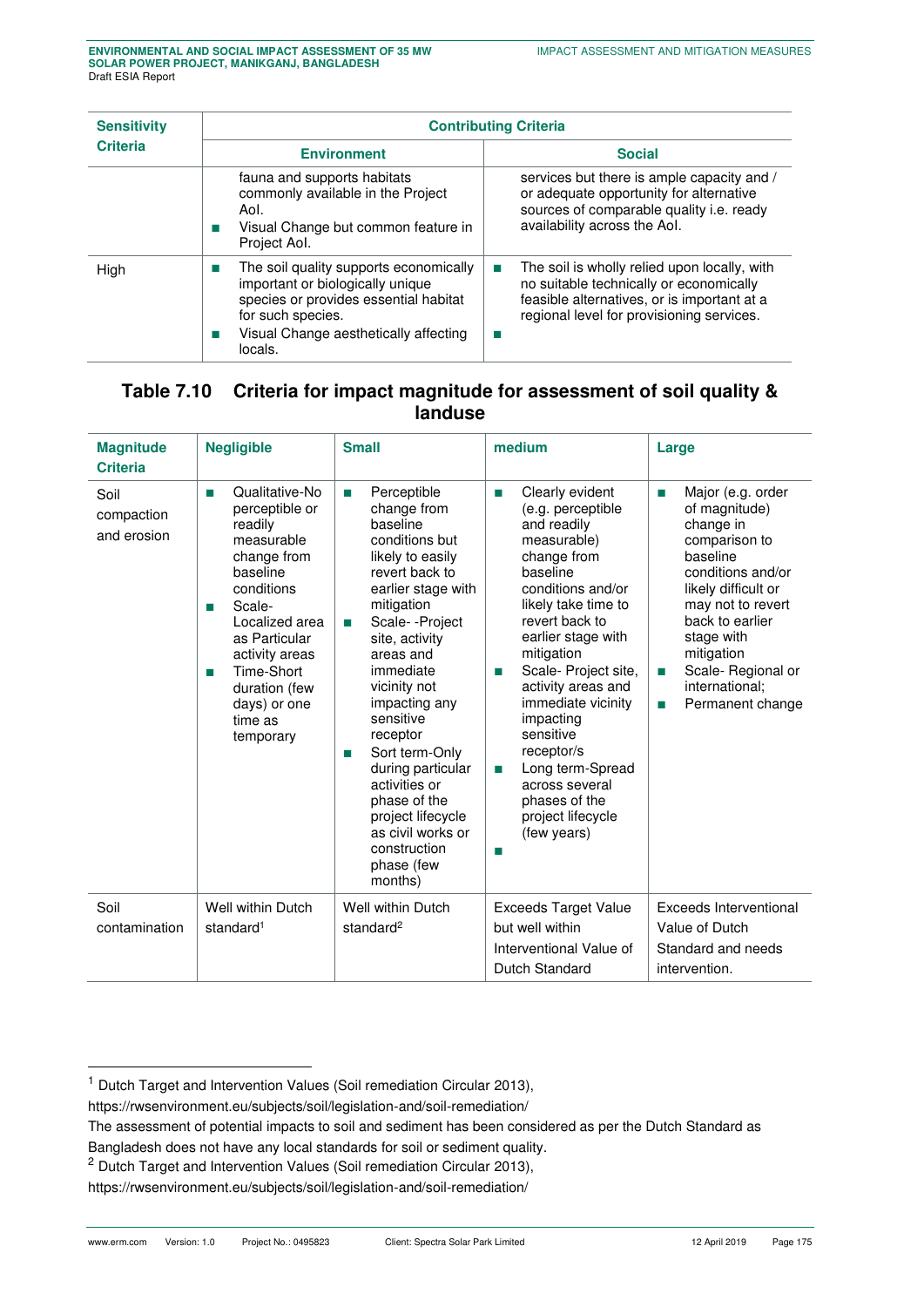## Sources of impact

Potential sources of impacts during different phases of project on soil and sediment quality include the following:

#### Construction Phase

- **Transportation of construction material, equipment and personnel;**
- Storage of construction materials including hazardous material;
- Civil work activities;
- Storage, handling and disposal of wastes generated from site clearance, site excavation and formation, civil works and activities of construction workers (general waste and sewage).

The proposed project will be constructed within the land procured by SSPL. The proposed site was developed by filling up of river sand/ earth to raise the site above highest recorded flood level. The entire land was low-lying agricultural land. The top has not stripped and stored for future use. The top soil already been affected.

The potential source of impact on soil quality could arise due to

- **Spillage of fuel, lubricant and paints from storage site;**
- **Disposal of construction materials and MSW in non-designated areas.**

#### Operational Phase

- Spillage of oil & lubricant from storage and handling site
- **IMPROPER STORE 3 Improper storage and disposal of municipal solid waste and waste water from site office.**

#### Decommissioning Phase

Improper storage and disposal of decommissioning waste

#### Embedded control measures

The embedded control measures are as follows:

- Construction waste will be utilised for filling of site within the plant;
- Municipal solid waste generated from the construction site is being disposed in pits within the project site and same will be continued for remaining construction activities.
- Any bitumen waste will be stored separately in lined areas to be disposed-off to licensed contractors.

#### Receptors/ resource

The proposed project site and nearby area is also agricultural land. It is proposed that entire construction activity including laydown area will be within the procured land for proposed plant.

The analysis of soil sampling in the Project area indicates that the soils are mainly sandy (river silver sand used for filling activity). The land adjacent to the project site is fertile land, mostly single-cropped land. Heavy metal concentrations were also found well below the intervention values. Therefore, the sensitivity of soil resources was considered to be **low**.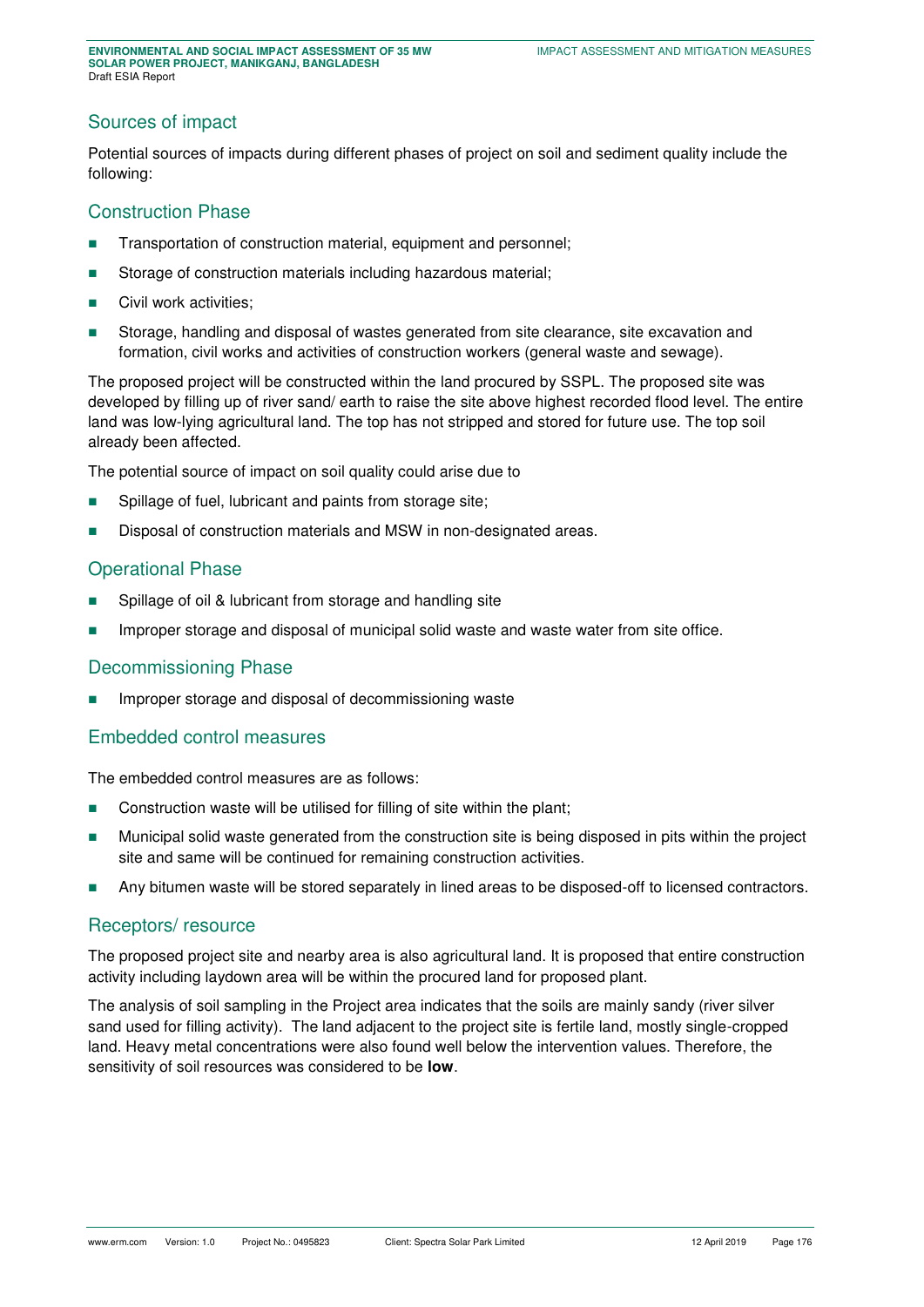#### Impact significance

#### Soil compaction

The Project site is filled up with river sand/ earth to raise the height of the entire site above the highest flood level recorded. Laydown area, fabrication yard and construction camp are also planned within the Project area and hence, soil compaction will be limited to these areas within the proposed project site.

Movement of heavy vehicles and heavy construction machinery will also cause soil compaction; however, the proposed project site located adjacent to the existing site approach road and same will be utilised for this plant. Soil compaction and possible damage to the soil structure due to heavy vehicular movement will only be limited to the laydown areas and Project site. Based on the impact magnitude assessment criteria as given in **[Table 7.10](#page-17-0)** the impact significance was assessed as **negligible.**

| Impact                            | Soil Compaction                                                                                                                                          |                      |           |       |           |  |        |         |       |  |
|-----------------------------------|----------------------------------------------------------------------------------------------------------------------------------------------------------|----------------------|-----------|-------|-----------|--|--------|---------|-------|--|
| <b>Impact Nature</b>              | Negative                                                                                                                                                 | Positive             |           |       |           |  |        | Neutral |       |  |
| Impact Type                       | <b>Direct</b>                                                                                                                                            | Indirect             |           |       | Induced   |  |        |         |       |  |
| <b>Impact Duration</b>            | Temporary                                                                                                                                                | Short-term           | Long-term |       | Permanent |  |        |         |       |  |
| Impact Extent                     | Local                                                                                                                                                    | Regional<br>National |           |       |           |  |        |         |       |  |
| <b>Impact Scale</b>               | Limited to Project Site, as well as areas identified for laydown and construction<br>workers camp (within project site). Main access road already exist. |                      |           |       |           |  |        |         |       |  |
| Frequency                         | <b>Primarily during Civil work</b>                                                                                                                       |                      |           |       |           |  |        |         |       |  |
| <b>Impact Magnitude</b>           | Positive                                                                                                                                                 | Negligible           |           | Small |           |  | Medium |         | Large |  |
| Resource/ Receptor<br>Sensitivity | Low                                                                                                                                                      |                      | Medium    |       | High      |  |        |         |       |  |
|                                   | Negligible                                                                                                                                               | Minor                |           |       | Moderate  |  | Major  |         |       |  |
| <b>Impact Significance</b>        | Significance of impact is considered negligible.                                                                                                         |                      |           |       |           |  |        |         |       |  |

## Soil erosion

The project AOI is prone to soil erosion due to nature of soil (sandy & sandy loam) enhanced by heavy rains in the area. Average annual rainfall based on rainfall data recorded in Manikganj for is more than 2,376 mm. Of the annual rainfall, about 80% fall during five monsoon months (May to September) with June and July getting the maximum rains. As mentioned earlier, the project site is raised with fill materials. Soil erosion will typically be worse during the monsoon months during the initial site preparation and compaction works. Based on the impact magnitude assessment criteria as given in **[Table 7.10](#page-17-0)** the impact significance was assessed as **minor.**

| Impact                            | Soil Erosion                 |            |         |       |           |  |               |           |       |  |
|-----------------------------------|------------------------------|------------|---------|-------|-----------|--|---------------|-----------|-------|--|
| <b>Impact Nature</b>              | Negative                     | Positive   | Neutral |       |           |  |               |           |       |  |
| Impact Type                       | <b>Direct</b>                | Indirect   |         |       | Induced   |  |               |           |       |  |
| <b>Impact Duration</b>            | Temporary                    | Short-term |         |       | Long-term |  |               | Permanent |       |  |
| <b>Impact Extent</b>              | Local                        | Regional   |         |       |           |  | International |           |       |  |
| <b>Impact Scale</b>               | Project site and access road |            |         |       |           |  |               |           |       |  |
| Frequency                         | Primarily during Civil work  |            |         |       |           |  |               |           |       |  |
| Impact Magnitude                  | Positive                     | Negligible |         | Small |           |  | Medium        |           | Large |  |
| Resource/ Receptor<br>Sensitivity | Low                          |            | Medium  |       |           |  | High          |           |       |  |
| <b>Impact Significance</b>        | Negligible                   | Minor      |         |       | Moderate  |  |               | Major     |       |  |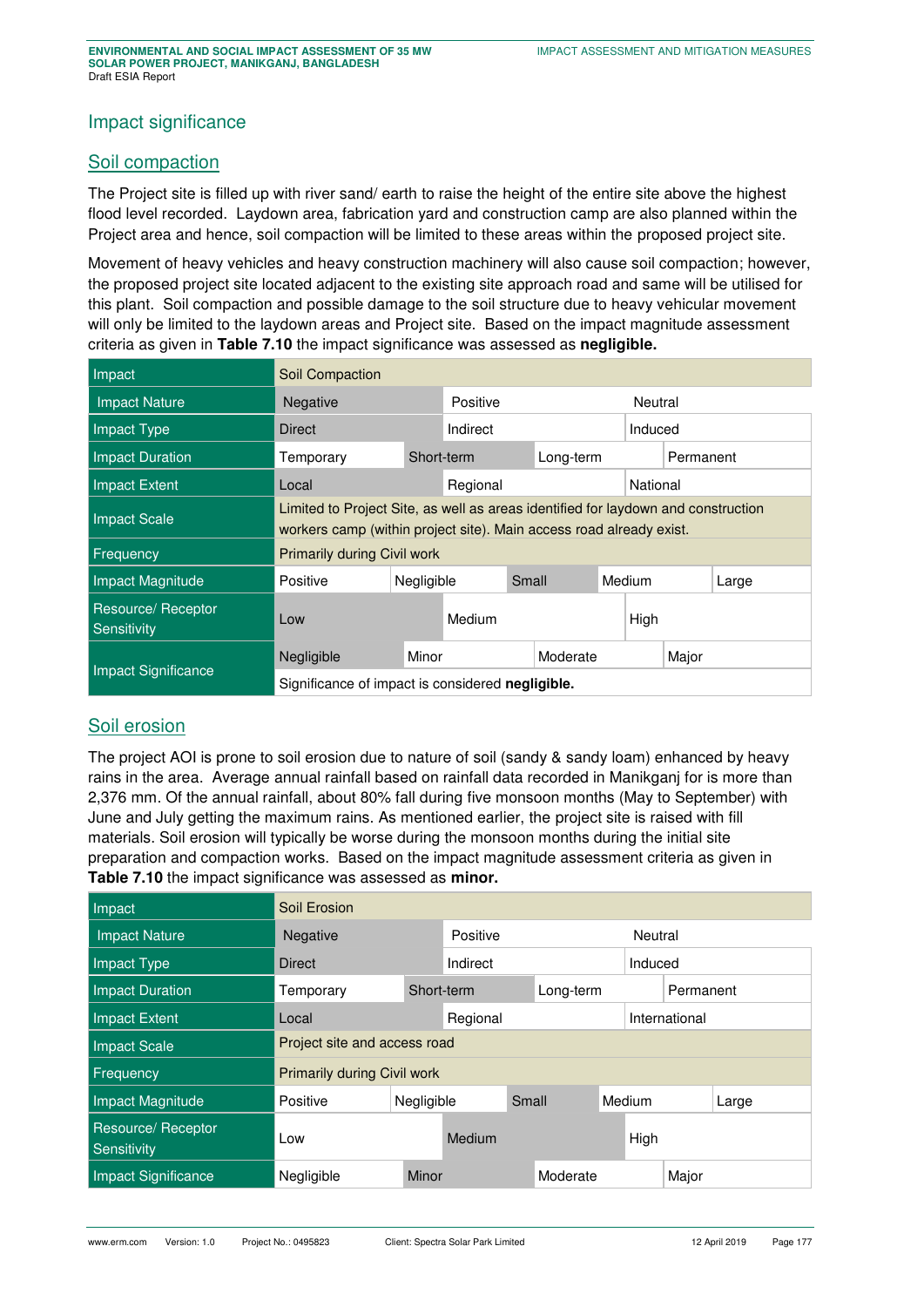|                           | Significance of impact is considered minor |  |            |       |  |        |  |       |  |  |
|---------------------------|--------------------------------------------|--|------------|-------|--|--------|--|-------|--|--|
| Residual Impact Magnitude | Positive                                   |  | Negligible | Small |  | Medium |  | Large |  |  |
| Residual Impact           | Minor<br>Major<br>Negligible<br>Moderate   |  |            |       |  |        |  |       |  |  |
| Significance              | Negligible                                 |  |            |       |  |        |  |       |  |  |

# Soil and sediment contamination (spills and leaks)

Soil contamination during the construction phase may result from leaks and spills of oil, lubricants, fuel from heavy equipment or leakage from chemical/fuel storage. While the risk of accidental spillage of potentially hazardous substances is low, proper handling and disposal of contaminated materials will further reduce the risk if such event does take place. The following prevention and mitigation measures will be proposed in the Specification Manual for EPC Contractors:

- **The Contractor will prepare unloading and loading protocols and train staff to prevent spills and** leaks;
- **The Contractor will prepare guidelines and procedures for immediate clean-up actions following any** spillages of oils, fuels or chemicals;
- **A** site specific Emergency Response Plan will be prepared by the Contractor for soil clean-up and decontamination

Soil samples analysis indicates that the soil/fill material at the Project site is not contaminated. Spill control measures such as storage and handling of chemicals and fuels on impervious areas (such as concrete surfaces) will be implemented to minimize impacts in case of spills. Liquid effluents arising from construction activities will be treated to the standards specified in Schedule 9 and 10 of ECR, 1997 of the GOB; prior to discharge. Therefore, the likelihood of unplanned events (i.e. spills and leaks) leading to soil and sediment contamination is considered likely. Based on the impact magnitude assessment criteria as given in **[Table 7.10](#page-17-0)** and impact significance has been considered as **minor.**

| Impact                            | Soil contamination from spills and leaks    |                                                                                                                                       |            |          |       |               |         |         |           |       |  |
|-----------------------------------|---------------------------------------------|---------------------------------------------------------------------------------------------------------------------------------------|------------|----------|-------|---------------|---------|---------|-----------|-------|--|
| <b>Impact Nature</b>              | Negative                                    |                                                                                                                                       |            | Positive |       |               |         | Neutral |           |       |  |
| Impact Type                       | <b>Direct</b>                               |                                                                                                                                       |            | Indirect |       |               | Induced |         |           |       |  |
| <b>Impact Duration</b>            | Temporary                                   |                                                                                                                                       | Short-term |          |       | Long-term     |         |         | Permanent |       |  |
| <b>Impact Extent</b>              | Local                                       |                                                                                                                                       |            | Regional |       | International |         |         |           |       |  |
| <b>Impact Scale</b>               |                                             | <b>Limited to Project Site</b>                                                                                                        |            |          |       |               |         |         |           |       |  |
| Frequency                         |                                             | Limited to construction Phase primarily during transportation, handling and storage of<br>materials, waste and equipment installation |            |          |       |               |         |         |           |       |  |
| Likelihood                        | Likely                                      |                                                                                                                                       |            |          |       |               |         |         |           |       |  |
| Impact Magnitude                  | Positive                                    |                                                                                                                                       | Negligible |          | Small |               | Medium  |         | Large     |       |  |
| Resource/ Receptor<br>Sensitivity | Low                                         |                                                                                                                                       |            | Medium   |       |               |         | High    |           |       |  |
|                                   | Negligible                                  |                                                                                                                                       | Minor      |          |       | Moderate      |         |         | Major     |       |  |
| <b>Impact Significance</b>        | Significance of impact is considered minor. |                                                                                                                                       |            |          |       |               |         |         |           |       |  |
| Residual Impact Magnitude         | Positive                                    | Negligible                                                                                                                            |            |          | Small |               |         | Medium  |           | Large |  |
|                                   | Negligible                                  |                                                                                                                                       | Minor      | Moderate |       |               |         |         |           | Major |  |
| Residual Impact Significance      | Negligible                                  |                                                                                                                                       |            |          |       |               |         |         |           |       |  |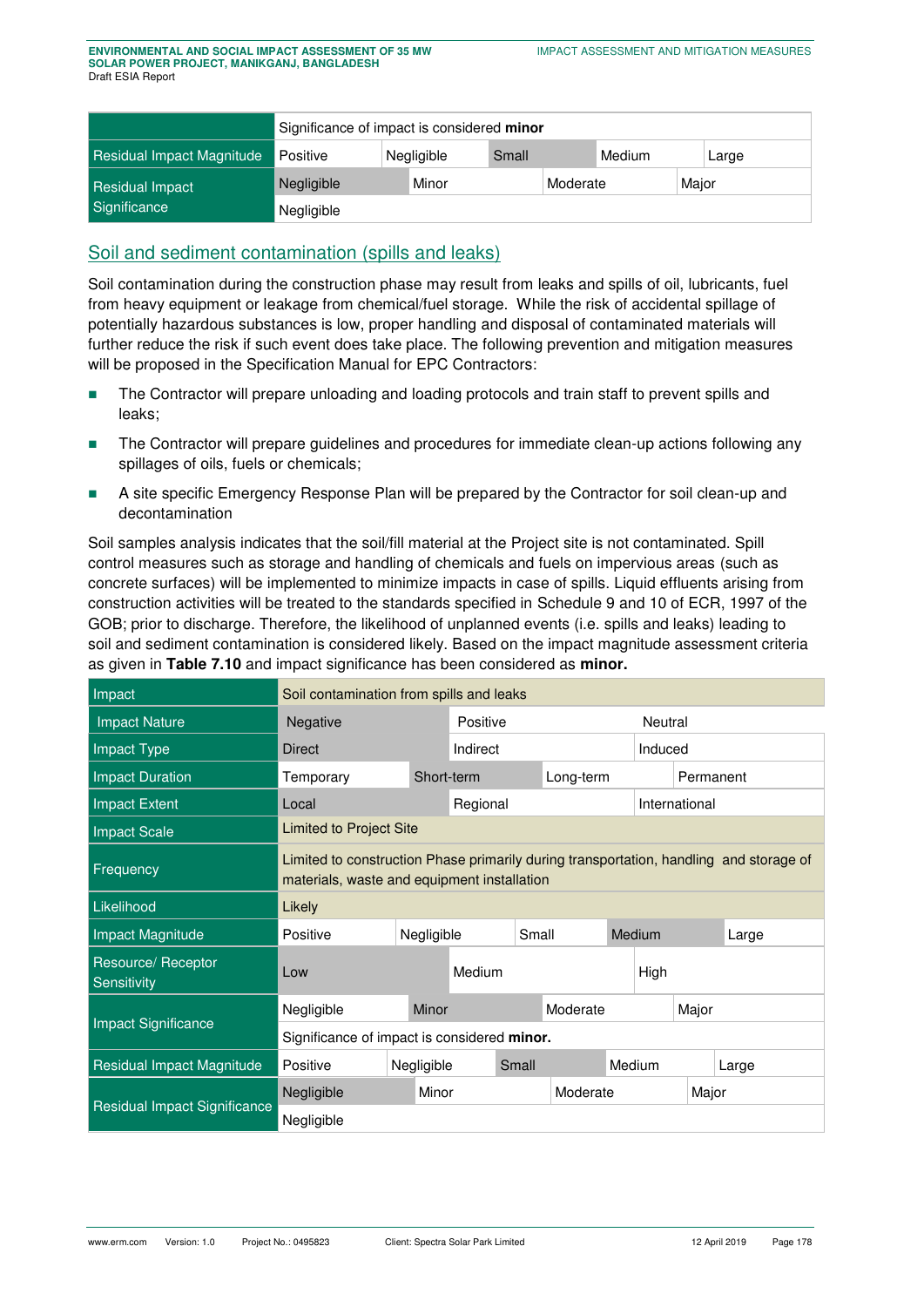## Soil contamination from waste handling

Soil may become contaminated due to improper handling and storage of waste. The majority of the generated wastes will be non-hazardous. General construction waste will comprise of surplus or offspecification materials such as concrete, steel cuttings/filings, wooden planks, packaging paper or plastic, wood, plastic pipes, metals, etc. During the construction phase of the Project, solid waste generation will mainly be concrete waste and bitumen. It is estimated that approximately 100 – 150 m<sup>3</sup> of such waste will be produced. The inert wastes will be stored near the proposed project site and will be reused under floors or under road to increase the California Bearing Ratio (CBR)<sup>1</sup> value. Bitumen or any hazardous wastes will be disposed off to licensed contractors. Domestic wastes consisting of food waste, plastic, glass, aluminium cans and waste packages will also be generated by the construction workforce.

A small proportion of the waste generated during construction will be hazardous and may include:

- Used paint, engine oils, hydraulic fluids and waste fuel;
- Spent solvents from equipment cleaning activities; and
- **Spent batteries or spent acid/alkali from the maintenance of machinery on site.**

If improperly managed, hazardous waste may create impacts on land. With reference to similar projects, it is anticipated that the quantity of hazardous waste (mainly waste lubricant oil and waste paints/solvents) will be less than 100 litres per month. The construction contractor will handle, store and dispose of all waste in accordance with applicable GOB guidelines. Concrete waste of inert nature will be stored near the concrete batching plant and will be reused under floors or internal roads. Any bitumen waste will be stored separately in lined areas to be disposed-off to licensed contractors. There is a potential for direct, long-term negative impacts to soil quality from improper waste handling; however, with the implementation of the embedded control measures discussed above the impacts to soil quality as discussed in **[Table 7.10](#page-17-0)** impact significance is assessed to be **negligible.** 

| Impact                            | Soil Contamination from Waste Handling                                                          |            |           |       |          |               |        |         |       |  |
|-----------------------------------|-------------------------------------------------------------------------------------------------|------------|-----------|-------|----------|---------------|--------|---------|-------|--|
| <b>Impact Nature</b>              | Negative                                                                                        |            | Positive  |       |          |               |        | Neutral |       |  |
| Impact Type                       | Direct                                                                                          | Indirect   |           |       |          | Induced       |        |         |       |  |
| <b>Impact Duration</b>            | Temporary                                                                                       | Short-term | Long-term |       |          | Permanent     |        |         |       |  |
| Impact Extent                     | Local                                                                                           | Regional   |           |       |          | International |        |         |       |  |
| <b>Impact Scale</b>               | <b>Limited to Project Site</b>                                                                  |            |           |       |          |               |        |         |       |  |
| Frequency                         | Limited to construction Phase primarily during transportation, handling and storage of<br>waste |            |           |       |          |               |        |         |       |  |
| Likelihood                        | Likely                                                                                          |            |           |       |          |               |        |         |       |  |
| Impact Magnitude                  | Positive                                                                                        | Negligible |           | Small |          |               | Medium |         | Large |  |
| Resource/ Receptor<br>Sensitivity | Low                                                                                             |            | Medium    |       |          |               | High   |         |       |  |
|                                   | Negligible                                                                                      | Minor      |           |       | Moderate |               |        | Major   |       |  |
| <b>Impact Significance</b>        | Significance of impact is considered negligible.                                                |            |           |       |          |               |        |         |       |  |

#### Mitigation Measures

-

Potential impacts to soil and sediment during the construction phase are attributed to soil compaction, erosion and soil contamination from spills and leaks and wastes.

The following measures will be implemented to mitigate potential soil compaction and erosion:

<sup>&</sup>lt;sup>1</sup> The **California Bearing Ratio** (CBR) is a penetration test for evaluation of the mechanical strength of road subgrades and base courses.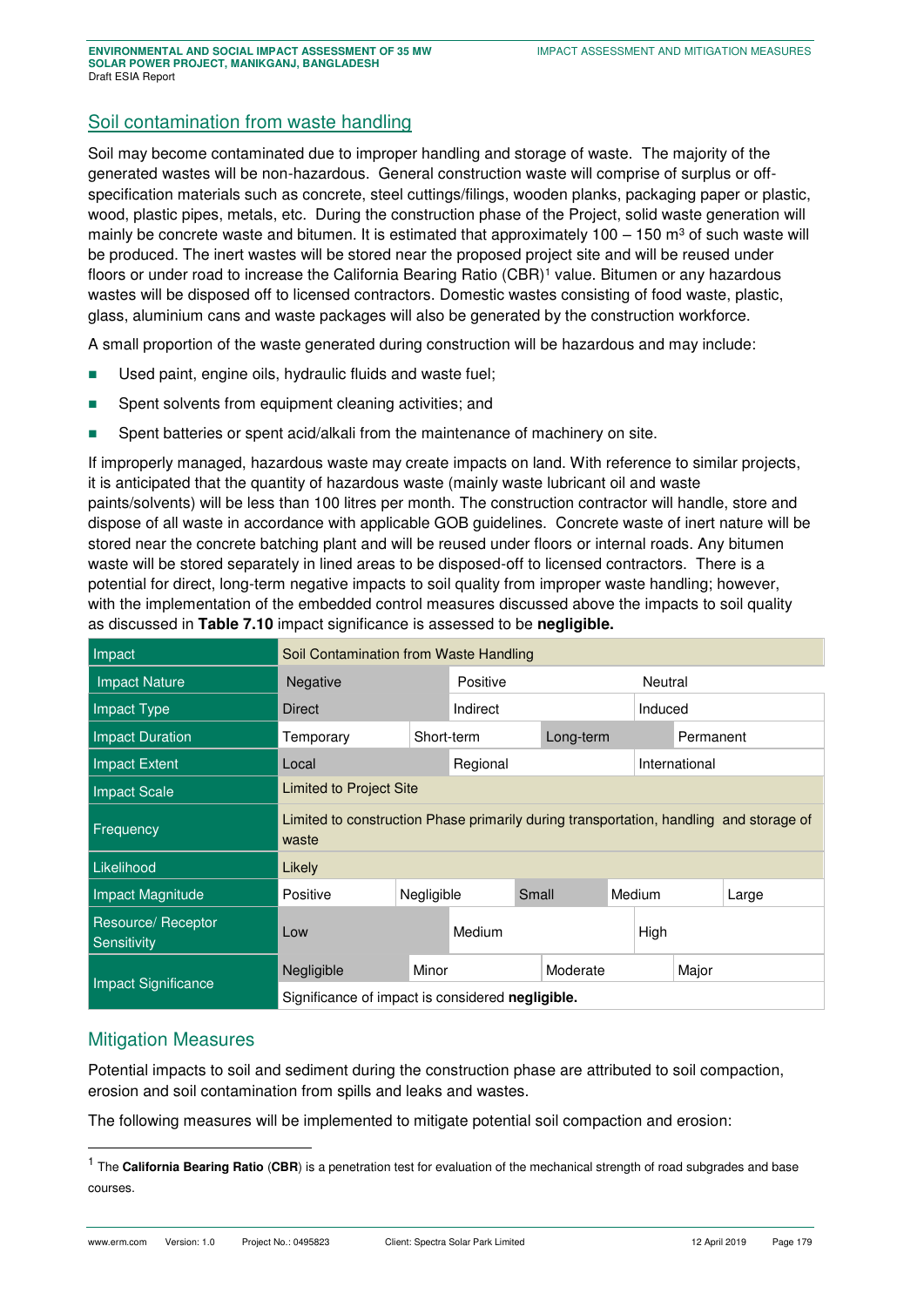- All areas of excavation shall be closed and compacted before the monsoon season to prevent soil erosion.
- **Storm water shall be properly channelized to settling tanks for controlling soil erosion.**
- Demarcating routes for movement of heavy vehicles;
- **Building small bunds in areas with slope to prevent soil erosion.**

The following measures will be implemented for the storage and handling of chemicals and to minimise impacts to soil/sediment:

- Fuel tanks and chemical storage areas will be sited on sealed areas and provided with locks to prevent unauthorized entry;
- Use of spill or drip trays to contain spills and leaks;
- Use of spill control kits to contain and clean small spills and leaks.
- The storage areas of oil, fuel and chemicals will be surrounded by bunds or other containment device to prevent spilled oil, fuel and chemicals from percolating into the ground or reaching the receiving waters;
- The Contractor will prepare unloading and loading protocols for the and train staff to prevent spills and leaks
- **The Contractor will prepare guidelines and procedures for immediate clean-up actions following any** spillages of oils, fuels or chemicals;
- **A** site specific Emergency Response Plan will be prepared by the Contractor for soil clean-up and decontamination; and
- The construction contractor will implement a training program to familiarise staff with emergency procedures and practices related to contamination events.

The measures in place to properly manage waste and thereby minimize any impacts to soil and sediment quality are:

- **Design processes to prevent/minimise quantities of wastes generated and hazards associated with** the waste generated;
- **Training labourers for waste disposal in designated areas and use of sanitation facilities;**
- **Proper storage of the construction materials and wastes to minimise the potential damage or** contamination of the materials; and
- **IMPLEMENT IMPLEMENTATION** of construction materials inventory management system to minimise over-supply of the construction materials, which may lead to disposal of the surplus materials at the end of the construction period.
- Segregation of hazardous and non-hazardous waste and provision of appropriate containers for the type of waste type (e.g. enclosed bins for putrescible materials to avoid attracting pests and vermin and to minimise odour nuisance);
- **Storage of wastes in closed containers away from direct sunlight, wind and rain;**
- **Storage of waste systematically to allow inspection between containers to monitor leaks or spills;**
- **Ensuring that storage areas have impermeable floors and containment, of capacity to accommodate** 110% of the volume of the largest waste container; and
- Disposal of waste by licensed contractors.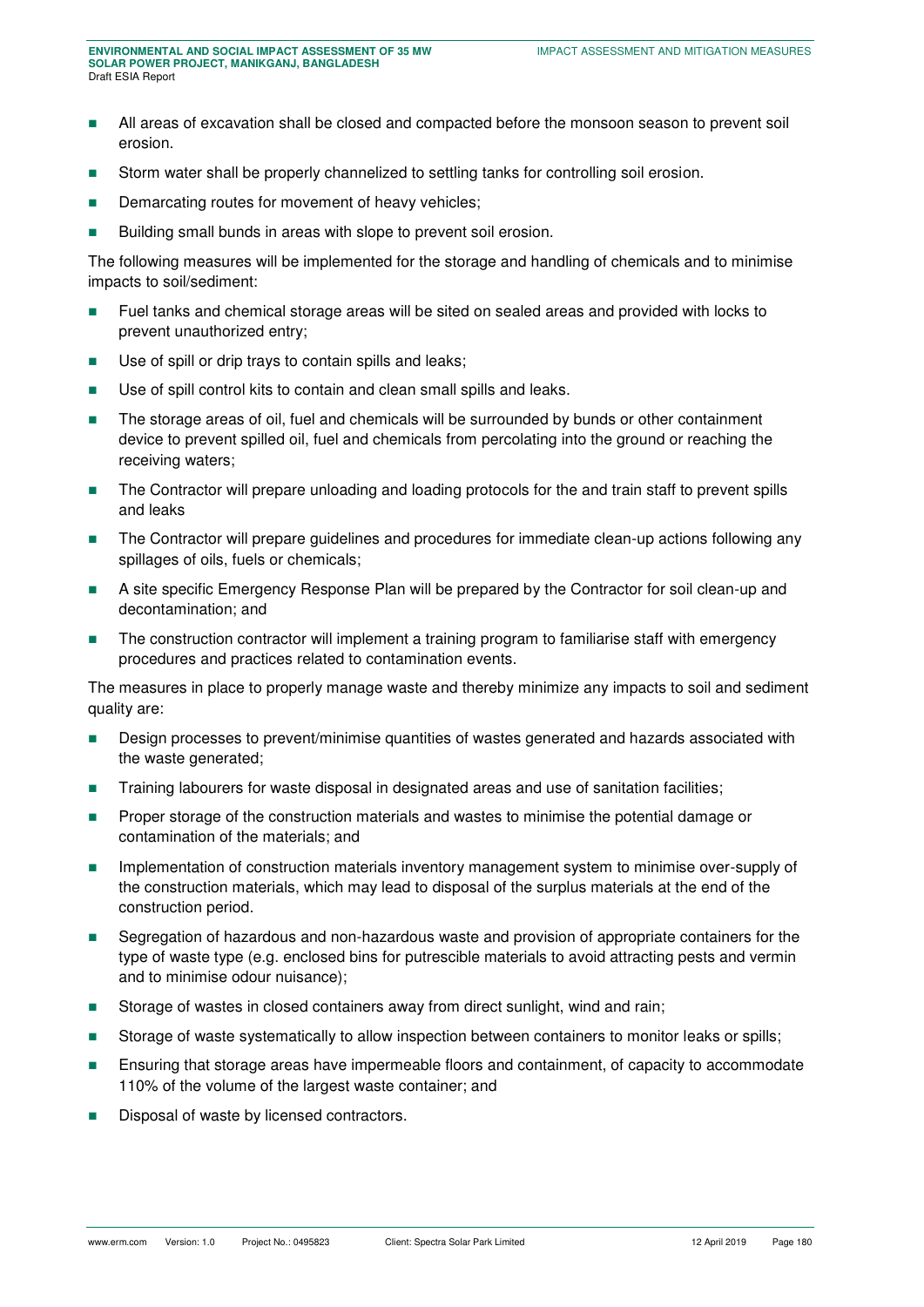## Residual impacts

With implementation of the precautionary and the mitigation measures mentioned for the storage and handling of chemicals and to avoid /minimise impacts to soil the residual impact would be **negligible**.

# **7.3.4 Physiography & Drainage**

## **Criteria**

<span id="page-23-0"></span>For the purpose of assessment of impacts on topography and drainage of the area, sensitivity and magnitude criteria have been outlined in **[Table 7.11](#page-23-0)** and **[Table 7.12,](#page-23-1)** respectively.

|  |  | Table 7.11 Sensitivity Assessment Criteria for Topography |  |  |  |
|--|--|-----------------------------------------------------------|--|--|--|
|--|--|-----------------------------------------------------------|--|--|--|

| <b>Topography and Drainage Sensitivity</b> | <b>Criteria</b>       |
|--------------------------------------------|-----------------------|
| Low                                        | Flat topography       |
| Medium                                     | Undulating topography |
| High                                       | Hilly area            |

## <span id="page-23-1"></span>**Table 7.12 Criteria for Impact Magnitude for Assessment of Impacts on Topography & Drainage**

| <b>Magnitude</b> | <b>Criteria</b>                                                                                                                                                                                                                                                      |
|------------------|----------------------------------------------------------------------------------------------------------------------------------------------------------------------------------------------------------------------------------------------------------------------|
| Negligible       | An imperceptible, barely or rarely perceptible change in topographical characteristics. The<br>change may be short term.                                                                                                                                             |
| Small            | A subtle change in topography character over a wide area of a more noticeable change<br>either over a restricted area or infrequently perceived.<br>The change may be short term to long term and is reversible.                                                     |
| Medium           | A noticeable change in topographic character, frequently perceived or continuous and over<br>a wide area; or a clearly evident change over a restricted area that may be infrequently<br>perceived. The change may be medium to long term and may not be reversible. |
| Large            | A clearly evident, frequently perceived and continuous change in topographic<br>characteristics affecting an extensive area. The change may be long term and would not<br>be reversible.                                                                             |

#### Receptor Sensitivity

The project area exhibits mostly flat topography. Padma River passes close to the site (approximately 50 m) (refer **Section 5.2.2**). From discussion with local community it was understood that site (before site development) and the neighbouring agricultural land parcels reported water logging and poor drainage. Site was part of natural drainage of the area which is historically water logged for 4 – 6 months in a year. The receptor sensitivity has been assessed to be **medium**.

#### Impact Magnitude

The site was low laying area. The site was filled up with white river sand up to 2 to 2.5 m and a 100 m link road has been constructed. The side development work has altered the topography and potential to disturbed the natural drainage of the site. The impact magnitude has therefore been assessed as **medium.**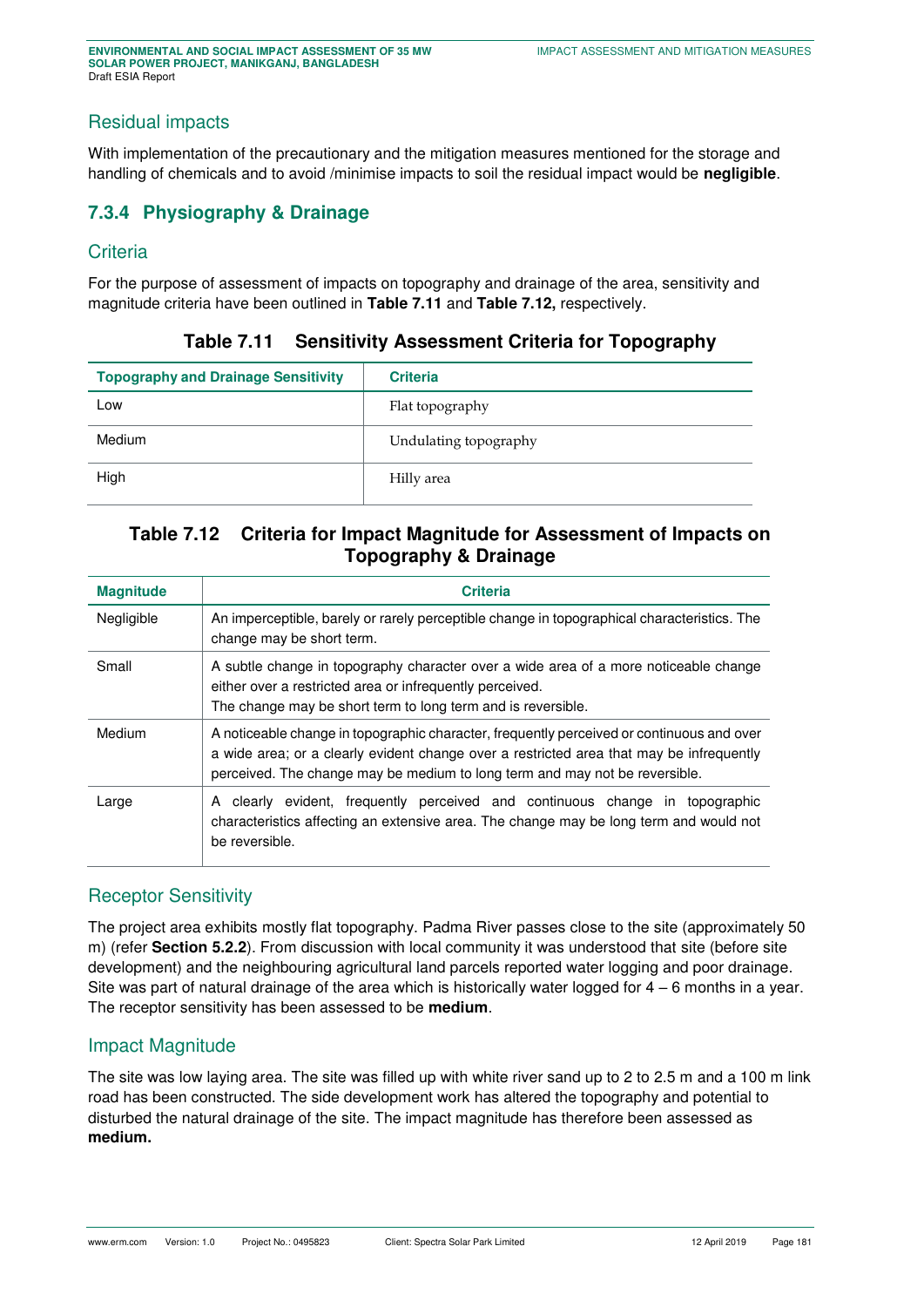## Source of Impact

The project site has been elevated to 2m to 2.5 m from its original level. The site linkage road (100m) has been constructed from existing site approach road to project site

## Embedded/In-built Control

The EPC contractor will be instructed to avoid any unnecessary changes in the topography. Water bodies and micro drainage channel should be particularly avoided when constructing access roads or planning the transmission line pathway.

### Significance of Impacts

The proposed project was low-lying area. The runoff the site and its adjacent agricultural land drains into Ichamati River through small drainage channel. The site and its surrounding agricultural field has been inundated for 5-6 months during monsoon period. High water level in Ichamati Rover is likely to cause backflow, inundation and waterlogging the site and surround area. The site filling activity may not disturb the natural drainage of the site but construction of site link road may disturb the drainage of south eastern side agricultural land. Significance of impact is assessed to be **moderate**.

| Impact                            | Topography & drainage due to site development activity |                                       |          |           |          |               |         |       |           |  |  |
|-----------------------------------|--------------------------------------------------------|---------------------------------------|----------|-----------|----------|---------------|---------|-------|-----------|--|--|
| <b>Impact Nature</b>              | Negative                                               |                                       | Positive |           |          |               | Neutral |       |           |  |  |
| Impact Type                       | Direct                                                 | Indirect                              |          |           |          | Induced       |         |       |           |  |  |
| <b>Impact Duration</b>            | Temporary                                              | Short-term                            |          | Long-term |          |               |         |       | Permanent |  |  |
| Impact Extent                     | Local                                                  | Regional                              |          |           |          | International |         |       |           |  |  |
| <b>Impact Scale</b>               |                                                        | Project Site and its surrounding area |          |           |          |               |         |       |           |  |  |
| Frequency                         | Entire project life                                    |                                       |          |           |          |               |         |       |           |  |  |
| Likelihood                        | Likely                                                 |                                       |          |           |          |               |         |       |           |  |  |
| Impact Magnitude                  | Positive                                               | Negligible                            |          | Small     |          | Medium        |         |       | Large     |  |  |
| Resource/ Receptor<br>Sensitivity | Low                                                    |                                       | Medium   |           |          |               | High    |       |           |  |  |
|                                   | Negligible                                             | Minor                                 |          |           | Moderate |               |         | Major |           |  |  |
| <b>Impact Significance</b>        | Significance of impact is considered moderate.         |                                       |          |           |          |               |         |       |           |  |  |
| Residual Impact Magnitude         | Positive                                               | Negligible                            |          | Small     |          | Medium        |         |       | Large     |  |  |
|                                   | Negligible                                             | Minor                                 |          | Moderate  |          |               |         | Major |           |  |  |
| Residual Impact Significance      | Minor                                                  |                                       |          |           |          |               |         |       |           |  |  |

#### Additional Mitigation Measures

- Disruption/alteration of micro-watershed drainage pattern should be minimized to the extent possible; and
- **Appropriate number of cross drainage channels should be provided during access road construction** to maintain flow in existing natural channels.

## Residual Impact Significance

The residual impact significance will be reduced to **minor** after implementing above mentioned mitigation measures.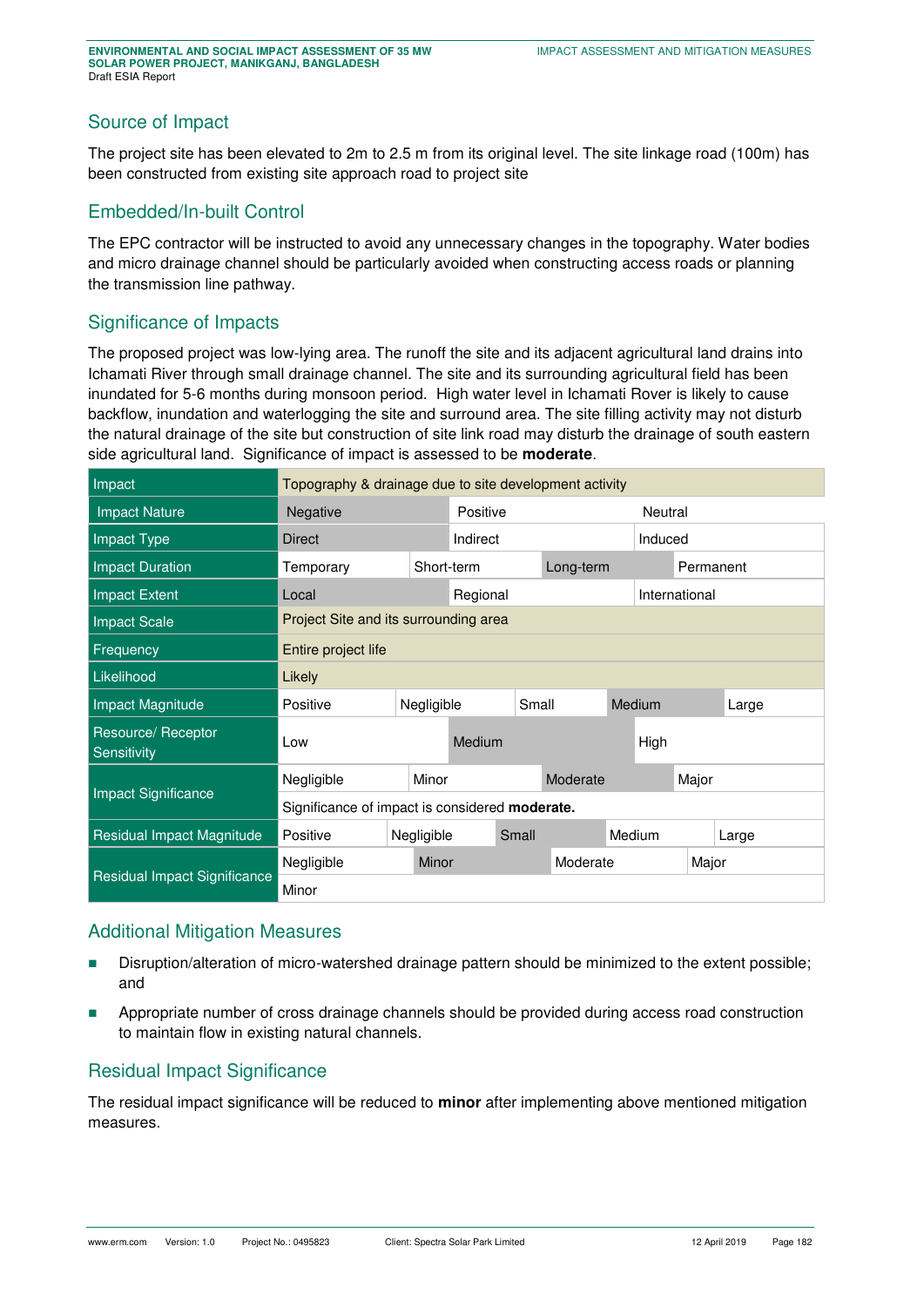# **7.3.5 Ambient Air Quality**

## **Criteria**

<span id="page-25-0"></span>The sensitivity criteria and impact magnitude criteria has been provided in **[Table 7.13](#page-25-0)** and **[Table 7.14](#page-25-1)** respectively.

| <b>Sensitivity Criteria</b> | <b>Contributing Criteria</b>                                              |                                      |  |  |  |  |  |  |  |  |  |
|-----------------------------|---------------------------------------------------------------------------|--------------------------------------|--|--|--|--|--|--|--|--|--|
|                             | <b>Human Receptors</b>                                                    | <b>Ecological Receptors</b>          |  |  |  |  |  |  |  |  |  |
| Low                         | Locations where human exposure is transient                               | No                                   |  |  |  |  |  |  |  |  |  |
| Medium                      | Few Receptors (settlements) within 500 m of the<br>project site           | Nationally designated sites.         |  |  |  |  |  |  |  |  |  |
| High                        | Densely populated receptors (settlements) within 500<br>m of project site | Internationally designated<br>sites. |  |  |  |  |  |  |  |  |  |

## **Table 7.13 Sensitivity criteria for air quality**

# <span id="page-25-1"></span>**Table 7.14 Criteria for Impact Magnitude for Assessment of Impact to Air Quality**

| <b>Magnitude</b><br><b>Criteria</b> | <b>Negligible</b>                                                              | <b>Small</b>                                                | <b>Medium</b>                                                          | Large                                                                                                    |
|-------------------------------------|--------------------------------------------------------------------------------|-------------------------------------------------------------|------------------------------------------------------------------------|----------------------------------------------------------------------------------------------------------|
| Air Quality                         | Soil type with large<br>grain size (e.g.<br>sand); and/or No<br>emissions/dust | Soil type with large<br>grain size (e.g. sand);<br>and/or   | Moderately dusty<br>soil type (e.g. silt);<br>and/or                   | Potentially dusty soil<br>type (e.g. clay, which will<br>be prone to suspension<br>when dry due to small |
|                                     | generation due to<br>Project across all<br>phases                              | Limited emissions/dust<br>generations for short<br>duration | Dust generation<br>and emissions<br>from Projects for<br>long duration | particle size); and<br>Significant process<br>emissions from Project<br>for the entire Project<br>cycle. |

## Receptor Sensitivity

The receptor sensitivity has been assessed as medium for human receptors and low for ecological receptors. The receptor sensitivity is therefore **medium** based on the criteria provided in **[Table 7.13.](#page-25-0)**

## Source of Impact

## Construction Phase

Air quality impacts in the remaining construction phase activities will be largely due to the following sources:

- **Fugitive dust emissions from piling work, handling of construction materials, emission due to** movement of vehicles on site.
- **•** Vehicular emissions due to increased traffic movement on site and on the approach roads;
- **Exhaust emissions from construction machinery and other equipment such as pile drivers; and**
- **Emissions from diesel generators required to be run for construction power purposes.**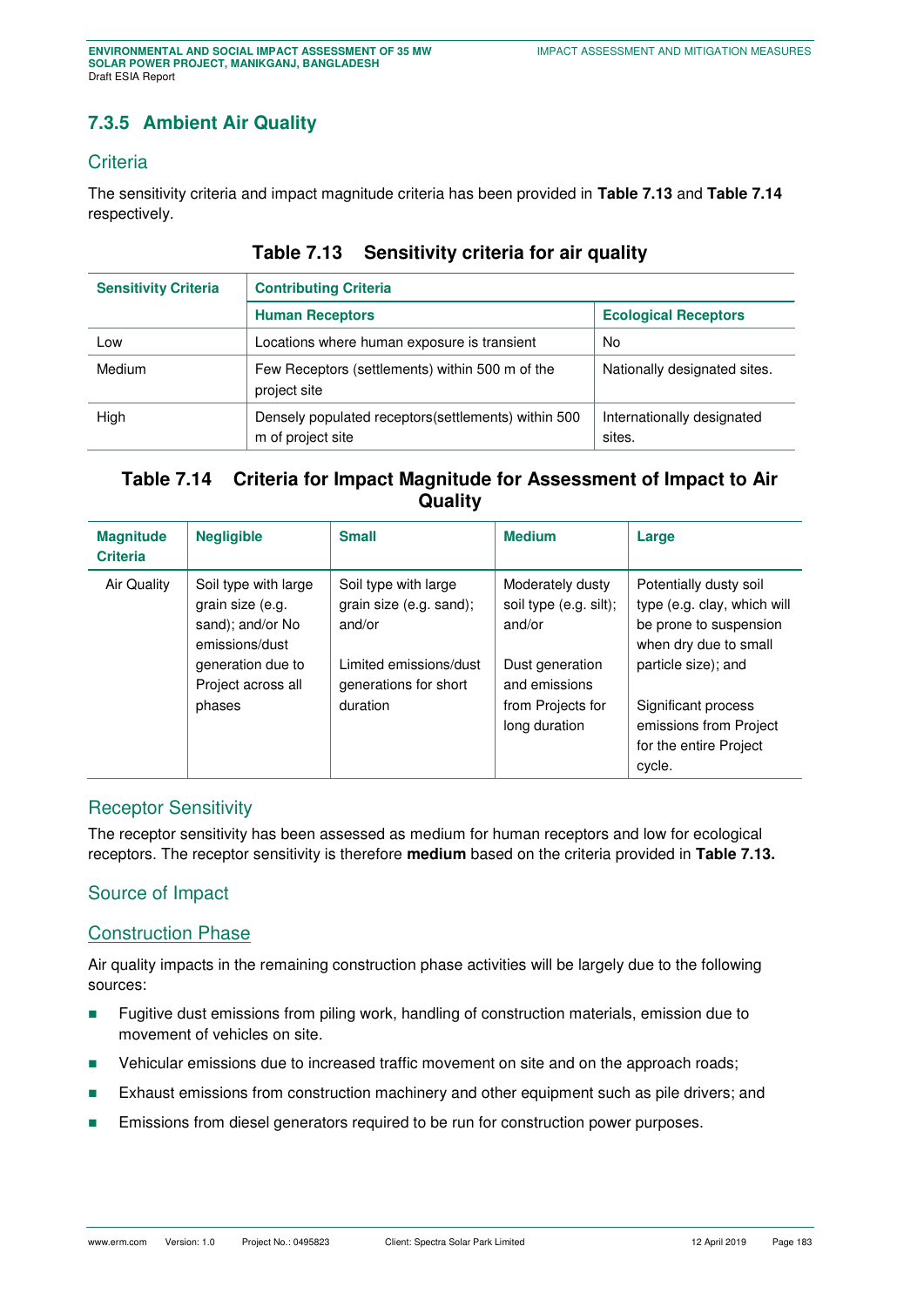#### Operational Phase

No major air quality impact is envisaged during the operation phase. Minor change in air quality could be resulted due to limited vehicular movement, and operation of back-up DG sets, as required.

#### Decommissioning Phase

Air quality impacts in the decommissioning phase will be largely due to the following sources:

- Fugitive dust emissions from demolition, handling of demolition materials and transportation of materials;
- Vehicular emissions due to increased traffic movement on site and on the approach roads;
- **Exhaust emissions from demolition machinery and other equipment such as bulldozers, excavators** etc.; and
- **Emissions from diesel generators required to be run for demolition purposes**

#### Embedded/In-built Controls

- Compaction of filled sand at site
- **Dust suppression measures at site link road**
- **Vehicles, engines would be properly maintained.**

#### Significance of Impact

## Construction Phase

The fugitive dust related impacts will be minimal as the site development activity is almost completed proposed (filling activity and compaction). The pilling, civil construction activity and movement of vehicle and machinery in the site and handling of construction material would generate fugitive dust. The construction material will be stored in the covered storage area; generation of windblown dust is expected to be minimum.

The construction activity is only restricted during day time. The power requirement during construction phase is mainly for operation of machineries and power supply during night tome at labour camp. The source of power during construction phase is DG sets. The operation of DG sets will generate the PM, NO<sub>2</sub> and SO<sub>2</sub>. The operation of diesel driven machineries, equipment and vehicles used for transport of construction materials and manpower will also generated pollutants like PM,  $NO<sub>2</sub>$  and  $SO<sub>2</sub>$ .

The baseline air quality monitoring results shows that concentration of PM,  $SO<sub>2</sub>$  and  $NO<sub>2</sub>$  were well within the NAAQS indicating that the environment is not stressed (refer to **Section 5.2.8**). The generation of PM,  $SO<sub>2</sub>$  and  $NO<sub>2</sub>$  from the above mentioned activities are not expected to result in significant changes of baseline condition or exceedance of NAAQS. The duration of the remaining construction activity will be short term (5-6 months). The fugitive emissions are likely to be dispersed locally. The potential impact on air quality is assessed to be **minor.** 

#### Decommission Phase

The major source of emissions in the decommissioning phase is the fugitive dust emissions from demolition activities. The demolition activities are likely to occur for a very small period of time  $\sim$ 3 months) and therefore the impact magnitude has been assessed as **small.** The impact significance for air quality in the decommissioning phase is assessed as **minor**. As discussed above, there will be some impacts due to plying of vehicles on the access roads which runs across settlement area. The impacts however, are not anticipated to be significant considering short duration of decommissioning phase of the project.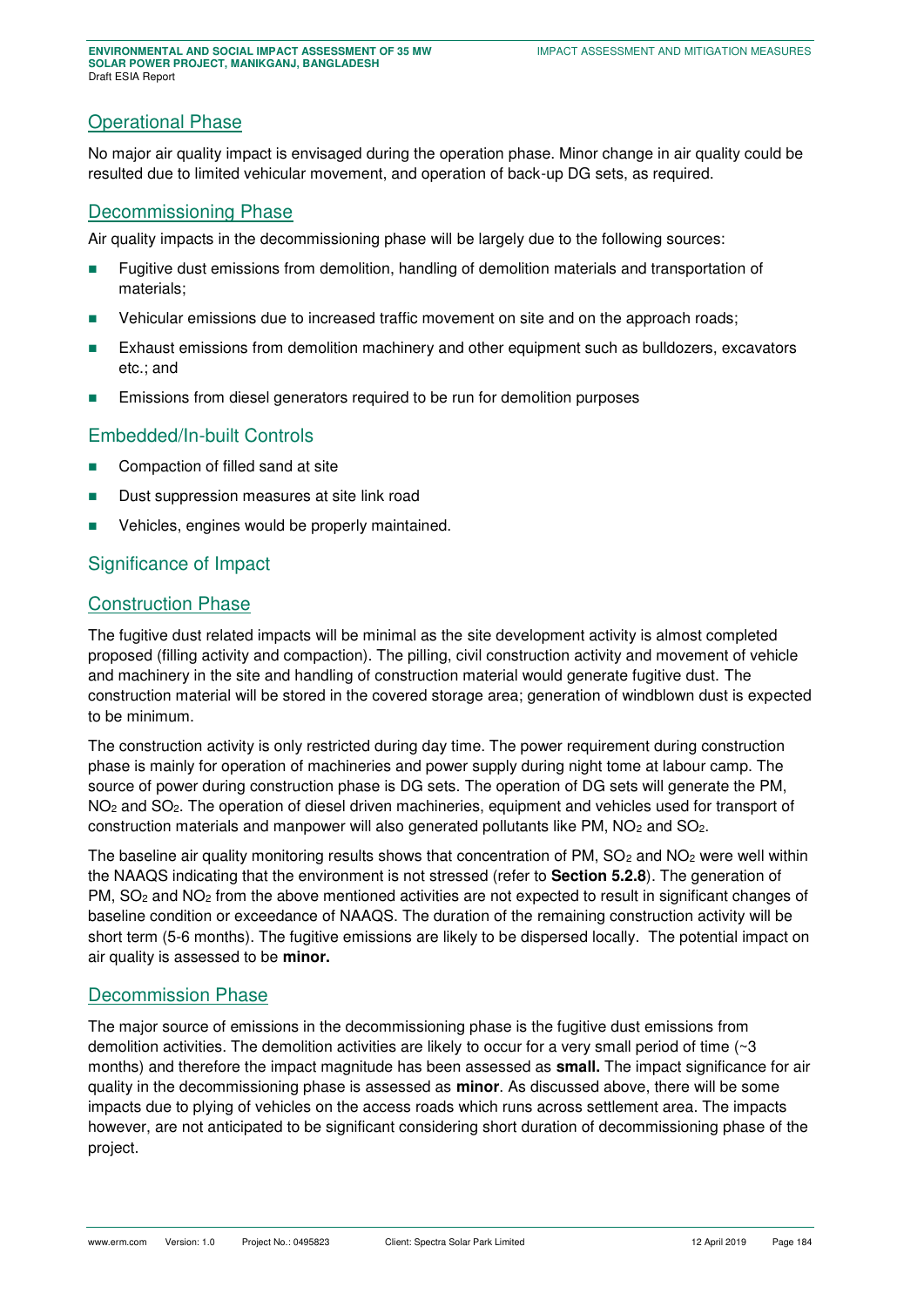| Impact                              | Ambient Air quality – Construction phase and Decommissioning Phase |                           |            |        |           |  |          |        |           |               |       |  |  |
|-------------------------------------|--------------------------------------------------------------------|---------------------------|------------|--------|-----------|--|----------|--------|-----------|---------------|-------|--|--|
| <b>Impact Nature</b>                | <b>Negative</b>                                                    |                           |            |        | Positive  |  |          |        |           | Neutral       |       |  |  |
| <b>Impact Type</b>                  | Direct                                                             |                           |            |        | Indirect  |  |          |        |           | Induced       |       |  |  |
| <b>Impact Duration</b>              | Temporary<br>Short-term                                            |                           |            |        | Long-term |  |          |        | Permanent |               |       |  |  |
| <b>Impact Extent</b>                | Local                                                              |                           |            |        | Regional  |  |          |        |           | International |       |  |  |
| <b>Impact Scale</b>                 |                                                                    | Project area and vicinity |            |        |           |  |          |        |           |               |       |  |  |
| <b>Impact Magnitude</b>             | Positive<br>Negligible                                             |                           |            |        |           |  | Small    | Medium |           | Large         |       |  |  |
| <b>Resource Sensitivity</b>         | Low                                                                |                           |            | Medium |           |  |          |        |           | High          |       |  |  |
|                                     | Negligible                                                         |                           | Minor      |        |           |  | Moderate |        |           |               | Major |  |  |
| <b>Impact Significance</b>          | Significance of impact is considered minor.                        |                           |            |        |           |  |          |        |           |               |       |  |  |
| <b>Residual Impact</b><br>Magnitude | Positive                                                           |                           | Negligible |        | Small     |  |          | Medium |           |               | Major |  |  |
| <b>Residual Impact</b>              | Negligible                                                         |                           | Minor      |        |           |  | Moderate |        |           | Major         |       |  |  |
| Significance                        | Significance of impact is considered negligible.                   |                           |            |        |           |  |          |        |           |               |       |  |  |

# Additional Mitigation Measures

- Speed of vehicles on site should be limited to 10-15 km/hr.
- **Prevent idling of vehicles and equipment.**
- Dust suppression measures at active working area.
- Compaction of entire site to minimise windblown dust generation from site.

#### Residual Impact

The significance of residual impact will be **negligible** after implementing mitigation measures.

# **7.3.6 Ambient Noise Quality**

#### **Criteria**

It is planned that the Project will meet the noise emission criteria specified in the GOB ECR, 1997 and the WB/IFC EHS Guidelines (refer to Table 3.7).

The above standards have been utilized to create a sensitivity criteria for ambient noise (**[Table 7.15](#page-27-0)**) and criteria for impact magnitude for assessment of impact to ambient noise (**[Table 7.16](#page-28-0)**).

<span id="page-27-0"></span>

| <b>Sensitivity Criteria</b> | <b>Contributing Criteria</b>                         |                                                                                                                                                                          |  |  |  |  |  |
|-----------------------------|------------------------------------------------------|--------------------------------------------------------------------------------------------------------------------------------------------------------------------------|--|--|--|--|--|
|                             | <b>Human Receptors</b>                               | <b>Ecological Receptors</b>                                                                                                                                              |  |  |  |  |  |
| Low                         | Industrial Use                                       | Locally designated sites; and/or areas of specific<br>ecological interest, not subject to statutory protection<br>(for example, as defined by the project ecology team). |  |  |  |  |  |
| Medium                      | <b>Residential and Recreational</b><br>place         | Nationally designated sites.                                                                                                                                             |  |  |  |  |  |
| High                        | Educational/ Religious/<br><b>Medical Facilities</b> | Internationally designated sites.                                                                                                                                        |  |  |  |  |  |

#### **Table 7.15 Sensitivity criteria for ambient noise**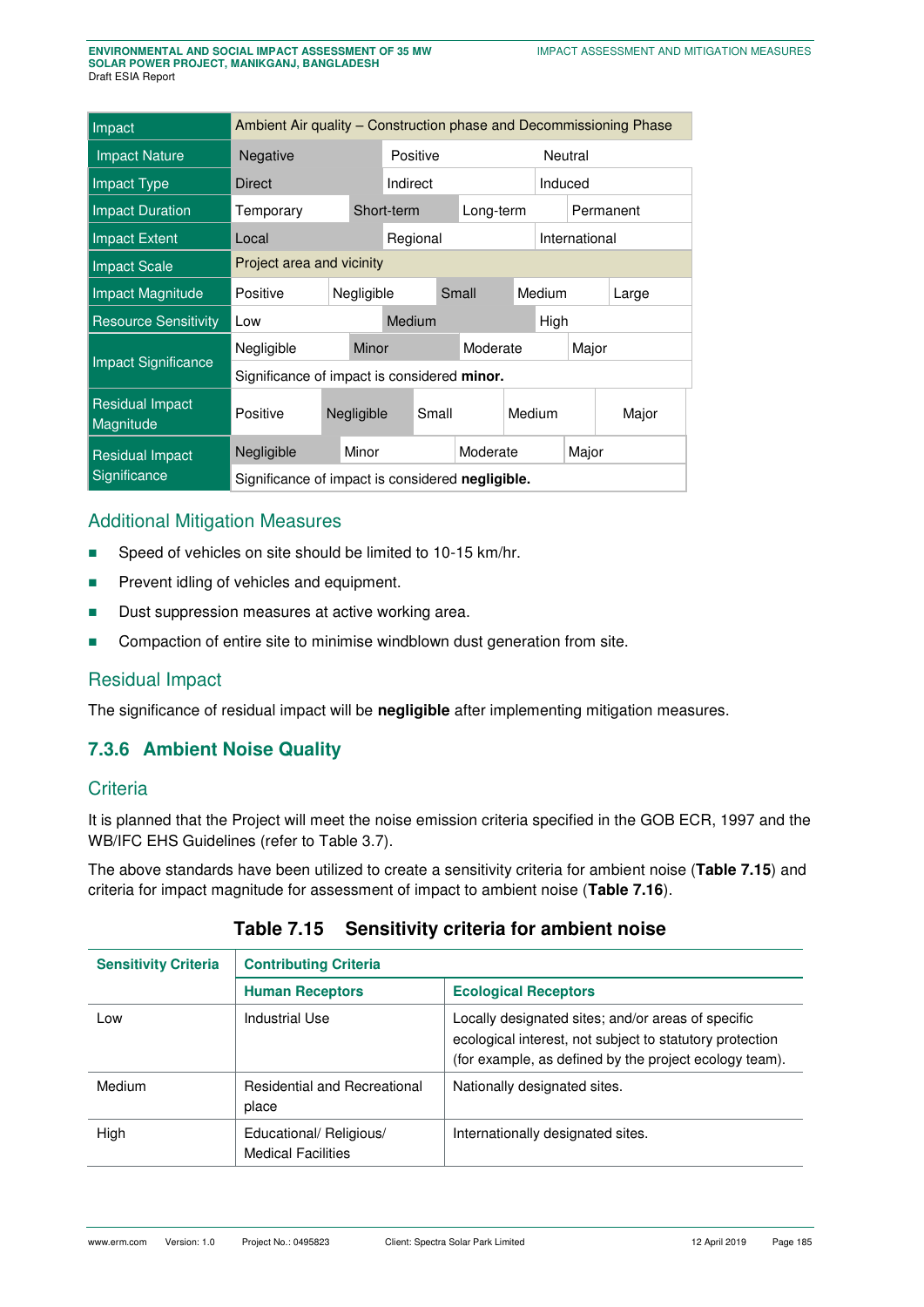## <span id="page-28-0"></span>**Table 7.16 Criteria for impact magnitude for assessment of impact to ambient noise**

| <b>Magnitude</b><br><b>Criteria</b> | <b>Negligible</b>                                                                                    | <b>Small</b>                                                                               | <b>Medium</b>                                                                                           | Large                                                                                           |
|-------------------------------------|------------------------------------------------------------------------------------------------------|--------------------------------------------------------------------------------------------|---------------------------------------------------------------------------------------------------------|-------------------------------------------------------------------------------------------------|
| Noise<br>Quality                    | Predicted noise levels<br>are at or less than 3 dB<br>(A) above the relevant<br>limits / thresholds. | Predicted noise<br>levels are 3 to<br>less than 5 dB<br>(A) above the<br>relevant limits / | Predicted noise levels<br>are between 5 and 10<br>$dB(A)$ above the<br>relevant limits /<br>thresholds. | Predicted noise levels<br>are more than 10 dB<br>(A) above the relevant<br>limits / thresholds. |
|                                     | Short term exposure<br>(Few hours in a day and<br>not continuous)                                    | thresholds.                                                                                | Medium Term<br>Exposure (1 to 6<br>months)                                                              | Long term exposure (><br>6 months)                                                              |

#### **Receptors**

Settlement of Tilochanpotti, Dorikandi and Teghuri settlements are most likely to be affected by increasing noise levels because of proximity to the project site access road. Also, settlement of Baruria, Lakshmipura and Nayakandi villages are likely to be impacted due to proximity to site. The receptor sensitivity is therefore considered as **medium**.

## Source of Impact

The sources of noise in the construction phase include construction activities, operation of DG sets and movement of vehicles. There will also be increased noise levels because of increased anthropogenic movement in the area.

## Embedded/In-built control

Normal working hours of the contractor to be defined (preferable 8 am to 6 pm). If work needs to be undertaken outside these hours, it should be limited to activities which do not generate significant noise.

## Significance of Impact

The construction activities such as transportation of construction materials for civil works, machineries and equipment, operation of heavy equipment and construction machinery are likely to cause increase in the ambient noise levels.

The ambient noise level in and around the plant was well within the ambient noise standard. The noise generated from the above mentioned activities is likely to be attenuated within 500m from the construction site. This may cause discomfort the construction workers of site and nearby receptor – Tilochanpotti, Dorikandi and Teghuri villagers. The construction activity is a short term activity, i.e. 5-6 months. The potential impact on noise quality due to above mentioned construction activities is assessed to be **minor**.

| Impact               | <b>Ambient Noise Levels - Construction</b> |            |          |       |           |               |  |           |  |
|----------------------|--------------------------------------------|------------|----------|-------|-----------|---------------|--|-----------|--|
| <b>Impact Nature</b> | <b>Negative</b>                            | Positive   |          |       | Neutral   |               |  |           |  |
| Impact Type          | <b>Direct</b>                              | Indirect   |          |       | Induced   |               |  |           |  |
| Impact Duration      | Temporary                                  | Short-term |          |       | Long-term |               |  | Permanent |  |
| Impact Extent        | Local                                      |            | Regional |       |           | International |  |           |  |
| Impact Scale         | Project area and vicinity                  |            |          |       |           |               |  |           |  |
| Impact Magnitude     | Positive                                   | Negligible |          | Small |           | Medium        |  | Large     |  |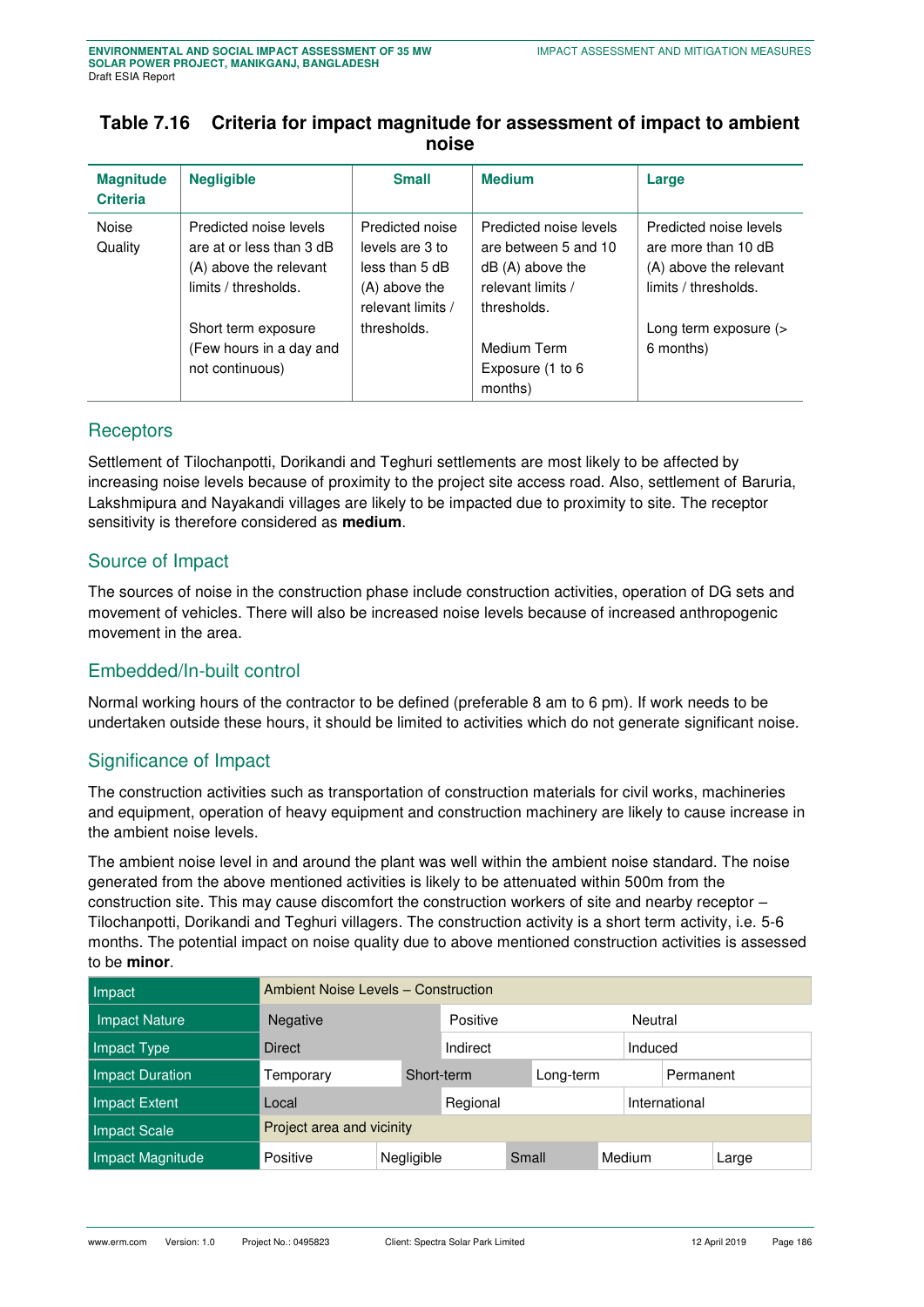| <b>Resource Sensitivity</b>     | Low                                               |  |            | Medium |  | High     |  |       |
|---------------------------------|---------------------------------------------------|--|------------|--------|--|----------|--|-------|
|                                 | Negligible                                        |  | Minor      |        |  | Moderate |  | Major |
| Impact Significance             | Significance of impact is considered to be minor. |  |            |        |  |          |  |       |
| Residual Impact<br>Magnitude    | Positive                                          |  | Negligible | Small  |  | Medium   |  | Major |
| Residual Impact<br>Significance | Minor<br>Major<br>Moderate<br>Negligible          |  |            |        |  |          |  |       |
|                                 | Significance of impact is considered negligible.  |  |            |        |  |          |  |       |

#### Mitigation Measures

- Only well-maintained equipment should be operated on-site;
- If it is noticed that any particular equipment is generating too much noise then lubricating moving parts, tightening loose parts and replacing worn out components should be carried out to bring down the noise and placing such machinery far away from the households as possible;
- **Machinery and construction equipment that may be in intermittent use should be shut down or** throttled down during non-work periods; and
- **Minimal use of vehicle horns and heavy engine breaking in the area needs to be encouraged.**

#### Residual Impacts

Significance of residual impact is assessed to be **negligible** considering above mentioned mitigation measures.

# **7.3.7 Water Resource & Quality**

#### **Criteria**

For the assessment of water resources and quality, the sensitivity and magnitude criteria outlined in **[Table 7.17](#page-29-0)** and **[Table 7.18](#page-30-0)** have been used respectively.

<span id="page-29-0"></span>

| Table 7.17: Sensitivity assessment criteria for water resources (surface water & |
|----------------------------------------------------------------------------------|
| ground water)                                                                    |

| <b>Sensitivity Criteria</b>                                                                             |                                                                                                                                                                                                                | <b>Contributing Criteria</b>                                                                                                                                                                                                                                                                                                    |  |  |  |
|---------------------------------------------------------------------------------------------------------|----------------------------------------------------------------------------------------------------------------------------------------------------------------------------------------------------------------|---------------------------------------------------------------------------------------------------------------------------------------------------------------------------------------------------------------------------------------------------------------------------------------------------------------------------------|--|--|--|
|                                                                                                         | <b>Environment</b>                                                                                                                                                                                             | <b>Social</b>                                                                                                                                                                                                                                                                                                                   |  |  |  |
| <b>Water Resources -</b><br>Surface water and<br>ground water<br>(quality/quantity related<br>criteria) | The extent to which the water<br>resource plays an ecosystem or<br>amenity role in terms of supporting<br>biodiversity either directly or<br>indirectly, particularly with respect<br>to dependent ecosystems. | The extent to which the water resource<br>provides or could provide a use (drinking<br>water, agricultural uses, washing and other<br>domestic or industrial, use as waterways) to<br>the local communities and businesses, or is<br>important in terms of national resource<br>protection objectives, targets and legislation. |  |  |  |
| Low                                                                                                     | The water resource does not<br>support diverse aquatic habitat or<br>populations, or supports aquatic<br>habitat or population that is of low<br>quality.                                                      | The water resource has little or no role in<br>terms of provisioning services as agricultural<br>water source, other domestic uses as<br>washing, bathing, industrial use and<br>waterways for the local community.<br>The groundwater resource is not currently<br>abstracted and used in the vicinity of the                  |  |  |  |
|                                                                                                         |                                                                                                                                                                                                                | Project, but is of sufficient quality and yield to                                                                                                                                                                                                                                                                              |  |  |  |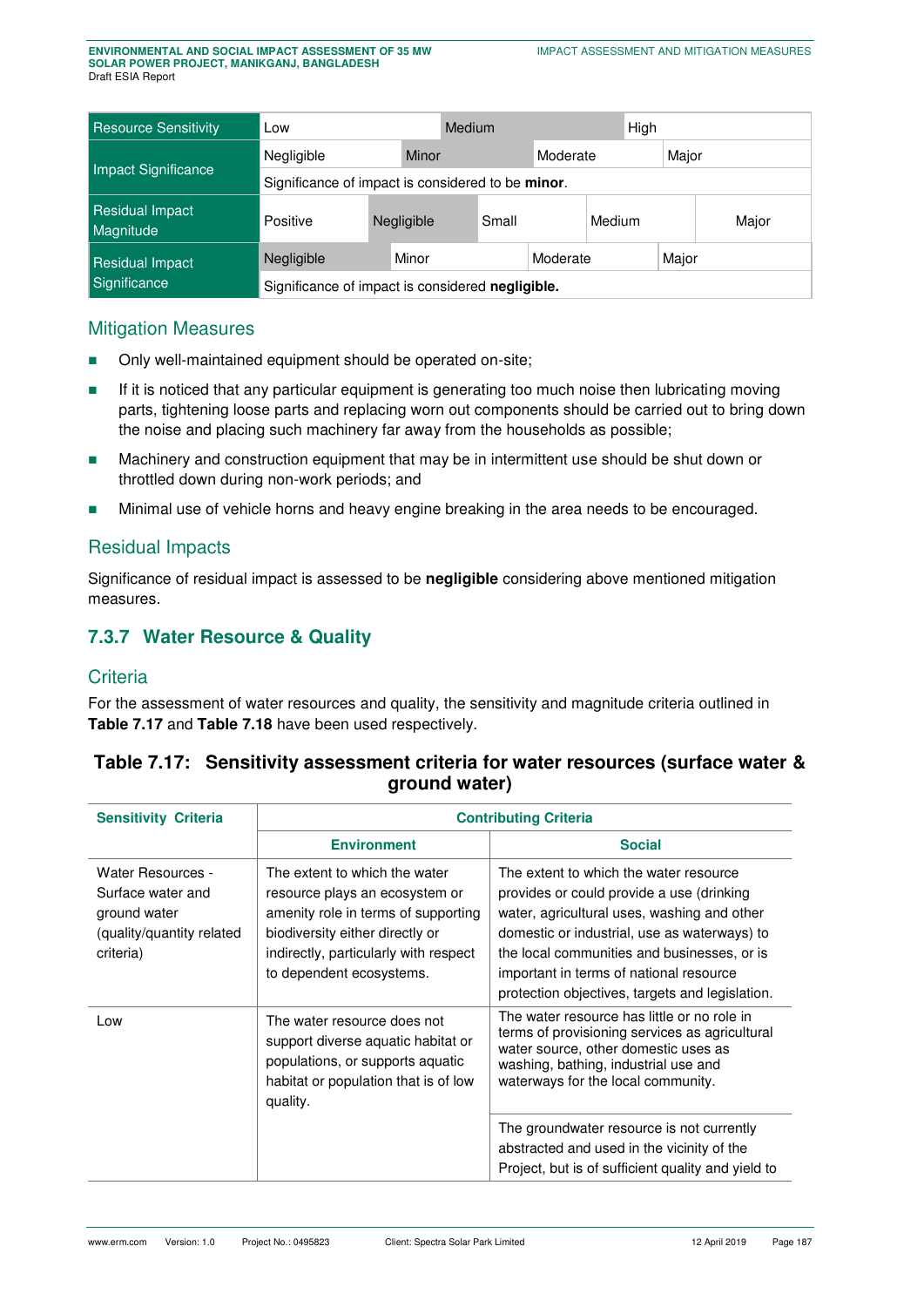| <b>Sensitivity Criteria</b> |                                                                                                                                                      | <b>Contributing Criteria</b>                                                                                                                                                                                                                                                                    |  |  |  |  |  |
|-----------------------------|------------------------------------------------------------------------------------------------------------------------------------------------------|-------------------------------------------------------------------------------------------------------------------------------------------------------------------------------------------------------------------------------------------------------------------------------------------------|--|--|--|--|--|
|                             | <b>Environment</b>                                                                                                                                   | <b>Social</b>                                                                                                                                                                                                                                                                                   |  |  |  |  |  |
|                             |                                                                                                                                                      | be used for that purpose in the future (and<br>there is a reasonable potential for future use).                                                                                                                                                                                                 |  |  |  |  |  |
| Medium                      | The water resource supports<br>diverse populations of flora and /<br>or fauna but available in the<br>surface water bodies in the region.            | The surface water resources have local<br>importance in terms of provisioning services<br>but there is ample capacity and / or adequate<br>opportunity for alternative sources of<br>comparable quality.                                                                                        |  |  |  |  |  |
|                             |                                                                                                                                                      | The groundwater resource is an important<br>water supply, and is currently used, but there<br>is capacity and / or adequate opportunity for<br>alternative sources of comparable quality.                                                                                                       |  |  |  |  |  |
| High                        | The water resource supports<br>economically important or<br>biologically unique aquatic species<br>or provides essential habitat for<br>such species | The surface water resources are wholly relied<br>upon locally, with no suitable technically or<br>economically feasible alternatives, or is<br>important at a regional or transboundary<br>watershed level for provisioning services                                                            |  |  |  |  |  |
|                             |                                                                                                                                                      | The groundwater resource is wholly relied<br>upon locally, with no suitable technically or<br>economically feasible alternatives, or is<br>important at a regional or national level for<br>water supply or contribution to groundwater<br>dependent ecosystems (e.g. transboundary<br>rivers). |  |  |  |  |  |

# <span id="page-30-0"></span>**Table 7.18 Criteria for impact magnitude for assessment of impact to surface & ground water resources**

| <b>Magnitude Criteria</b> | <b>Negligible</b>                                                                                                                       | <b>Small</b>                                                                                                                                       | <b>Medium</b>                                                                                                                                                                                                                    | Large                                                                                                                                                                         |
|---------------------------|-----------------------------------------------------------------------------------------------------------------------------------------|----------------------------------------------------------------------------------------------------------------------------------------------------|----------------------------------------------------------------------------------------------------------------------------------------------------------------------------------------------------------------------------------|-------------------------------------------------------------------------------------------------------------------------------------------------------------------------------|
| General Criteria          | No perceptible or<br>readily measurable<br>change from<br>baseline conditions.                                                          | Perceptible change<br>from baseline<br>conditions but likely<br>to be within<br>applicable norms<br>and standards for<br>mode of use.              | Clearly evident (e.g.<br>perceptible and<br>readily measurable)<br>change from<br>baseline conditions<br>and / or likely to<br>approach and even<br>occasionally exceed<br>applicable norms<br>and standards for<br>mode of use. | Major changes in<br>comparison to<br>baseline conditions<br>and / or likely to<br>regularly or<br>continually exceed<br>applicable norms<br>and standards for<br>mode of use. |
| <b>Water Quality</b>      | Discharges are<br>Discharges are<br>expected to be well<br>expected to be<br>within statutory<br>within statutory<br>limits*<br>limits* |                                                                                                                                                    | Occasional<br>breach(es) of<br>statutory discharge<br>limits (limited<br>periods) expected*                                                                                                                                      | Repeated breaches<br>of statutory<br>discharge limits<br>(over extended<br>periods) expected*                                                                                 |
|                           | Groundwater quality<br>be well within<br>ambient levels or<br>allowable criteria**<br>Abstractions from or<br>discharge to              | Groundwater quality<br>be within ambient<br>levels or allowable<br>criteria** or may<br>exceed for 1-2<br>parameters which is<br>common occurrence | Groundwater quality<br>exceeds ambient<br>levels or allowable<br>criteria** for key<br>parameters.                                                                                                                               | Groundwater quality<br>exceeds ambient<br>levels or allowable<br>criteria**.<br>Abstractions or<br>discharge to                                                               |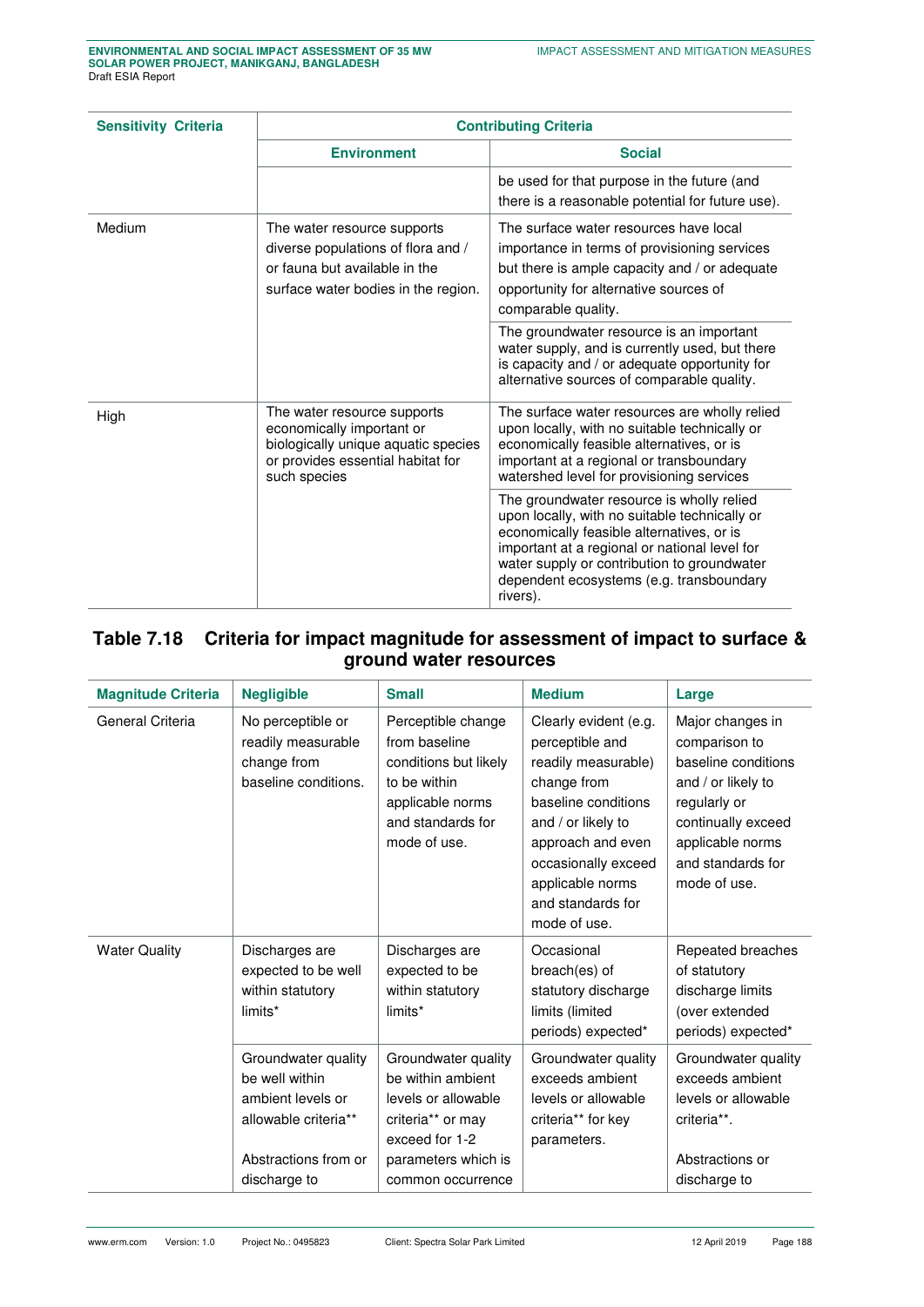| <b>Magnitude Criteria</b> | <b>Negligible</b>                                                                                                                                   | <b>Small</b>                                                                                                                                                                                                                                                                                                                                                                              | <b>Medium</b>                                                                                                                                                                                                                                                                                   | Large                                                                                                                                                                                                                                                                                                |
|---------------------------|-----------------------------------------------------------------------------------------------------------------------------------------------------|-------------------------------------------------------------------------------------------------------------------------------------------------------------------------------------------------------------------------------------------------------------------------------------------------------------------------------------------------------------------------------------------|-------------------------------------------------------------------------------------------------------------------------------------------------------------------------------------------------------------------------------------------------------------------------------------------------|------------------------------------------------------------------------------------------------------------------------------------------------------------------------------------------------------------------------------------------------------------------------------------------------------|
|                           | aquifer(s) are<br>unlikely to cause<br>water quality issues.                                                                                        | due to geological<br>regime of the area.<br>Abstraction or<br>discharge to<br>aquifer(s) may<br>cause small but<br>local changes in<br>water quality in the<br>aquifer system.<br>These can be<br>considered potential<br>short-term localized<br>effects on<br>groundwater quality<br>which is likely to<br>return to equilibrium<br>conditions within a<br>short (months)<br>timeframe. | Abstraction or<br>discharge to<br>aquifer(s) are<br>expected to cause<br>potential localized<br>effects on<br>groundwater quality<br>which are likely to<br>be fairly long lasting<br>and / or give rise to<br>indirect ecological<br>and / or socio-<br>economic impacts.                      | aquifer(s) are<br>expected to cause<br>potentially severe<br>effects on<br>groundwater quality<br>which are likely to<br>be long-lasting (e.g.<br>years or permanent)<br>and / or give rise to<br>indirect ecological<br>and / or socio-<br>economic impacts.                                        |
| <b>Water Quantity</b>     | There is likely to be<br>negligible (less than<br>1% of lean season<br>flow) or no<br>consumption of<br>surface water by the<br>Project at any time | The Project will<br>consume surface<br>water, but the<br>amounts abstracted<br>are likely to be<br>relatively small in<br>comparison to the<br>resource available<br>at the time of use<br>(i.e. taking into<br>account seasonal<br>fluctuation)                                                                                                                                          | The Project will<br>consume surface<br>water, and the<br>amounts abstracted<br>are likely to be<br>significant in<br>comparison to the<br>resource available<br>at the time of use<br>(i.e. taking into<br>account seasonal<br>fluctuation)                                                     | The Project will<br>consume surface<br>water, and the<br>amounts abstracted<br>are likely to be very<br>significant in<br>comparison to the<br>resource available<br>at the time of use<br>(i.e. taking into<br>account seasonal<br>fluctuation)                                                     |
|                           | There is likely to be<br>negligible or no<br>abstraction, use of<br>or discharge to the<br>groundwater by the<br>Project at any time.               | The Project will<br>consume<br>groundwater or<br>deliver discharge to<br>groundwater, but<br>the amounts<br>abstracted /<br>discharged are<br>likely to be<br>relatively small in<br>comparison to the<br>resource available at<br>the time of use (i.e.<br>taking into account<br>seasonal<br>fluctuation).                                                                              | The Project will<br>consume<br>groundwater or<br>discharge to<br>groundwater, and<br>the amounts<br>abstracted /<br>discharged are<br>likely to be<br>significant in<br>comparison to the<br>resource available at<br>the time of use (i.e.<br>taking into account<br>seasonal<br>fluctuation). | The Project will<br>consume<br>groundwater or<br>discharge to<br>groundwater, and<br>the amounts<br>abstracted /<br>discharged are<br>likely to be very<br>significant in<br>comparison to the<br>resource available at<br>the time of use (i.e.<br>taking into account<br>seasonal<br>fluctuation). |

\*The quality assessment of potential impacts to surface water has considered according to Schedule 9 of ECR, 1997 of the GOB and the World Bank/IFC General EHS Guidelines.

\*\*The quality of groundwater was compared with Schedule 3 (B) (Standards for drinking water) of ECR 1997 of the GOB.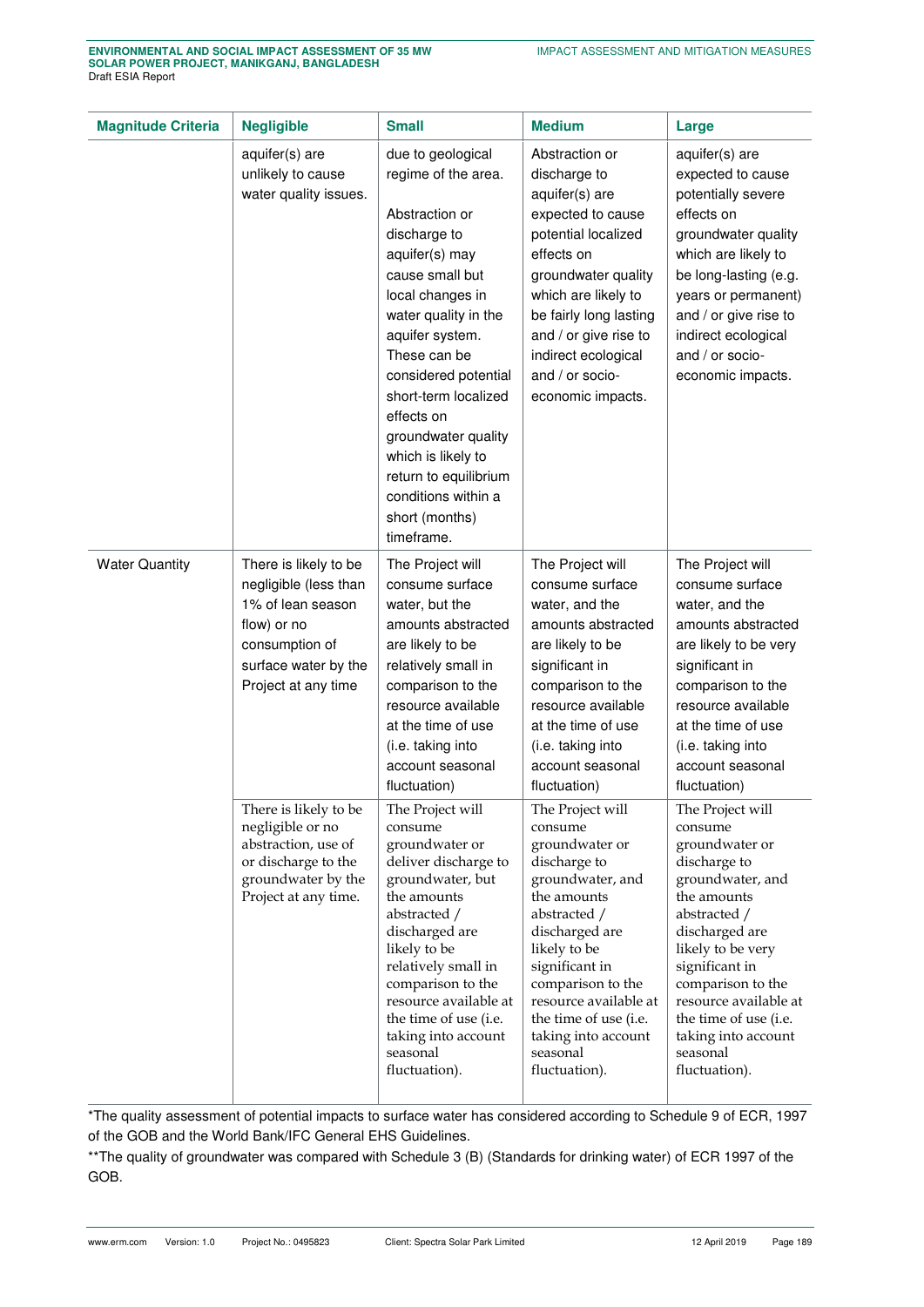## Sources of impact

#### Construction Phase

The potential sources of impact to surface and ground water resources are:

- **Filling and earth work at the Project site may increase the erosion, especially during rainfall, which** may increase the suspended sediment concentrations and pollute water sources;
- Sewage generated from the construction workforce (toilets).
- **Liquid effluents will be generated from washing of construction equipment and vehicles;**
- **Inappropriate storage of waste leading to water quality impacts from runoff entering the adjoining** channel to the Project site or seepage to ground water.

#### Operational Phase

The potential sources of impact to surface and ground water resources during the operational phase include:

- The discharge of effluent and sewage from the office and canteen area that may have an impact on land or the quality of surface water; and
- The abstraction of ground water for the washing of solar panel and drinking purposes for the employees of the project.

#### Embedded control measures:

The project embedded control measures are as follows:

- Storage of chemical, fuel in paved storage area.
- **Septic tank and soak pit will be provided in construction site for treatment of domestic wastewater.**

#### **Receptors**

The major surface water body adjacent to the Project site is Ichamati River and Padma River. The primary receiving surface water body is Ichamati River, whereas ground water is the main source of domestic usage and irrigation requirements. Based on the sensitivity assessment criteria described in **[Table 7.17,](#page-29-0)** both surface and ground water resource was found to be **medium**.

#### Impact significance

#### Wastewater discharge

Wastewater will be generated from washing of equipment and machinery and pilling activity on site. This wastewater may contain suspended solids and traces of hydrocarbon. The contractor will be responsible for ensuring that any wastewater discharged meets the standards stipulated in Schedule 10 of ECR, 1997 and the applicable World Bank/ IFC General EHS Guidelines prior to discharge of such wastewater. Sanitary facilities including toilets will be provided for the use of the construction workforce both on-site and at the workers' accommodation. Such sewage streams are likely to be high in organic matter, suspended solids, coliform and other pollutants. Single pit latrine facility has been provided at site and similar facility will be provided for civil construction phase. Potential impacts are expected to be shortterm and localised in nature. Based on the above discussion and referring to the magnitude criteria in **[Table 7.18](#page-30-0)**, the impact to surface water from wastewater discharges during construction is assessed to be **minor.** 

| Impact        | Wastewater discharge |          |         |
|---------------|----------------------|----------|---------|
| Impact Nature | <b>Negative</b>      | Positive | Neutral |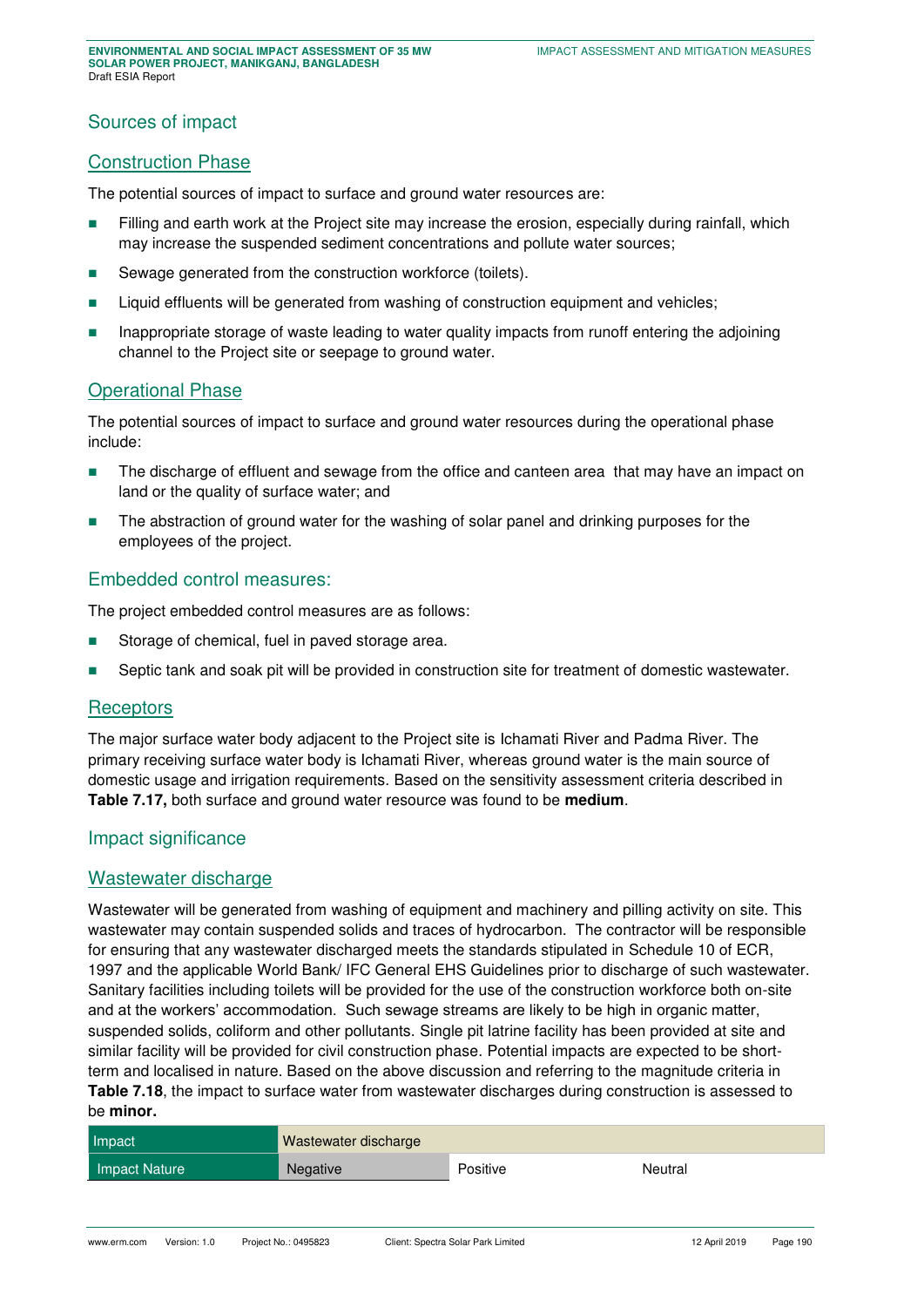| Impact Type                       | Direct                                             |                                                                                                                         | Indirect   |                |  |  |        |           | Induced       |       |  |
|-----------------------------------|----------------------------------------------------|-------------------------------------------------------------------------------------------------------------------------|------------|----------------|--|--|--------|-----------|---------------|-------|--|
| <b>Impact Duration</b>            | Temporary                                          | Short-term                                                                                                              |            | Long-term      |  |  |        | Permanent |               |       |  |
| <b>Impact Extent</b>              | Local                                              |                                                                                                                         |            | Regional       |  |  |        |           | International |       |  |
| <b>Impact Scale</b>               |                                                    | Limited to discharge outside the project boundary on canal                                                              |            |                |  |  |        |           |               |       |  |
| Frequency                         |                                                    | Limited to construction Phase – washing of machinery, equipment, use of sanitation<br>facilities, cleaning of pipelines |            |                |  |  |        |           |               |       |  |
| Impact Magnitude                  | Positive                                           |                                                                                                                         | Negligible | Small          |  |  | Medium |           | Large         |       |  |
| Resource/ Receptor<br>Sensitivity | Low                                                |                                                                                                                         |            | High<br>Medium |  |  |        |           |               |       |  |
|                                   | Negligible<br>Minor                                |                                                                                                                         |            | Moderate       |  |  |        | Major     |               |       |  |
| Impact Significance               | Significance of impact is considered <b>minor.</b> |                                                                                                                         |            |                |  |  |        |           |               |       |  |
| Residual Impact Magnitude         | Positive                                           | Negligible                                                                                                              |            | Small          |  |  | Medium |           |               | Major |  |
|                                   | Negligible                                         | Minor                                                                                                                   |            | Moderate       |  |  |        | Major     |               |       |  |
| Residual Impact Significance      |                                                    | Significance of impact is considered <b>negligible.</b>                                                                 |            |                |  |  |        |           |               |       |  |

## Groundwater contamination

Groundwater contamination during the construction phase may occur from unplanned events such as leaks and spills of oil, lubricants, fuel from heavy equipment, improper handling of sewage or chemical/fuel storage. The fill materials used for site development was river sand. The soil type of the adjacent land is mainly sandy loam to silty clay. This type of soil does allow percolation into the subsoil and subsequently the ground water. The spillage of chemical and fuel may easily contaminate the subsoil, however, may take longer time to reach up to the ground water aquifer. Considering the nature of soil, and single pit toilet facility is potential to contaminate the ground water. While there is a potential for long-term direct impacts to groundwater quality from construction, with the implementation of mitigation measures for proper handling of chemicals, waste and liquid effluents, impact to ground water would be limited. Based on the above discussion and referring to the magnitude criteria in **[Table 7.18](#page-30-0)**, the impact to groundwater from spills and leaks is assessed to be **minor**.

| Impact                            | Ground water contamination                                                               |            |               |       |               |           |         |  |       |
|-----------------------------------|------------------------------------------------------------------------------------------|------------|---------------|-------|---------------|-----------|---------|--|-------|
| <b>Impact Nature</b>              | <b>Negative</b>                                                                          | Positive   |               |       |               |           | Neutral |  |       |
| <b>Impact Type</b>                | <b>Direct</b>                                                                            | Indirect   |               |       |               | Induced   |         |  |       |
| <b>Impact Duration</b>            | Temporary                                                                                | Short-term | Long-term     |       |               | Permanent |         |  |       |
| <b>Impact Extent</b>              | Regional<br>Local                                                                        |            |               |       | International |           |         |  |       |
| <b>Impact Scale</b>               | Limited to Project site, ancillary areas                                                 |            |               |       |               |           |         |  |       |
| Frequency                         | Limited to construction Phase and unplanned events as leaks, spills, sewage<br>discharge |            |               |       |               |           |         |  |       |
| Likelihood                        | Likely                                                                                   |            |               |       |               |           |         |  |       |
| Impact Magnitude                  | Positive                                                                                 | Negligible |               | Small |               |           | Medium  |  | Large |
| Resource/ Receptor<br>Sensitivity | Low                                                                                      |            | <b>Medium</b> |       |               | High      |         |  |       |
|                                   | Negligible                                                                               | Minor      |               |       | Moderate      |           | Major   |  |       |
| <b>Impact Significance</b>        | Significance of impact is considered minor.                                              |            |               |       |               |           |         |  |       |
| Residual Impact Magnitude         | Positive                                                                                 | Negligible | Small         |       |               | Medium    | Major   |  |       |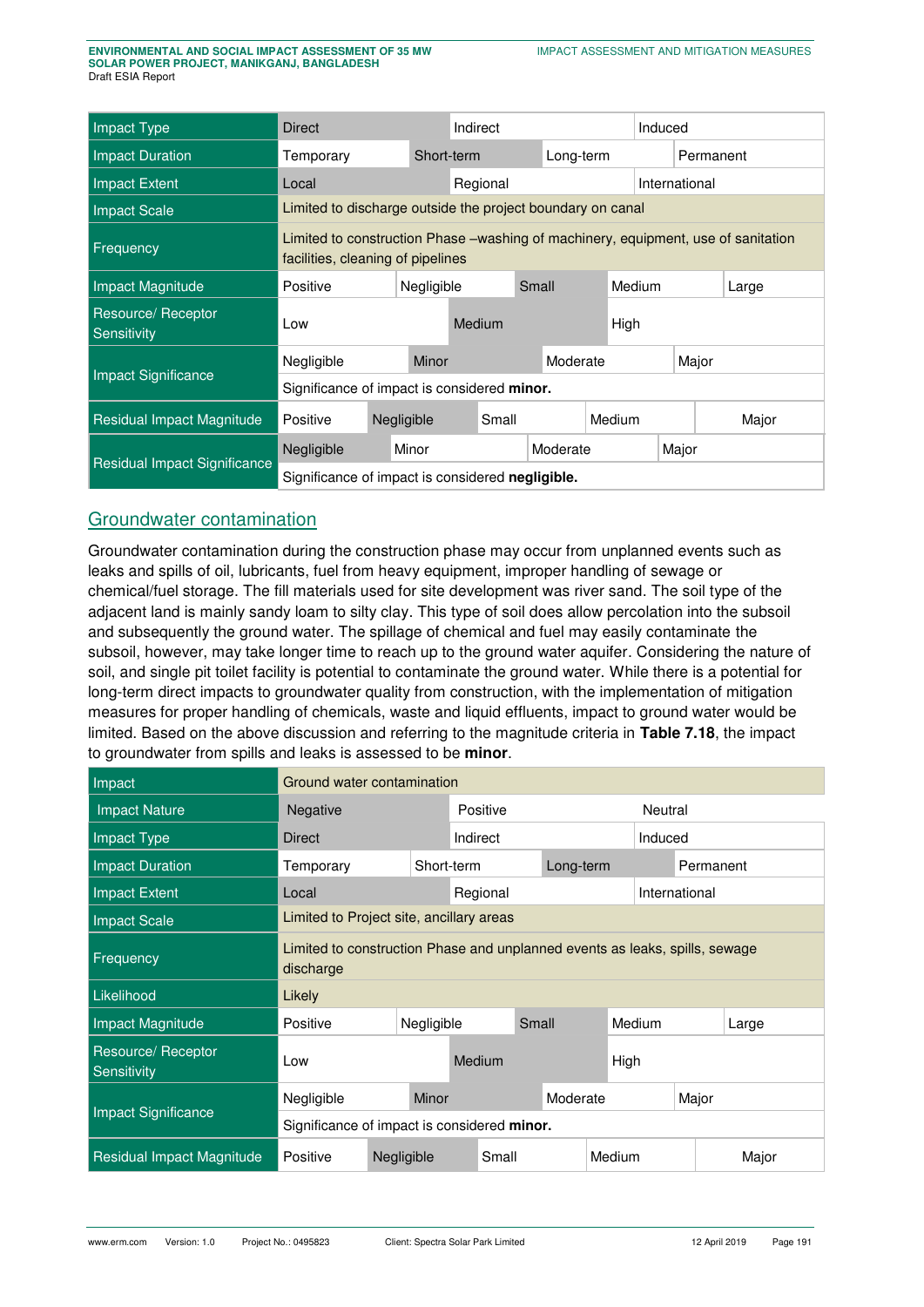|                                                                                         | Negligible | Minor | Moderate | Major |  |
|-----------------------------------------------------------------------------------------|------------|-------|----------|-------|--|
| Residual Impact Significance<br>Significance of impact is considered <b>negligible.</b> |            |       |          |       |  |

## Additional mitigation measures

The following measures will be implemented to reduce impacts to surface water and groundwater:

- Oil leakage or spillage will be contained and cleaned up immediately. Waste oil will be collected and stored for recycling or disposal;
- Oil and grease separator shall be used for wastewater generated from cleaning activities;
- **Any surplus wastewater from the concrete batching will be treated to comply with discharge** standards before it is discharged to the canal;
- For treatment of sewage septic tank with soak pit or mobile ETP should be provided to treat the waste water from the construction site

#### Residual Impacts

| <b>Criterion</b>          | <b>Rating pre</b><br>mitigation | <b>Rating post</b><br>mitigation | <b>Comment</b>                                                                                                                                                                  |
|---------------------------|---------------------------------|----------------------------------|---------------------------------------------------------------------------------------------------------------------------------------------------------------------------------|
| Wastewater discharge      |                                 |                                  |                                                                                                                                                                                 |
| Residual Impact           | <b>Minor</b>                    | Negligible                       | With implementation of the precautionary and the<br>mitigation measures mentioned for prevention of<br>surface water contamination the residual impacts<br>would be negligible. |
| Groundwater contamination |                                 |                                  |                                                                                                                                                                                 |
| Residual Impact           | <b>Minor</b>                    | Negligible                       | With implementation of the precautionary and the<br>mitigation measures mentioned for prevention of<br>groundwater contamination the residual impacts<br>would be negligible.   |

# **7.3.8 Road & Traffic**

## Source of Impact:

The source of impact is additional traffic load due to proposed construction activities vehicles for transport of solar panels, transformer and other machineries, equipment.

#### Assessment of Impact:

From the proposed project approximately, additional 10-15 trucks/trailers per day carrying construction material and plant and machineries will be using the Dhaka-Paturia highway and site access road.

Based on the traffic survey conducted (Refer **Section 5.2.10.2**), it is noted that Nali- Nayakandi Road is the main road for transportation of construction material and plant and machineries. The average peak hourly traffic on this route was 6.3 number of vehicles per hour and maximum traffic load was 17 vehicles per hour. The site access road has the carrying capacity of 35 tons vehicles. The road has two sharp turns. There are two schools, two Masjids and one market is located besides the road. Movement of heavy vehicles along the road has a potential to cause accidents or hazards

The increase of traffic during construction phase may not cause perceptible changes in the existing road traffic in site approach road. The increase of traffic load in the site access road may not cause major changes the traffic load. However, operation of heavy vehicles during school hours or market time may cause community health and safety issues. Use of vehicles more than 35 ton capacity may damage the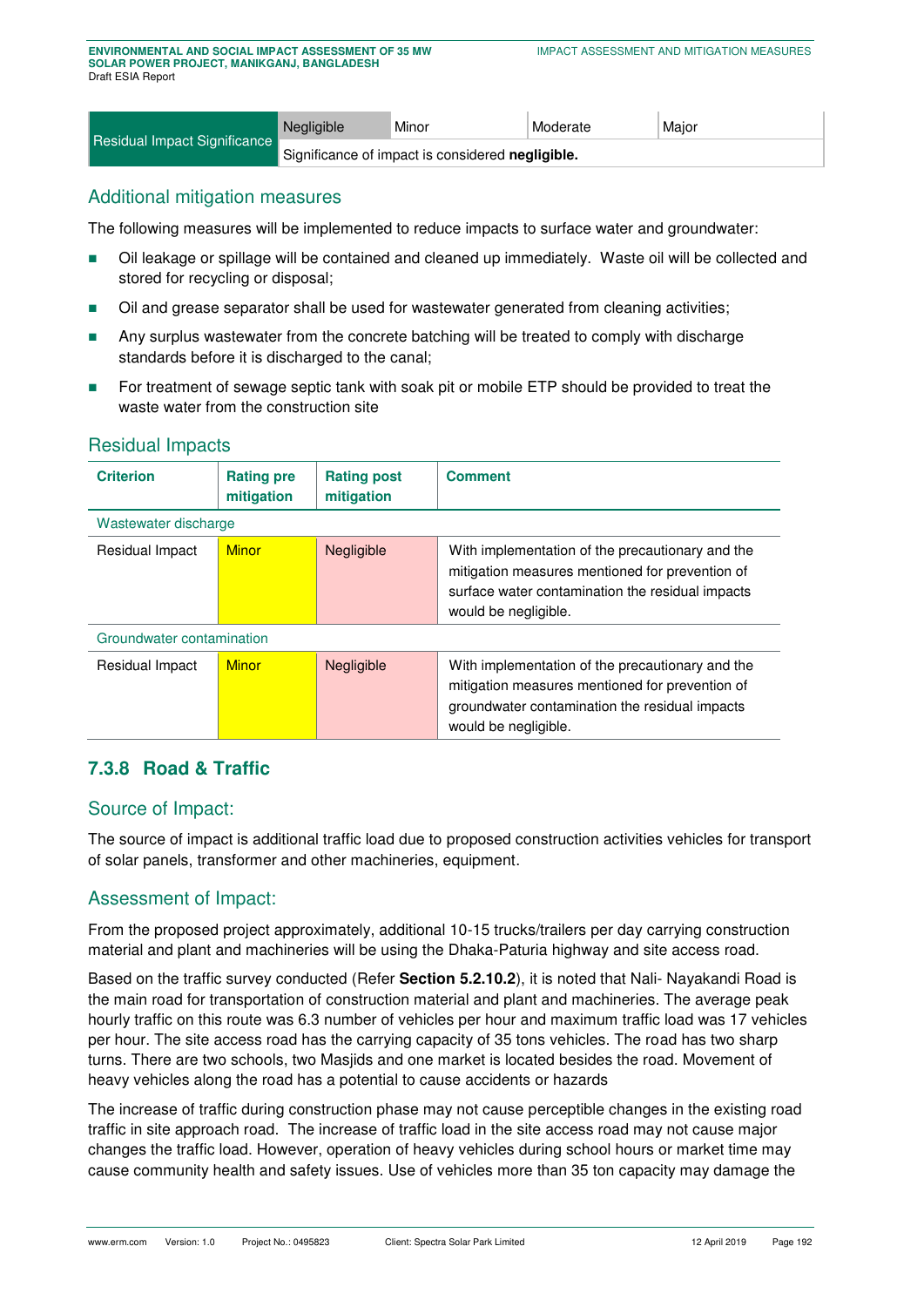road and culvert. The potential impact on road and traffic due to operational traffic is assessed to be **moderate**.

| Impact                              | Road and traffic impact due to construction activity |  |        |          |             |        |          |          |           |  |  |
|-------------------------------------|------------------------------------------------------|--|--------|----------|-------------|--------|----------|----------|-----------|--|--|
| <b>Impact Nature</b>                | Negative                                             |  |        |          | Positive    |        |          |          | Neutral   |  |  |
| Impact Type                         | Direct                                               |  |        | Indirect |             |        |          | Induced  |           |  |  |
| Impact Duration                     | <b>Short Term</b>                                    |  |        |          | Medium Term |        |          |          | Long Term |  |  |
| <b>Impact Extent</b>                | Local                                                |  |        | Regional |             |        |          | National |           |  |  |
| <b>Impact Scale</b>                 | Low                                                  |  | Medium |          |             | High   |          |          |           |  |  |
| Impact Magnitude                    | Positive                                             |  | Small  |          | Medium      |        | Large    |          |           |  |  |
| Resource/ Receptor<br>Sensitivity   | Low                                                  |  | Medium |          |             | High   |          |          |           |  |  |
|                                     | Negligible                                           |  | Minor  | Moderate |             | Major  |          |          |           |  |  |
| <b>Impact Significance</b>          | Significance of impact is considered Moderate        |  |        |          |             |        |          |          |           |  |  |
| <b>Residual Impact</b><br>Magnitude | Negligible<br>Positive                               |  | Small  |          |             | Medium |          | Large    |           |  |  |
| <b>Residual Impact</b>              | Negligible                                           |  | Minor  |          |             |        | Moderate |          | Major     |  |  |
| Significance                        | Negligible                                           |  |        |          |             |        |          |          |           |  |  |

#### Mitigation Measures

Precautions as mentioned will be taken for transportation of raw material and finished products:

- SSPL will prepare a traffic management plan,
- **Traffic marshal will be deployed at important traffic junction and sensitive location,**
- SSPL should avoid heavy vehicle traffic movement during school and market hours; preferably they can plan heavy vehicular traffic movement during night time
- No overloading is done will be ensured.

#### Residual impact

Considering the implementation of above mentioned mitigation measures, the residual impact disturbance/ discomfort to local people due to increase of traffic is assessed to be **minor.** 

## **7.3.9 Biological Environment**

ERM's Impact Assessment Standards defines sensitivity of ecological receptors by determining the significance of effects on species and habitats separately. The impact assessments were undertaken based on following impact assessment matrix as presented in [Table 7.19](#page-36-0) and [Table 7.20](#page-37-0) respectively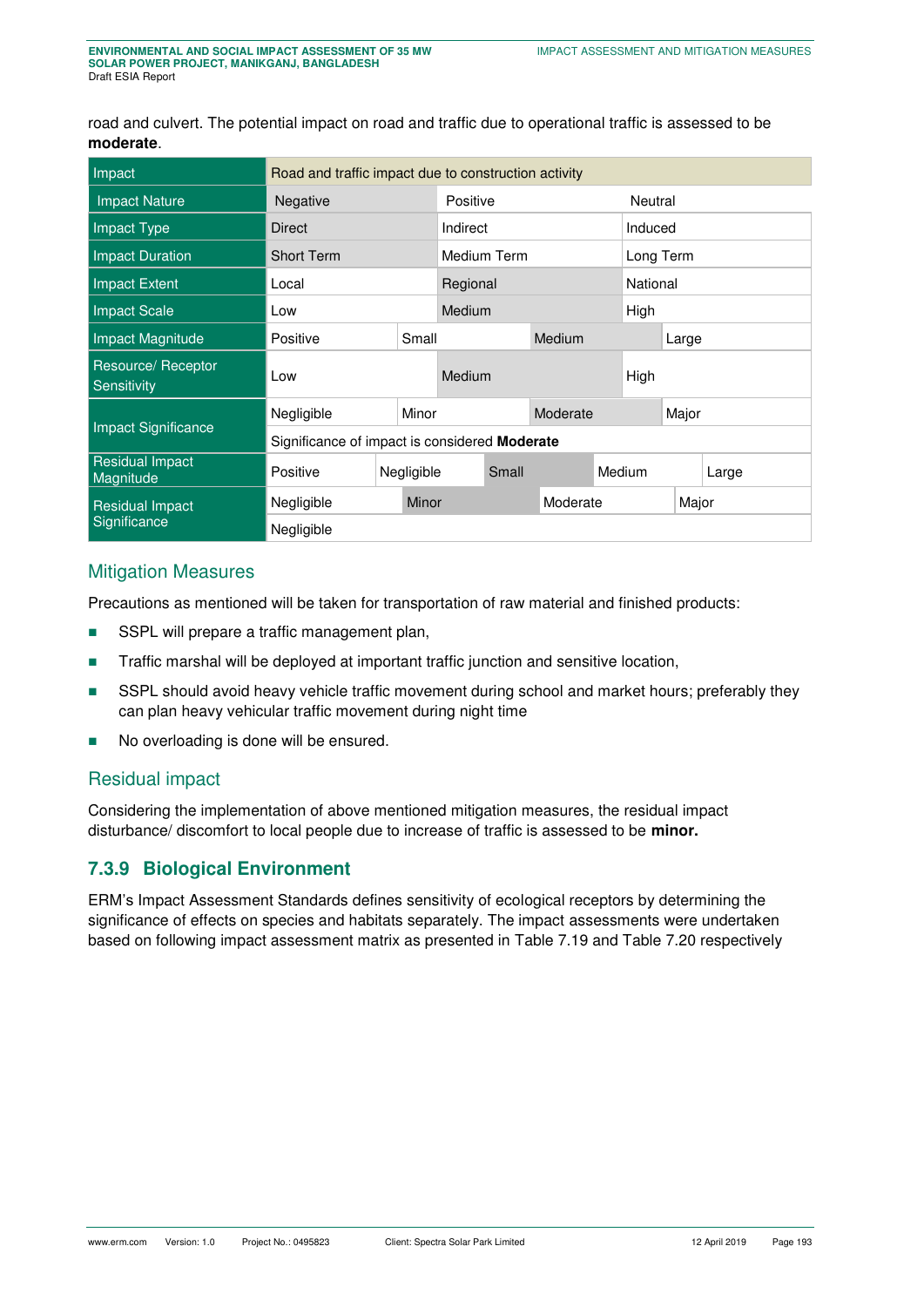|  | Table 7.19 Habitat-impact assessment criteria |  |  |
|--|-----------------------------------------------|--|--|
|--|-----------------------------------------------|--|--|

<span id="page-36-0"></span>

|            | <b>Habitat Sensitivity/ Value</b>                                                                                                                                                                                                                                                                                                                                                                                                                                                                                                                 | <b>Magnitude of Effect on Baseline Habitats</b>        |                           |                 |                           |  |  |
|------------|---------------------------------------------------------------------------------------------------------------------------------------------------------------------------------------------------------------------------------------------------------------------------------------------------------------------------------------------------------------------------------------------------------------------------------------------------------------------------------------------------------------------------------------------------|--------------------------------------------------------|---------------------------|-----------------|---------------------------|--|--|
|            |                                                                                                                                                                                                                                                                                                                                                                                                                                                                                                                                                   | <b>Negligible</b>                                      | <b>Small</b>              | <b>Medium</b>   | Large                     |  |  |
| Negligible | Habitats with negligible interest for biodiversity.                                                                                                                                                                                                                                                                                                                                                                                                                                                                                               | <b>Not</b><br><b>Not</b><br>significant<br>significant |                           |                 | <b>Not</b><br>significant |  |  |
| Low        | Habitats with no, or only a local designation / recognition, habitats of significance for species listed as<br>of Least Concern (LC) on IUCN Red List of Threatened Species, habitats which are common and<br>widespread within the region, or with low conservation interest based on expert opinion.                                                                                                                                                                                                                                            | <b>Not</b><br>significant                              | <b>Not</b><br>significant | <b>Minor</b>    | <b>Moderate</b>           |  |  |
| Medium     | Habitats within nationally designated or recognised areas, habitats of significant importance to globally<br>Vulnerable (VU) Near Threatened (NT), or Data Deficient (DD) species, habitats of significant<br>importance for nationally restricted range species, habitats supporting nationally significant<br>concentrations of migratory species and / or congregatory species, and low value habitats used by<br>species of medium value.                                                                                                     | <b>Not</b><br>significant                              | <b>Minor</b>              | <b>Moderate</b> | <b>Major</b>              |  |  |
| High       | Habitats within internationally designated or recognised areas; habitats of significant importance to<br>globally Critically Endangered (CR) or Endangered (EN) species, habitats of significant importance to<br>endemic and/or globally restricted-range species, habitats supporting globally significant<br>concentrations of migratory species and / or congregatory species, highly threatened and/or unique<br>ecosystems, areas associated with key evolutionary species, and low or medium value habitats used<br>by high value species. | <b>Not</b><br>significant                              | <b>Moderate</b>           | <b>Major</b>    | <b>Critical</b>           |  |  |
| Negligible | Effect is within the normal range of natural variation                                                                                                                                                                                                                                                                                                                                                                                                                                                                                            |                                                        |                           |                 |                           |  |  |
| Small      | Affects only a small area of habitat, such that there is no loss of viability / function of the habitat                                                                                                                                                                                                                                                                                                                                                                                                                                           |                                                        |                           |                 |                           |  |  |
| Medium     | Affects part of the habitat, but does not threaten the long-term viability / function of the habitat.                                                                                                                                                                                                                                                                                                                                                                                                                                             |                                                        |                           |                 |                           |  |  |
| Large      | Affects the entire habitat, or a significant proportion of it, and the long-term viability / function of the habitat is threatened.                                                                                                                                                                                                                                                                                                                                                                                                               |                                                        |                           |                 |                           |  |  |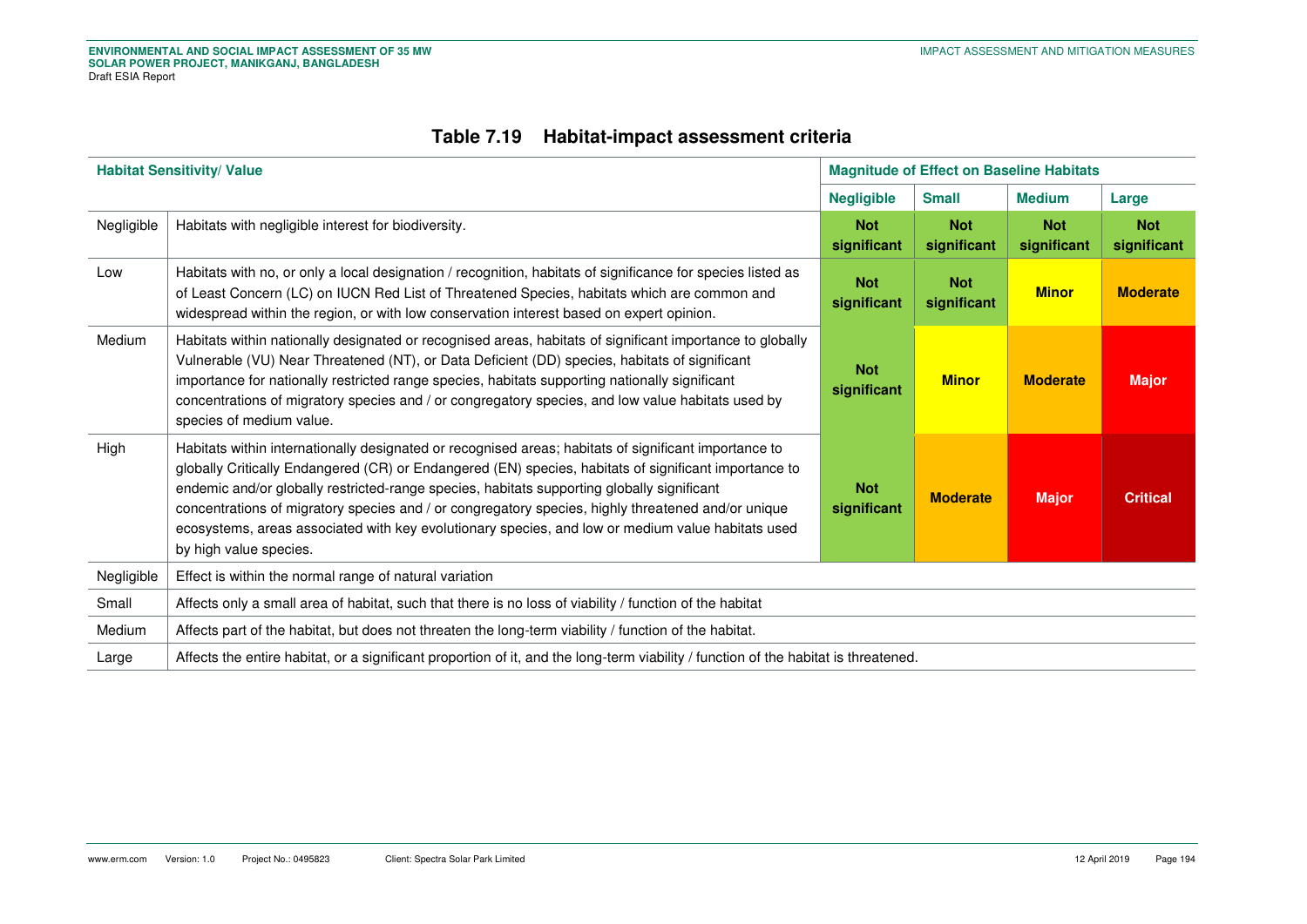<span id="page-37-0"></span>

| <b>Baseline Species Sensitivity/ Value</b> |                                                                                                                                                                                                                                                                                                                                                                                                                                              |                           | <b>Magnitude of Effect on Baseline Habitats</b> |                           |                        |  |  |  |
|--------------------------------------------|----------------------------------------------------------------------------------------------------------------------------------------------------------------------------------------------------------------------------------------------------------------------------------------------------------------------------------------------------------------------------------------------------------------------------------------------|---------------------------|-------------------------------------------------|---------------------------|------------------------|--|--|--|
|                                            |                                                                                                                                                                                                                                                                                                                                                                                                                                              | <b>Negligible</b>         | <b>Small</b>                                    | <b>Medium</b>             | Large                  |  |  |  |
| Negligible                                 | Species with no specific value or importance attached to them.                                                                                                                                                                                                                                                                                                                                                                               | <b>Not</b><br>significant | <b>Not</b><br>significant                       | <b>Not</b><br>significant | <b>Not significant</b> |  |  |  |
| Low                                        | Species and sub-species of LC on the IUCN Red List, or not meeting criteria for<br>medium or high value.                                                                                                                                                                                                                                                                                                                                     | <b>Not</b><br>significant | <b>Not</b><br>significant                       | <b>Minor</b>              | <b>Moderate</b>        |  |  |  |
| Medium                                     | Species on IUCN Red List as VU, NT, or DD, species protected under national<br>legislation, nationally restricted range species, nationally important numbers of<br>migratory, or congregatory species, species not meeting criteria for high value, and<br>species vital to the survival of a medium value species.                                                                                                                         | <b>Not</b><br>significant |                                                 |                           |                        |  |  |  |
| High                                       | Species on IUCN Red List as CR, or EN. Species having a globally restricted range<br>(i.e. plants endemic to a site, or found globally at fewer than 10 sites, fauna having<br>a distribution range (or globally breeding range for bird species) less than 50,000<br>km2), internationally important numbers of migratory, or congregatory species, key<br>evolutionary species, and species vital to the survival of a high value species. | <b>Not</b><br>significant | <b>Moderate</b>                                 | <b>Major</b>              | <b>Critical</b>        |  |  |  |
| Negligible                                 | Effect is within the normal range of variation for the population of the species.                                                                                                                                                                                                                                                                                                                                                            |                           |                                                 |                           |                        |  |  |  |
| Small                                      | Effect does not cause a substantial change in the population of the species, or other species dependent on it.                                                                                                                                                                                                                                                                                                                               |                           |                                                 |                           |                        |  |  |  |
| Medium                                     | Effect causes a substantial change in abundance and / or reduction in distribution of a population over one, or more generations, but does not threaten the<br>long term viability / function of that population, or any population dependent on it.                                                                                                                                                                                         |                           |                                                 |                           |                        |  |  |  |
| Large                                      | Affects entire population, or a significant part of it causing a substantial decline in abundance and / or change in and recovery of the population (or another<br>dependent on it) is not possible either at all, or within several generations due to natural recruitment (reproduction, immigration from unaffected areas).                                                                                                               |                           |                                                 |                           |                        |  |  |  |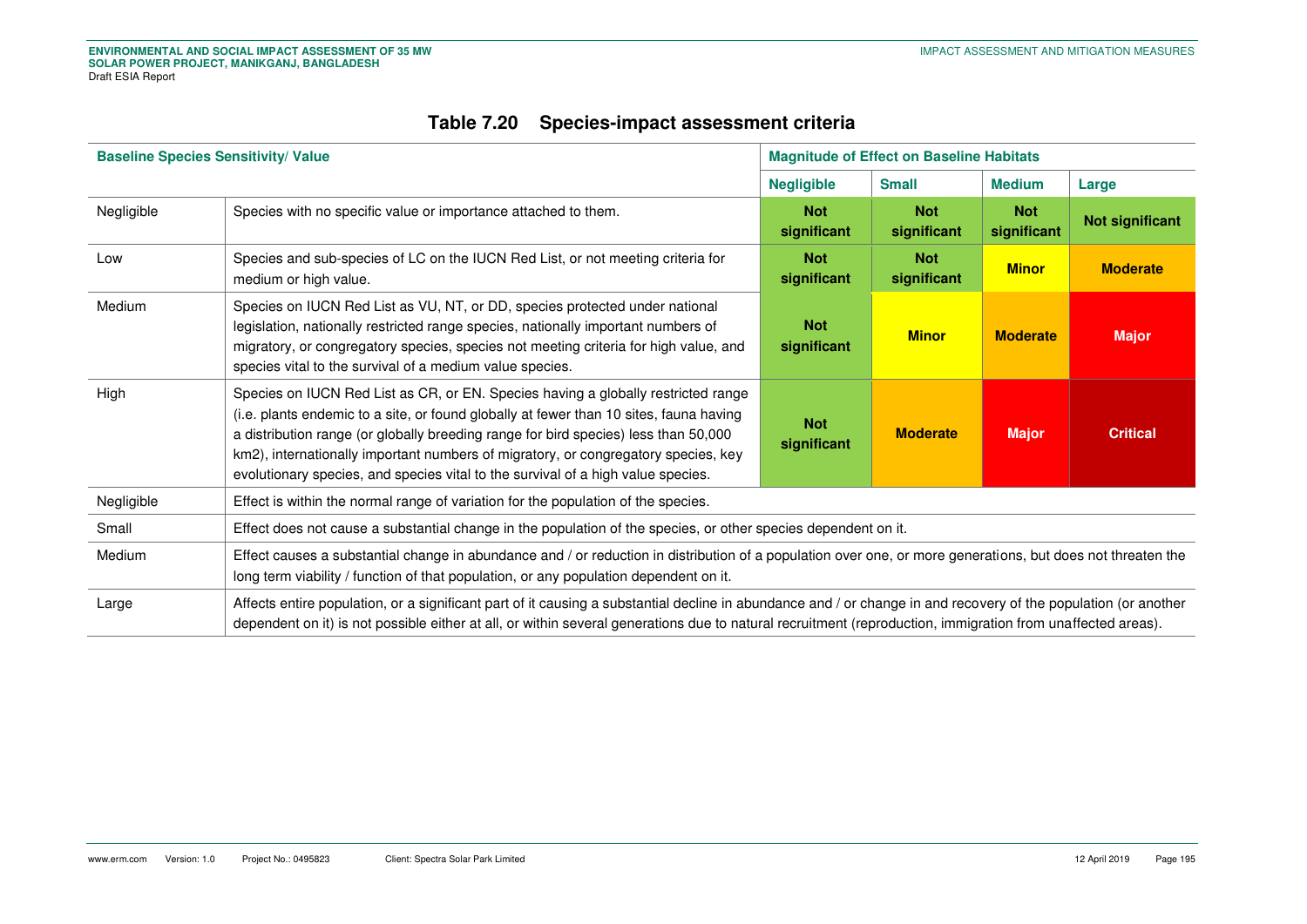## 7.3.9.1 Impact on Terrestrial habitat

## Source of impact

The proposed project site has no trees and site is already developed. The potential impact on terrestrial ecology may arise due to:

- Fugitive dust emission and deposition on plants;
- Noise & vibration.

#### Embedded control measures:

The control measures are as follows:

- **Water sprinkling for dust suppression;**
- **Engineering control measures to minimise the noise level from construction machineries and** equipment.

#### Impact assessment:

#### Fugitive emission:

The fugitive emissions are likely to be generated during construction phases. Due to relatively large particulate matter sizes associated with the fugitive emission from construction site and the relatively short release height of the pollutants, such negative impacts are usually confined in relatively small areas; estimated to be 100 to 200 m from construction activity site/s. The deposited particulate matter may block the plant leaf stomata hence inhibit gas exchange, or smother the plant leaf surfaces reducing photosynthesis levels. Within the 200 m from the proposed project site, there is plantation on the road site and canal side, which was carried out by the forest department. The scale of impact can be considered as **small**. Duration of impact will be short term. The impact on the terrestrial flora is assessed to be **minor**.

#### Noise & vibration:

The operation of construction machineries and vehicles will generate noise and vibration. The increased level of noise and vibration in and around proposed project site may cause disturbance to local faunal species. However, it is expected that the noise will be attenuated within the 500 m from the construction site. There is no significant faunal habitat within the 500 m from the proposed site. The potential impact on fauna including protected bird species is assessed to be **minor**.

| Impact                            | Impact on Terrestrial Habitat due to construction activities |       |                     |        |          |           |  |
|-----------------------------------|--------------------------------------------------------------|-------|---------------------|--------|----------|-----------|--|
| <b>Impact Nature</b>              | Negative                                                     |       | Positive<br>Neutral |        |          |           |  |
| Impact Type                       | <b>Direct</b>                                                |       | Indirect            |        |          | Induced   |  |
| <b>Impact Duration</b>            | <b>Short Term</b>                                            |       | Medium Term         |        |          | Long Term |  |
| Impact Extent                     | Local                                                        |       | Regional            |        | National |           |  |
| <b>Impact Scale</b>               | Low                                                          |       | Medium              |        | High     |           |  |
| Impact Magnitude                  | Positive                                                     | Small |                     | Medium |          | Large     |  |
| Resource/ Receptor<br>Sensitivity | Low                                                          |       | Medium              |        | High     |           |  |
|                                   | Negligible<br>Minor                                          |       | Moderate            |        | Major    |           |  |
| <b>Impact Significance</b>        | Significance of impact is considered Minor                   |       |                     |        |          |           |  |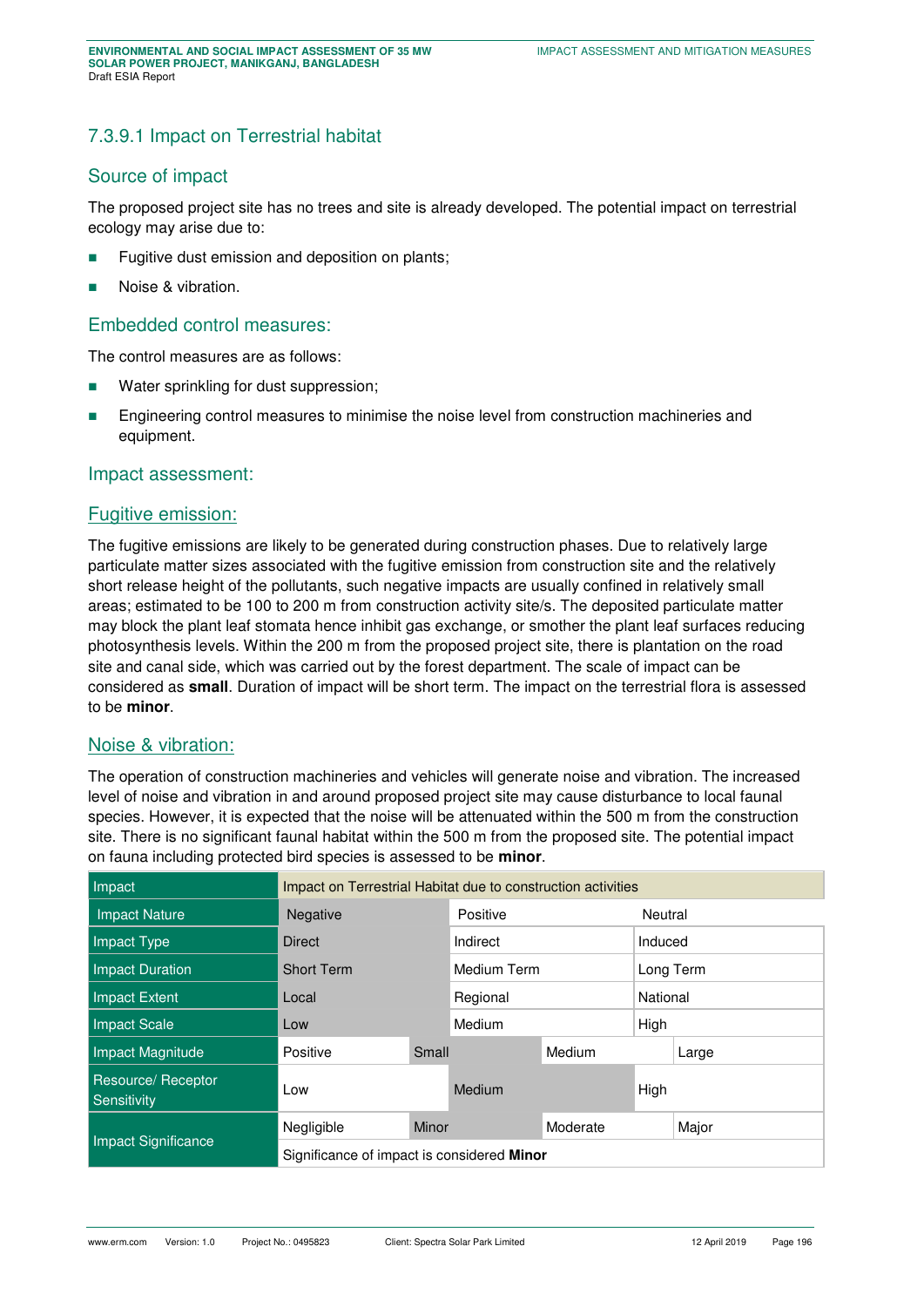#### Mitigation measures

- Strict instruction should be given to the construction workers not to cut trees from the nearby areas for their fuel and timber use;
- Use of LPG/ Kerosene for cooking need to be provided/ encouraged in order to reduce the impacts on vegetation from the vicinity of the Project site.

#### Residual impacts

| <b>Criterion</b>                                             | <b>Rating pre</b><br>mitigation | <b>Rating post</b><br>mitigation | <b>Comment</b>                                     |
|--------------------------------------------------------------|---------------------------------|----------------------------------|----------------------------------------------------|
| Impact on Terrestrial Habitat due to construction activities |                                 |                                  |                                                    |
| Residual Impact                                              | <b>Minor</b>                    | <b>Negligible to</b>             | With implementation of the precautionary and the   |
|                                                              |                                 | <b>Minor</b>                     | mitigation measures mentioned for                  |
|                                                              |                                 |                                  | prevention/reduction in noise generation at source |
|                                                              |                                 |                                  | impacts would be negligible to minor.              |

## 7.3.9.2 Impact on Aquatic Ecology

#### Source of Impact

The Padma and Ichamati River is an important habitat for fishes and other aquatic fauna. Therefore, impact on river water quality due to proposed construction activity may have direct and indirect impact on aquatic habitat including fishes. The river water quality may impact, due to an increase of sediment loads, pollutants like oil & grease, etc.

#### Impact Assessment:

**Sedimentation:** The sedimentation is likely to occur due to surface runoff from the construction site. The site has been developed with white river sand; again pilling activity is also required for setting up the solar panel. The surface runoff drainage system has not been constructed for the site. The surface runoff from the construction site may have adverse impact on receiving water body. The overall slope of the site and drainage pattern of the site reveals that, Ichamati River is the receiving water body.

**Oil & Grease Contamination:** During construction activities, construction machineries and vehicle will be utilised. For the operation of construction machineries and vehicle, oil (diesel) and lubricant will be utilised; accidental spillage and leakage of oil and lubricant is likely to get mixed up with runoff water. The discharge of oil and grease contaminated runoff water without treatment has likely impact on water quality of the receiving water body.

**Organic Load:** During construction activity, approximately 150-200 workforce (peak construction period) will be engaged. It is estimated that, 12 to 16 KLD wastewater will be generated from the construction site. It is proposed to treat the waste water through single chamber soak pit.

Discharge of surface runoff with high sediment load, spilled oil & lubricant and domestic wastewater at Ichamati River have the potential to affect the water quality of the river by increase in turbidity, organic content, etc. The increase of pollution (sediment, oil & grease, organic pollutant) has a direct impact on the physical and biological characteristics of the river basin. It may not cause significant increment in pollution load to the receiving water body and subsequently may not cause significant impact the local aquatic ecology. The potential impact on aquatic habitat including fishes due to above mentioned activity is assessed to be **minor**.

| Impact          | Impact on Aquatic Habitat due to construction activities |             |           |  |  |  |
|-----------------|----------------------------------------------------------|-------------|-----------|--|--|--|
| Impact Nature   | Negative                                                 | Positive    |           |  |  |  |
| Impact Type     | Direct                                                   | Indirect    | Induced   |  |  |  |
| Impact Duration | <b>Short Term</b>                                        | Medium Term | Long Term |  |  |  |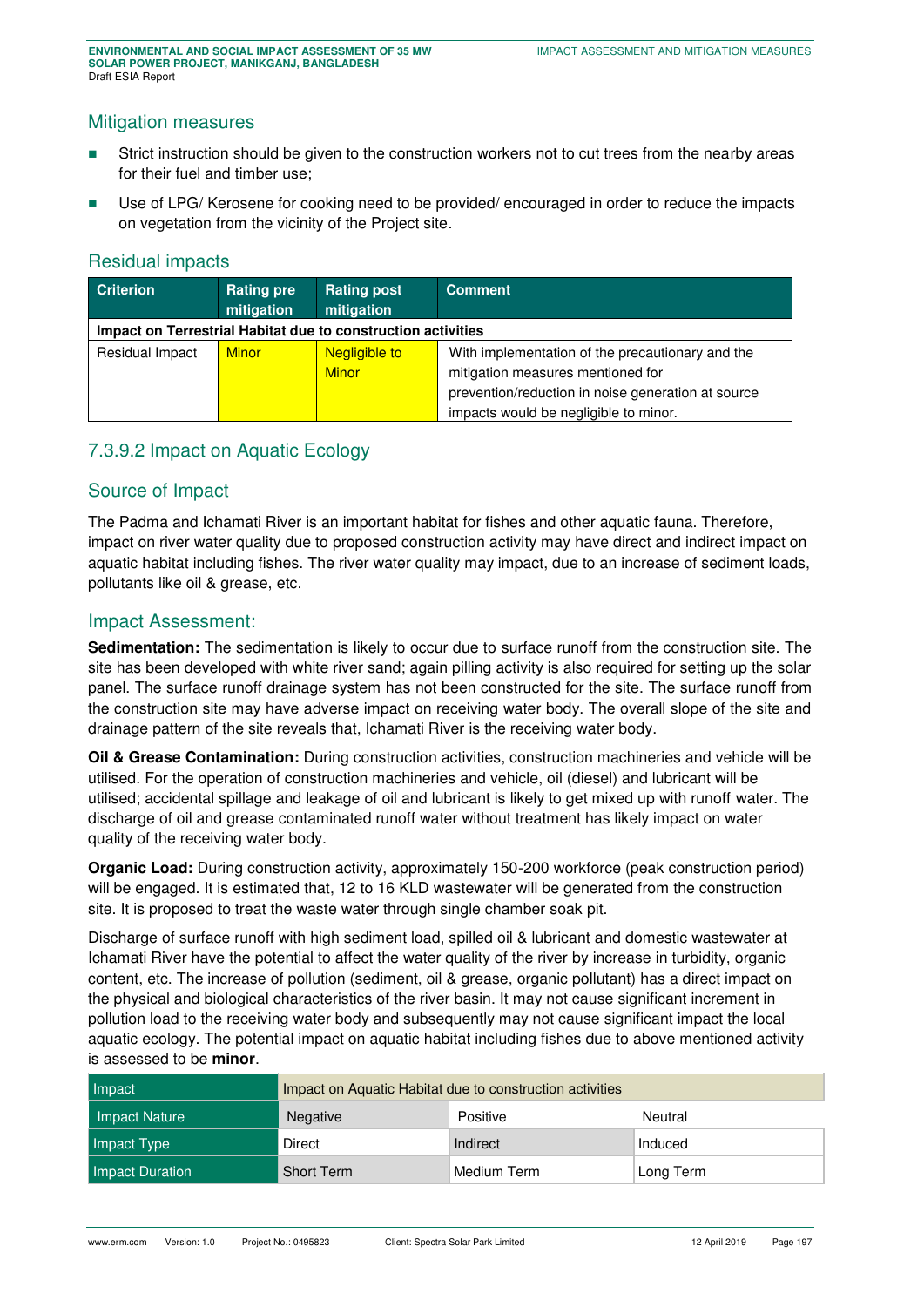| Impact Extent                    | Local                                      |       | Regional |          | National |       |
|----------------------------------|--------------------------------------------|-------|----------|----------|----------|-------|
| Impact Scale                     | Low                                        |       | Medium   |          | High     |       |
| Impact Magnitude                 | Small<br>Positive                          |       | Medium   |          |          | Large |
| Resource/Receptor<br>Sensitivity | Low                                        |       | Medium   |          | High     |       |
|                                  | Negligible                                 | Minor |          | Moderate |          | Major |
| Impact Significance              | Significance of impact is considered Minor |       |          |          |          |       |

## Mitigation Measures

- Construct drainage system with sedimentation tank with oil-water separator to treat the surface runoff from site;
- Oil leakage or spillage will be contained and cleaned up immediately. Waste oil will be collected and stored for recycling or disposal;
- Oil and grease separator shall be used for wastewater generated from cleaning activities;
- Any surplus wastewater from the concrete batching will be treated to comply with discharge standards before it is discharged to the canal.
- For treatment of sewage septic tank with soak pit or mobile toilets should be provided to treat the waste water from the construction site.

#### Residual impacts

| <b>Criterion</b>                                         | <b>Rating pre</b><br>mitigation | <b>Rating post</b><br>mitigation     | <b>Comment</b>                                                                                                                                                        |  |  |  |  |
|----------------------------------------------------------|---------------------------------|--------------------------------------|-----------------------------------------------------------------------------------------------------------------------------------------------------------------------|--|--|--|--|
| Impact on Aquatic Habitat due to construction activities |                                 |                                      |                                                                                                                                                                       |  |  |  |  |
| Residual Impact                                          | <b>Minor</b>                    | <b>Negligible to</b><br><b>Minor</b> | With implementation of the precautionary and the<br>mitigation measures mentioned for prevention/<br>surface water pollution impacts would be negligible to<br>minor. |  |  |  |  |

## **7.3.10 Socio-economic Environment**

The assessment of socio-economic impacts has been undertaken with respect to the receptors across natural capital, human capital, social capital, economic capital and physical capital to have a significant interaction with the activities linked to the project across its lifecycle.

These impacts have been identified through consultation with the project proponent, project affected persons (including land owners and land users), with government officials (Upazila level), Union Parishad level in the area/region and focus group discussions (FGDs) with community people.

For the assessment of social impacts, the sensitivity and magnitude criteria outlined in **[Table 7.2](#page-7-1)** and **[Table 7.4](#page-9-0)** respectively have been used. The social impacts associated with the pre-construction, construction, operations stages have been assessed qualitatively and in some cases quantitatively (subject to availability of data), using professional judgment based on past experience from similar projects.

## 7.3.10.1 Loss of Land

The project requires 140.740 acres (56.68 ha.) of land for the plant site and associated facilities. (138.78 acre for solar park, 1.0 acre for site approach road and 0.3 acre for residential unit). SSPL has procured land on the left bank of the mighty river Padma. Land development i.e. land filling has been completed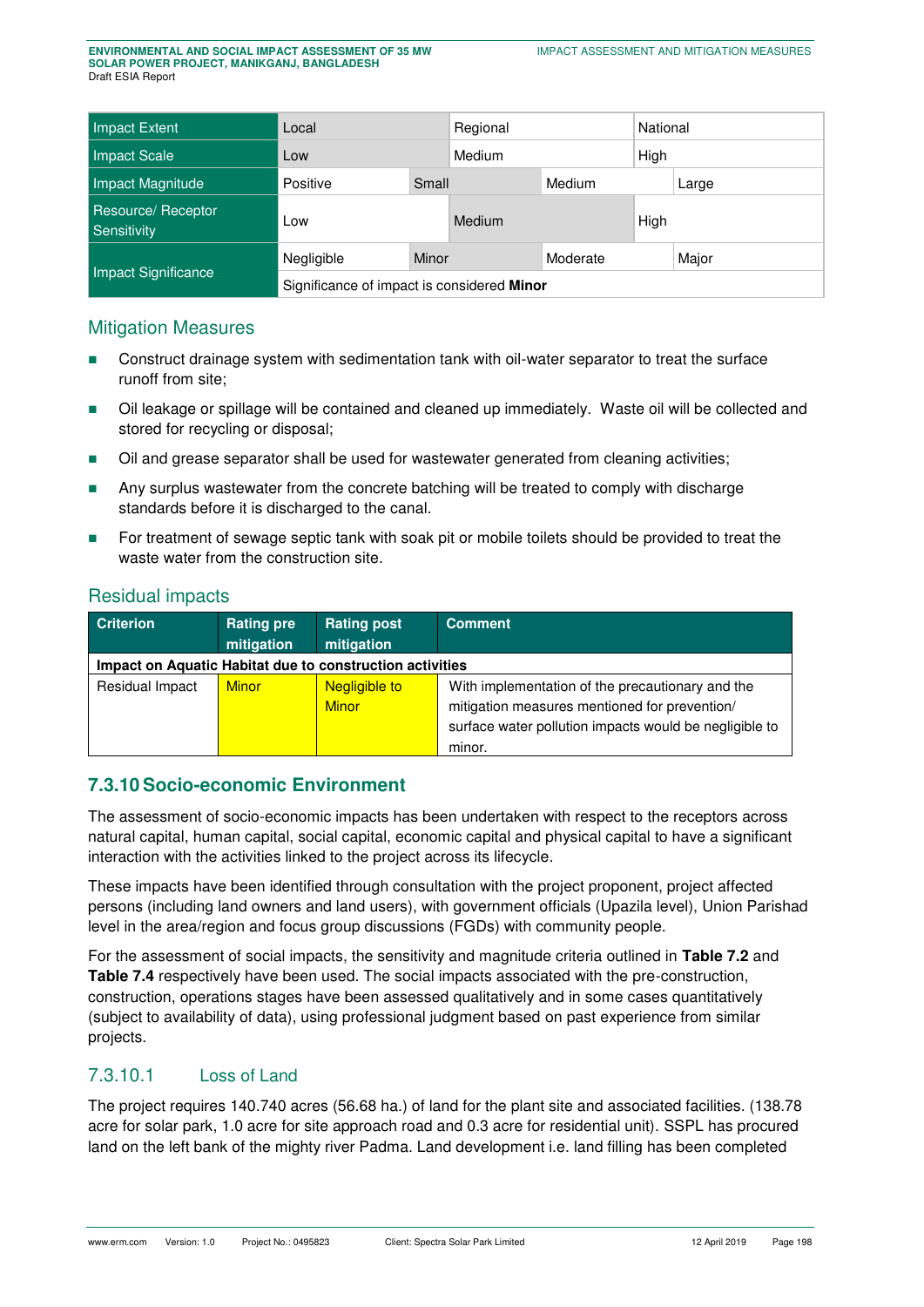**ENVIRONMENTAL AND SOCIAL IMPACT ASSESSMENT OF 35 MW SOLAR POWER PROJECT, MANIKGANJ, BANGLADESH** Draft ESIA Report

and levelling of soil and construction of boundary wall at plant site is going on. Land required for the project is directly purchased by the Spectra Solar Power (developer) from 161 land owners.

SSPL has indicated that Land has been purchased through willing seller - willing buyer approach. It was reported by the land owners, Upazila Chairman and the project proponent that the Land procurement was done based on negotiated settlement with the land owners, but the land rate considered was not less than prevailing government mouza rate. The site is located at a low lying area of river Padma. The land area of the project site remains inundated for almost six months every year. The surface of the land is hugely sandy and suitable for seasonal bean crops. However, it is to be noted that some of the affected land owners reported that most of the plots selected for the solar park were low lying sandy nature which had lower per decimal rates. The company purchased equal quantity of double cropped land at their convenience and exchanged the land with them.

In addition, 3.7 km of the transmission line is passing through private land. Transmission lines RoW compensations are given to 48 land owners for crop damages and devaluation of land due to restriction on land use. Compensation of BDT 25,000 paid to all the 48 land owners whose land parcel comes under the 6 meter (20 ft) RoW of the 7.2 km transmission line. Excluding this compensation paid for nonagricultural land BDT 40,000 per pole for erecting and for agricultural land BDT 25,000 per pole for erecting. These affected land owners have received one-time compensation.

| Impact                            | Loss of Land                                                                                                                                                                                                                                                                                                                      |            |          |       |           |        |         |               |       |
|-----------------------------------|-----------------------------------------------------------------------------------------------------------------------------------------------------------------------------------------------------------------------------------------------------------------------------------------------------------------------------------|------------|----------|-------|-----------|--------|---------|---------------|-------|
| Impact Nature                     | <b>Negative</b>                                                                                                                                                                                                                                                                                                                   | Positive   |          |       |           |        | Neutral |               |       |
| <b>Impact Type</b>                | <b>Direct</b>                                                                                                                                                                                                                                                                                                                     |            | Indirect |       |           |        | Induced |               |       |
| <b>Impact Duration</b>            | Temporary                                                                                                                                                                                                                                                                                                                         | Short-term |          |       | Long-term |        |         | Permanent     |       |
| Impact Extent                     | Local                                                                                                                                                                                                                                                                                                                             |            | Regional |       |           |        |         | International |       |
| <b>Impact Scale</b>               | 140.740 acres of land was required for the solar project that have been directly<br>purchased by the Spectra Solar Power (developer) from 161 land owners at market<br>price and for transmission lines RoW compensations are given to 48 land owners for<br>crop damages and devaluation of land due to restriction on land use. |            |          |       |           |        |         |               |       |
| Impact Magnitude                  | Positive                                                                                                                                                                                                                                                                                                                          | Negligible |          | Small |           | Medium |         |               | Large |
| Resource/ Receptor<br>Sensitivity | Low                                                                                                                                                                                                                                                                                                                               |            | Medium   |       |           |        | High    |               |       |
|                                   | Negligible                                                                                                                                                                                                                                                                                                                        | Minor      |          |       | Moderate  |        |         | Major         |       |
| <b>Impact Significance</b>        | Significance of impact is considered minor as there is titled land availability in the<br>vicinity.                                                                                                                                                                                                                               |            |          |       |           |        |         |               |       |

# 7.3.10.2 Reduction in Family Income

The land purchased for the solar power plant were low-lying, however, cultivation was done during the dry season that is in winter. Purchase of the land parcels has reduced their family income to some extent. Primary data revealed that 39.13 percent of the PAPs are directly involved with agricultural activities as their primary occupation. 10.41% of the PAPs are involved in number of occupation which involves agriculture allied activities, dairy, household industry, business trader, unskilled daily labour, service etc.). It is to be noted that this percentage of population also includes the Bargadars or share croppers. Although, the land procurement process has compensated the Bargadars for their losses, but with reduced land area their income has been affected. They had to move to adjacent locations or sometimes little far off from their place of habitation, to take land on lease and rent to do share cropping. The land owners who are into agriculture have been affected due to reduced income, however many of them have purchased plots (22.2 percent as per Socio Economic Survey) with the portion of the compensation amount.

The land owners will face temporary loss of income during the construction of the transmission lines for erecting transmission poles and the stringing of the transmission lines and subsequently due to operation and maintenance (O&M) of the TLs. The temporary access roads for carrying construction materials for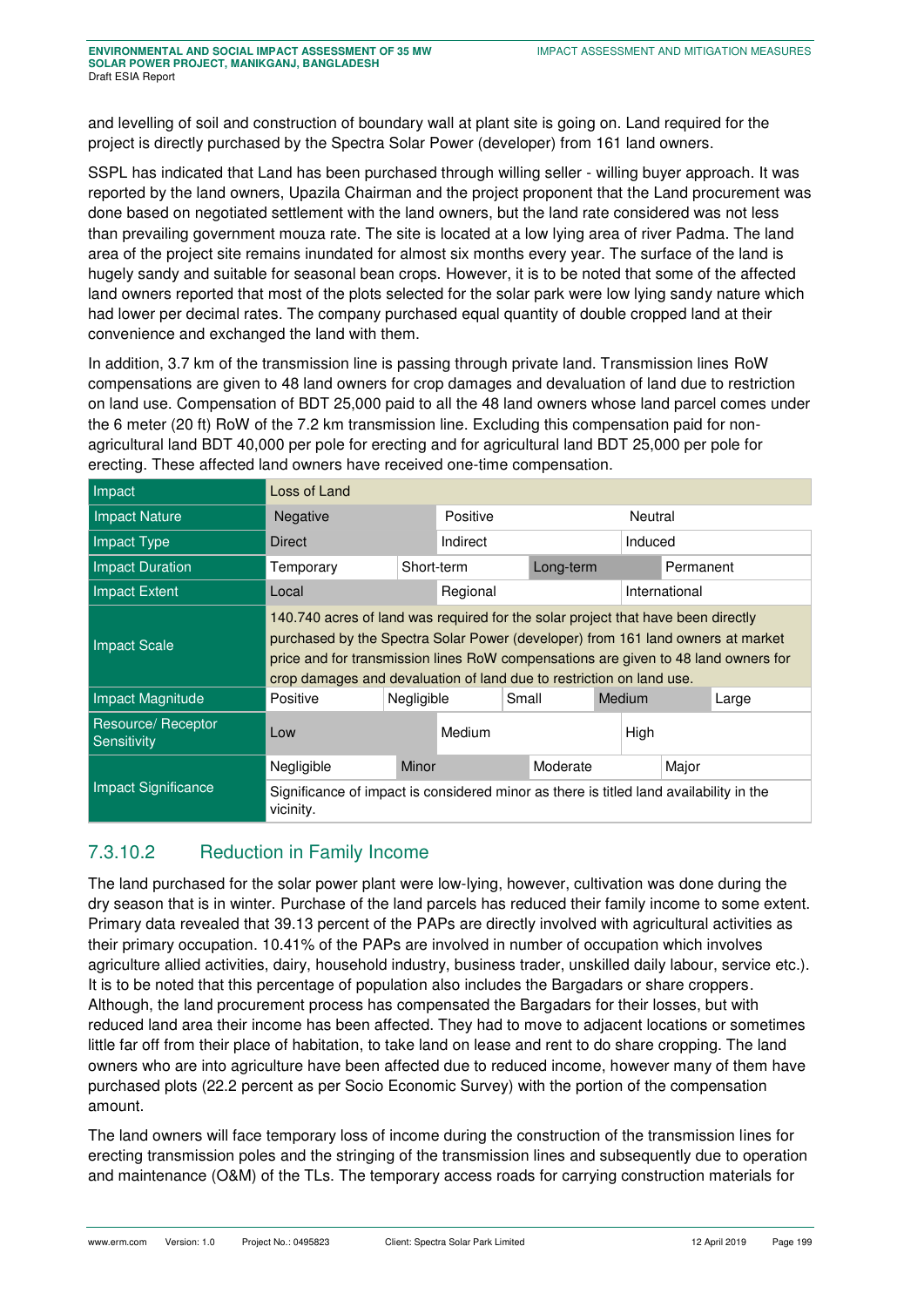construction of TL can impact the environment through vegetation clearance and compaction of land, thus causing temporary disruption in land use by the land owner (temporary loss of land and temporary loss of income). Therefore, the impact on temporary loss of income caused due to construction of the TLs is addressed, however the restrictions on landuse causes devaluation.

| Impact                      |                                                                                                                                                                                                                                                                                                                                                                                                                                                              | <b>Reduction in Family Income</b> |          |           |          |        |           |               |  |  |
|-----------------------------|--------------------------------------------------------------------------------------------------------------------------------------------------------------------------------------------------------------------------------------------------------------------------------------------------------------------------------------------------------------------------------------------------------------------------------------------------------------|-----------------------------------|----------|-----------|----------|--------|-----------|---------------|--|--|
| <b>Impact Nature</b>        | Negative                                                                                                                                                                                                                                                                                                                                                                                                                                                     |                                   | Positive |           |          |        | Neutral   |               |  |  |
| Impact Type                 | Direct                                                                                                                                                                                                                                                                                                                                                                                                                                                       |                                   | Indirect |           |          |        |           | Induced       |  |  |
| Impact Duration             | Temporary                                                                                                                                                                                                                                                                                                                                                                                                                                                    | Short-term                        |          | Long-term |          |        | Permanent |               |  |  |
| Impact Extent               | Local                                                                                                                                                                                                                                                                                                                                                                                                                                                        |                                   | Regional |           |          |        |           | International |  |  |
| Impact Scale                | There are approximately 161 land owners impacted by the 140.740 acres of land.<br>Transmission lines RoW compensations are given to 48 land owners for crop damages<br>and devaluation of land due to restriction on land use.                                                                                                                                                                                                                               |                                   |          |           |          |        |           |               |  |  |
| Impact Magnitude            | Positive                                                                                                                                                                                                                                                                                                                                                                                                                                                     | Negligible                        |          | Small     |          | Medium |           | Large         |  |  |
| <b>Resource Sensitivity</b> | Low                                                                                                                                                                                                                                                                                                                                                                                                                                                          |                                   | Medium   |           |          | High   |           |               |  |  |
|                             | Negligible                                                                                                                                                                                                                                                                                                                                                                                                                                                   | Minor                             |          |           | Moderate |        |           | Major         |  |  |
| <b>Impact Significance</b>  | Significance of impact is considered <b>moderate</b> .<br>Some landowners have purchased land with the compensation amount and some<br>have received land for land, where they can continue to do cultivation. The land<br>parcels received in exchange of the earlier one is reported to be double cropped. Also<br>it was reported that with the solar park coming up, the local economy will develop, as<br>people may opt alternate means of livelihood. |                                   |          |           |          |        |           |               |  |  |

## 7.3.10.3 Local Economic Benefits

**Employment Generation:** Employment generation will be a significant contribution of the project, especially considering that the employment scenario in project area during the construction phase. The project is expected to employ at least about 200 un-skilled and semi-skilled labours during the construction phase. The Company has a policy to provide employment preference to the affected landowners. Based on the consultation with Spectra and affected land owners, it is revealed that some of them i.e. approximately 5% from affected landowners got job at the Project site. Most of them are engaged into non-technical jobs like security, cleaning or office assistant. Furthermore, it was reported that eligible, capable and qualified person or landowners will get preference in employment in the project in both construction and operational phase. The potential impacts due to the employment generation are considered to be positive.

**Benefits of Local Enterprise:** The construction phase influx is likely to provide a boost to the local economy. Influx and in-migration and the flurry of construction work is likely to raise wage levels and may also result into localized inflation of the prices for basic goods during a temporary period where demand of consumables may exceed supply. This also includes agricultural produce, demand for meat and poultry as well as fish. Thus large farmers will have a ready market to supply their produce.

**Increments in cost of living:** The presence of a salaried working class population will bring in greater cash income in project area. Hence, the spending capability of this population will be higher than the local population which depends on agriculture or household based small scale industries. The spending capacity, in turn will increase local consumption thereby increasing demand for a range of commodities in daily life. This often results in price rises for these regularly consumed items. Hence, the cost of living in the project area may experience an incremental rise.

**Opportunity for local transporters:** The project operation will require a number of transportation services including regular requirement for commuting short term visitors and industrial provisioning of a range of materials. Hence, this would create business opportunity for local transporters.

**Impact Significance:** Overall the local economic impacts are likely to be positive.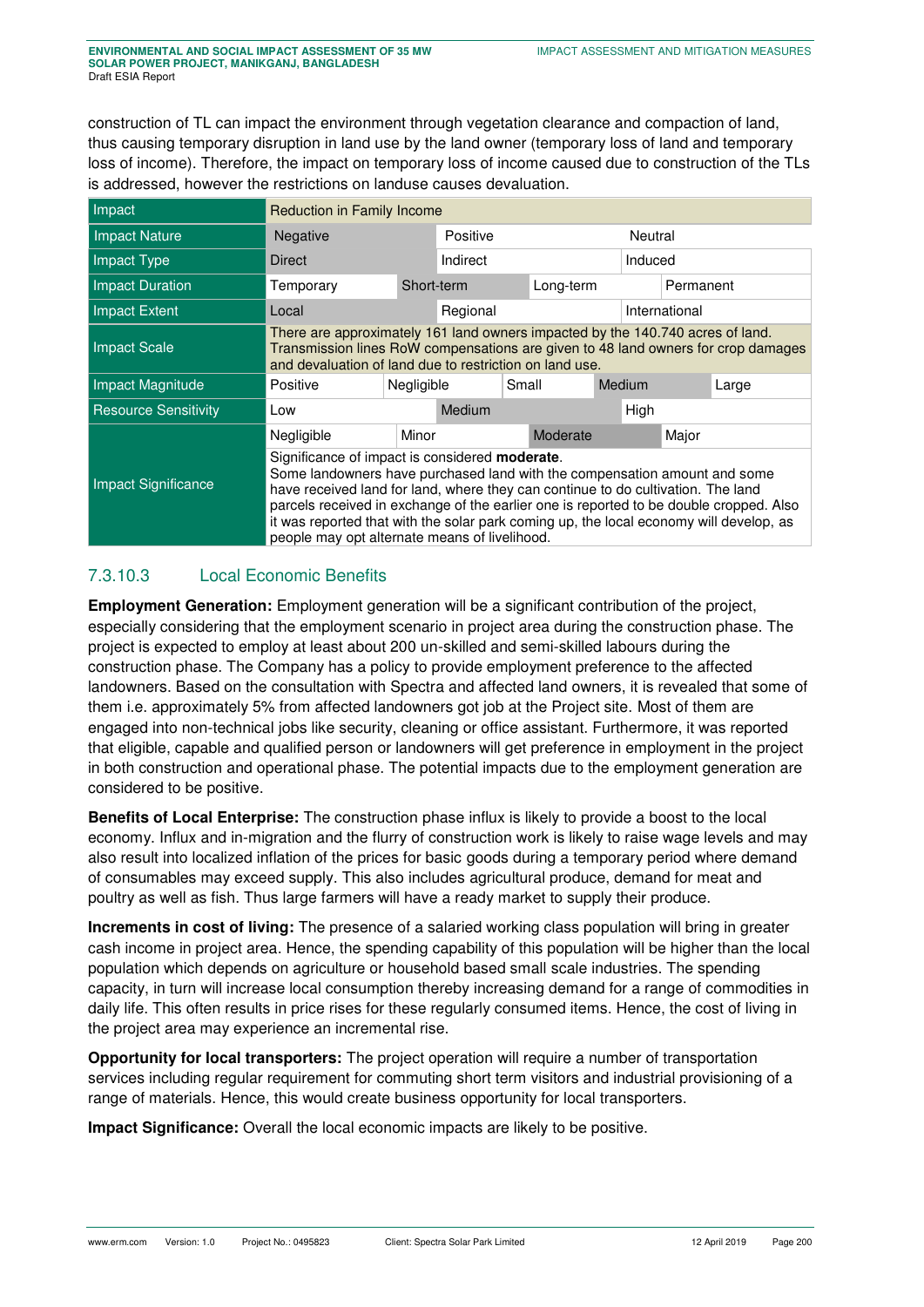# 7.3.10.4 Occupational Health & safety

#### Source of Impact:

Occupational health and safety impacts during construction phase are anticipated primarily from operation of construction machineries/ equipment during site preparation and operation of labour camps for housing of onsite workers.

## Embedded Control Measures:

The project embedded control measures are as follows:

- **Provision of drinking water facility, sanitation and cooking facilities;**
- **Provision of proper PPEs for the contractor workers onsite**

## Assessment of Impact:

During construction phase impact on occupational health and safety of contractor workers is anticipated from exposure to high noise generated from operation of heavy machineries /equipment and fugitive dust generated from material stockpiles, earth works and vehicular emission. It is estimated that about 150- 200 workers will be deployed by the contractor. Continuous exposure of workers to high noise levels and fugitive dust may lead to adverse health impacts viz. headache, asthma, allergy, hearing loss etc. However, considering the temporary nature of the construction phase activities, intermittent operation of machineries/equipment and provision of proper PPEs for the workers, it may not cause any significant impact.

The outstation project workforce will be housed in labour camp located in the site. It is proposed to provide the adequate facilities in the labour camp like housing facility with proper ventilation, electricity, separate kitchen, solid waste collection facility, drinking water facility, sanitation facility, etc. Inadequate facilities and unhygienic condition may have impact on occupational health of the labourers.

The impact on occupation health and safety due to above mentioned construction activities is assessed to be **minor**.

| Impact                            | Impact on occupational health & safety due to construction activities |                                            |             |          |           |       |  |  |  |
|-----------------------------------|-----------------------------------------------------------------------|--------------------------------------------|-------------|----------|-----------|-------|--|--|--|
| <b>Impact Nature</b>              | Negative                                                              |                                            | Positive    |          | Neutral   |       |  |  |  |
| Impact Type                       | <b>Direct</b>                                                         |                                            | Indirect    |          | Induced   |       |  |  |  |
| <b>Impact Duration</b>            | <b>Short Term</b>                                                     |                                            | Medium Term |          | Long Term |       |  |  |  |
| Impact Extent                     | Local                                                                 |                                            | Regional    |          | National  |       |  |  |  |
| Impact Scale                      | Low                                                                   |                                            | Medium      |          | High      |       |  |  |  |
| Impact Magnitude                  | Positive                                                              | Small                                      |             | Medium   |           | Large |  |  |  |
| Resource/ Receptor<br>Sensitivity | Low                                                                   |                                            | Medium      |          | High      |       |  |  |  |
|                                   | Negligible                                                            | Minor                                      |             | Moderate |           | Major |  |  |  |
| <b>Impact Significance</b>        |                                                                       | Significance of impact is considered minor |             |          |           |       |  |  |  |

#### Mitigation Measures:

The mitigation measures are as follows:

- Adequate provision of healthy living conditions will be ensured in the contractor labour camp;
- **Exposure of workers operating near high noise generating sources will be reduced to the extent** possible;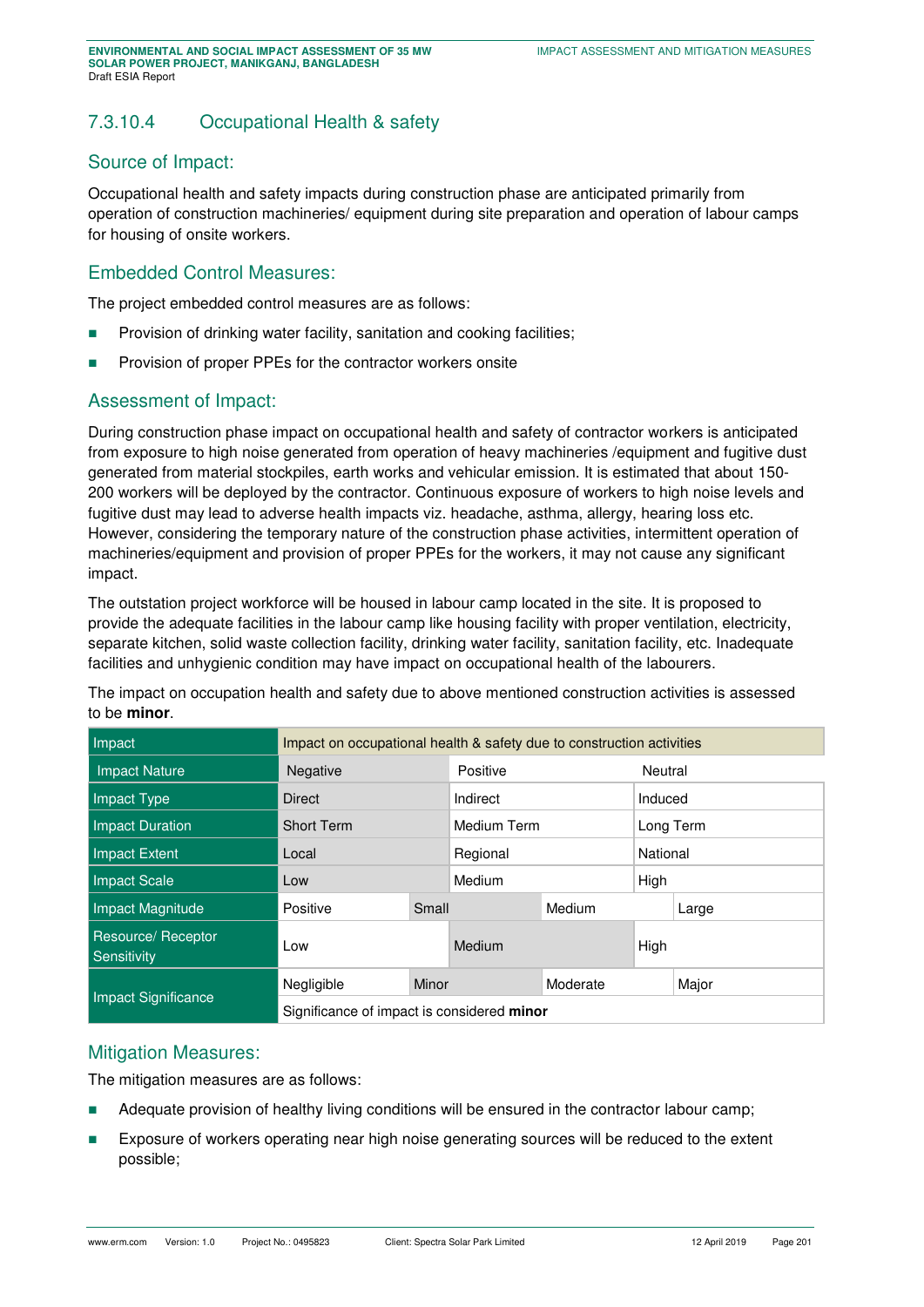- Use of adequate personal protection equipment (PPEs);
- Health surveillance of contractor workforce will be conducted
- **Decupational health and safety of contractor workforce will be assured through the formulation of an** "Occupational Health & Safety Management Plan".

#### Residual Impact:

Considering the implementation of above mentioned mitigation measures, impact on occupational health and safety is assessed to be **negligible.** 

#### **7.3.11 Community Health & Safety**

#### Source of Impact:

The community health and safety may arise due to changes in environmental quality, increased prevalence of disease and increase in traffic movement.

### Embedded Controls:

The following control measures have been proposed:

- **Proper collection, storage and disposal of MSW;**
- Movement of heavy vehicles on approach road only during night time.

#### Assessment of Impact:

**Dust and Noise Discomfort:** Inhabitants residing close to access roads will be affected due to noise and dust generated from vehicular movement during construction phase. However, the access road is a paved road and the dust generation will be minimum.

**Transmission of infectious diseases:** Approximate 150-200 workers will be employed in the construction phase. Improper sanitation facility and disposal of municipal soil waste from the construction labour camp can cause vector borne diseases and other infectious diseases.

**Traffic movement in site approach road:** The construction activities are expected to increase traffic load in the site approach road which may create public safety issues for local residents and school children of nearby primary school. Potential impacts include pedestrian safety issues and safety aspects of slow moving vehicles. Considering project embedded control measures, the impact on community health & safety is assessed to be **moderate**.

| Impact                            | Impact on community health & safety due to construction activities |       |               |          |           |         |  |  |  |
|-----------------------------------|--------------------------------------------------------------------|-------|---------------|----------|-----------|---------|--|--|--|
| <b>Impact Nature</b>              | Negative                                                           |       | Positive      |          |           | Neutral |  |  |  |
| Impact Type                       | <b>Direct</b>                                                      |       | Indirect      |          | Induced   |         |  |  |  |
| <b>Impact Duration</b>            | <b>Short Term</b>                                                  |       | Medium Term   |          | Long Term |         |  |  |  |
| Impact Extent                     | Local                                                              |       | Regional      |          | National  |         |  |  |  |
| <b>Impact Scale</b>               | Low                                                                |       | <b>Medium</b> |          | High      |         |  |  |  |
| Impact Magnitude                  | Positive                                                           | Small |               | Medium   |           | Large   |  |  |  |
| Resource/ Receptor<br>Sensitivity | Low                                                                |       | Medium        |          | High      |         |  |  |  |
|                                   | Negligible                                                         | Minor |               | Moderate |           | Major   |  |  |  |
| Impact Significance               | Significance of impact is considered <b>moderate</b>               |       |               |          |           |         |  |  |  |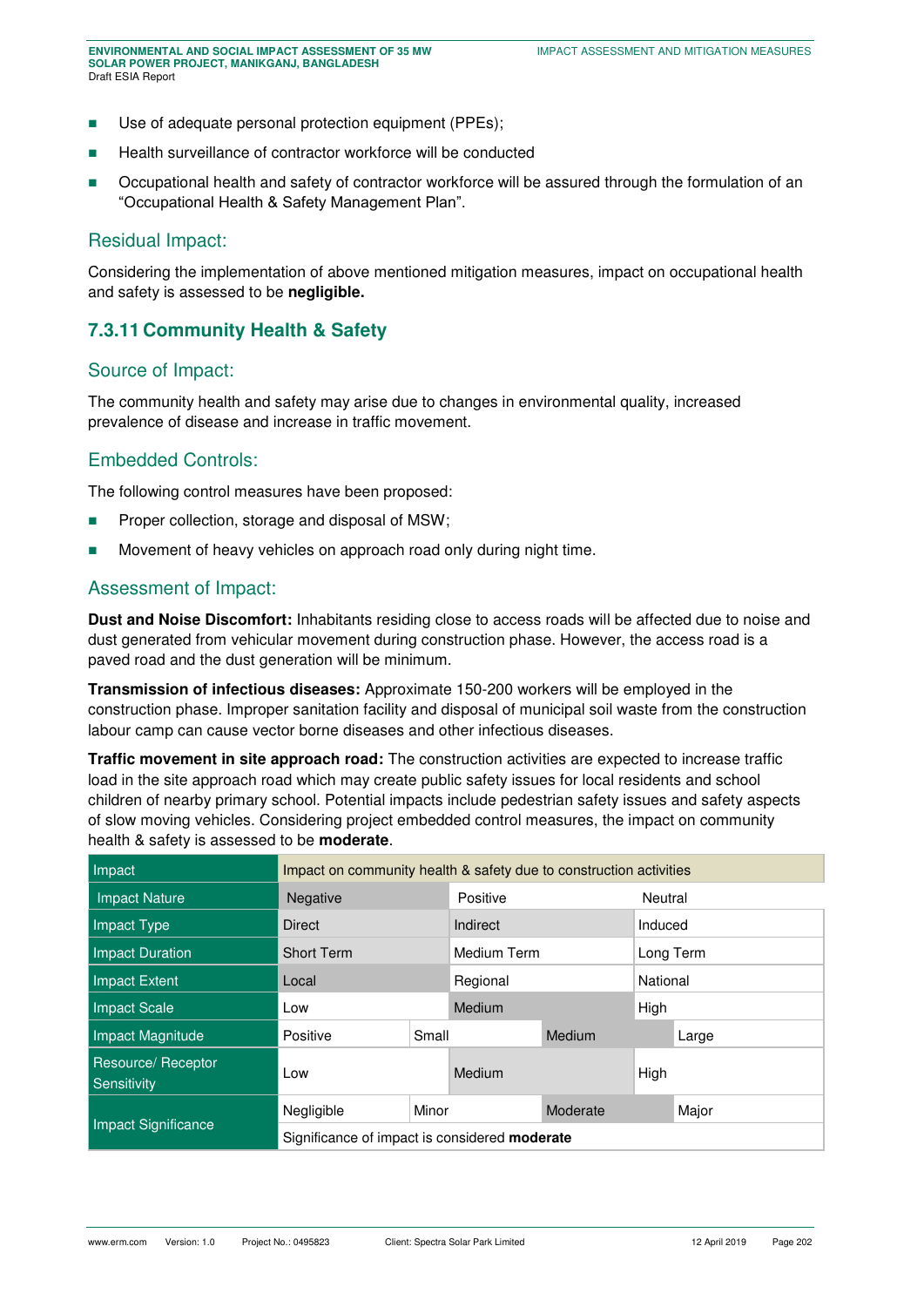# Mitigation measures:

The possible mitigation measures to address the aforesaid impacts include:

- Dust control measures will be taken along site approach road;
- Domestic waste generated from construction site will be disposed in the solid waste dumping site;
- **Spread/transmission of communicable diseases from influx of contractor workforce will be mitigated;**

#### Residual Impact:

Considering the implementation of above mentioned mitigation measures, impact on community health and safety is assessed to be **minor.**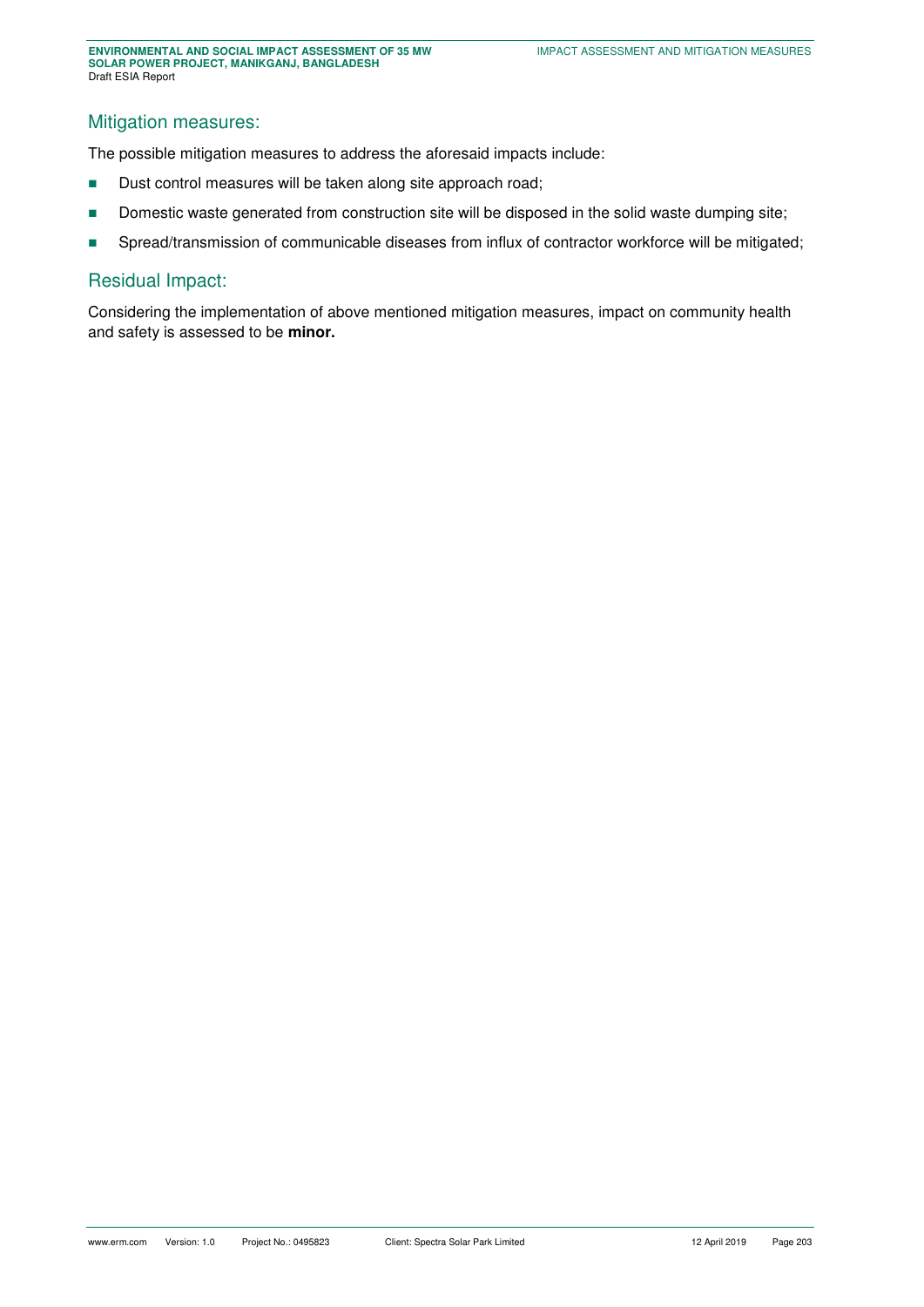# **8. ENVIRONMENTAL & SOCIAL MANAGEMENT PLAN**

This section presents the Environmental and Social Management Plan (ESMP) for the Project. The purpose of this ESMP is to specify the standards and controls required to manage and monitor environmental and social impacts during construction and operation phase. To achieve this, the ESMP identifies potential adverse impacts from the planned activities and outlines mitigation measures required to reduce the likely negative effects on the physical, natural and social environment.

# **8.1 SSPL's Organizational Structure**

To ensure the efficacy of Environmental and social management plan, certain institutional mechanism with well-defined roles and responsibilities is essential for effective implementation of identified mitigation measures both during construction and operation phases.

## **8.1.1 SS***PL's Management*

SSPL will have ultimate responsibility for implementing the provisions of the ESMP during construction and operation phase of the project. This role will include the on-going management of environmental and social impacts, monitoring of contractor performance as well as development of mechanisms for dealing with environmental and social problems.

SSPL will also ensure that the activities of its contractors are conducted in accordance with good practice measures, implementation of which will be required through contractual documentation. Organization structure of SSPL is presented in **[Figure 8.1](#page-46-0)**.

<span id="page-46-0"></span>



Source: SSPL

## **8.2 EPC Contractor – Akcome Industrial Group Co., Ltd**

SSPL Infra has appointed Akcome Industrial Group Co., Ltd as EPC contractor for the project for construction phase.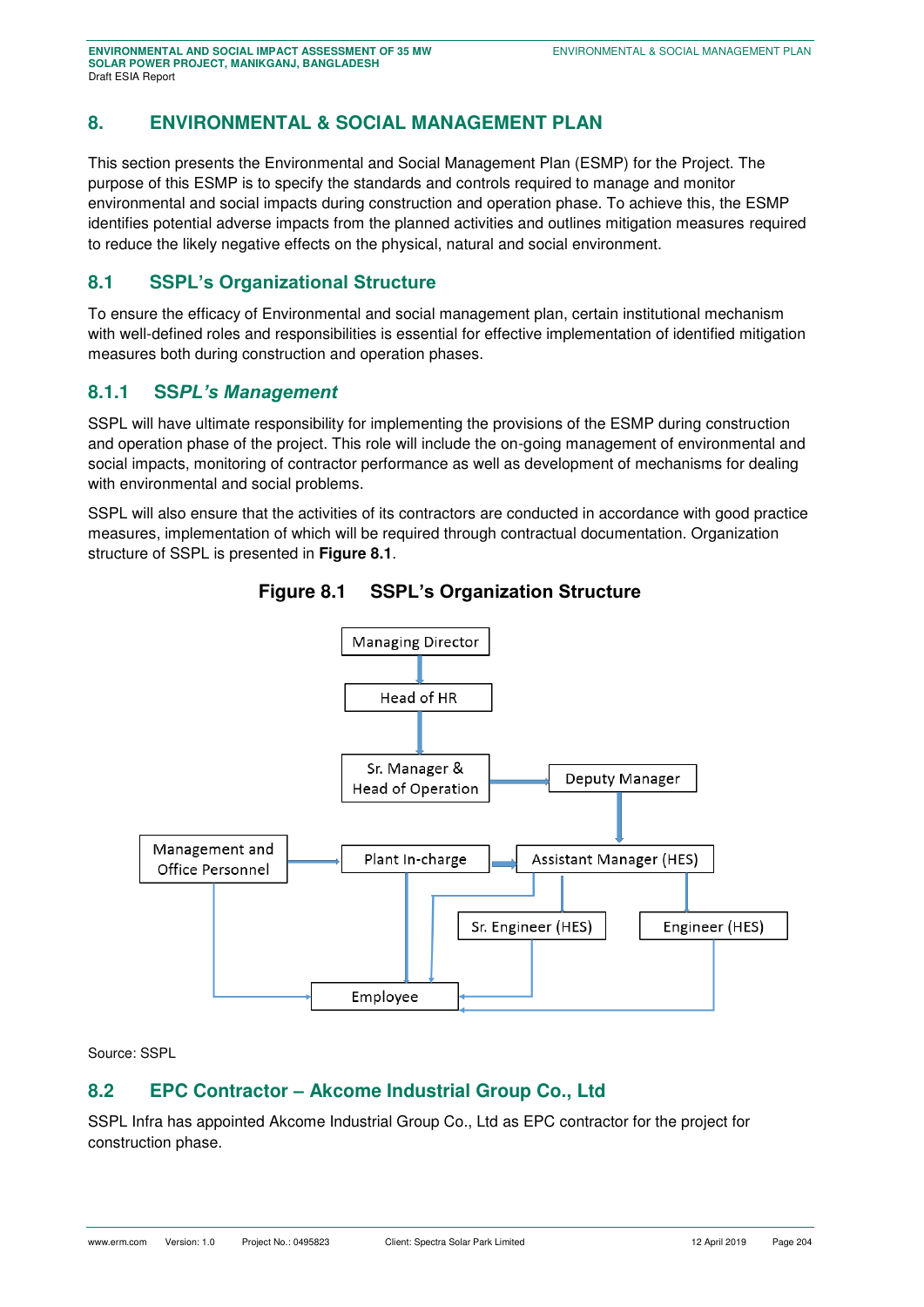## **8.2.1 EPC Contractor Management**

The EPC contractor, i.e. Akcome Industrial Group Co., Ltd will have a dedicated HSE department for the projects. The HSE department take the overall responsibility for co-ordination of the actions required for environment and social management and mitigation and for monitoring the progress of the proposed ESMP for the project. However, ultimate responsibility for implementing the provisions of the ESMP will lie with SSPL.

## **8.2.2 Environment, Health and Safety Department (HSE) of EPC Contractor**

In general, the HSE department shall perform the following activities:

- **Preparation of required documents on environmental and social management;**
- **Ensuring availability of resources and appropriate institutional arrangements for implementation of** ESMP;
- **IMPLEMENTER IMPLEMENTATION IN A THE MEASURE:** Implementation of the health and safety measures;
- Collection of the statistics of health of workers;
- **Providing support during routine medical check-ups of workers;**
- **Awareness and implementing safety programmes;**
- **Providing job specific induction training;**
- Compliance of regulatory requirements;
- **Carrying out environmental audits;**
- Identify unsafe acts & conditions and suggest remedies;
- Develop safety culture and comply with company's HSE policy & standards requirements;
- Encourage and enforce the use of PPE's;
- Educate all employees for the use of PPE's & safe practices;
- Direct, coordinate and orient the safety activities;
- **Promulgate the spread of policy, objectives, rules and/or regulations;**
- **Perform a thorough investigation of all accidents and review the recommendations to avoid any** repetition;
- **Monitoring the progress of implementation of ESMP; and**
- Reviewing and updating the ESMP as and when required for its effective implementation.

#### **8.3 Inspection, Monitoring and Audit**

Inspection and monitoring of the environmental impacts of the Project activities will increase the effectiveness of ESMP. Through the process of inspection and auditing, SSPL will ensure that the conditions stipulated in various permits are complied. The inspection and audits will be done by the project identified HSE staff in coordination with O & M contractors and any other external agencies identified. The entire process of inspections and audits should being documented. The inspection and audit findings are to be implemented by the site In-charge in their respective areas.

## **8.4 Reporting and Documentation**

SSPL will develop and implement a programme of reporting through all stages of the project cycle. Delegated personnel shall require to fully complying with the reporting programme in terms of both timely submissions of reports as per acceptable level of detail. Reporting will be done in form of environmental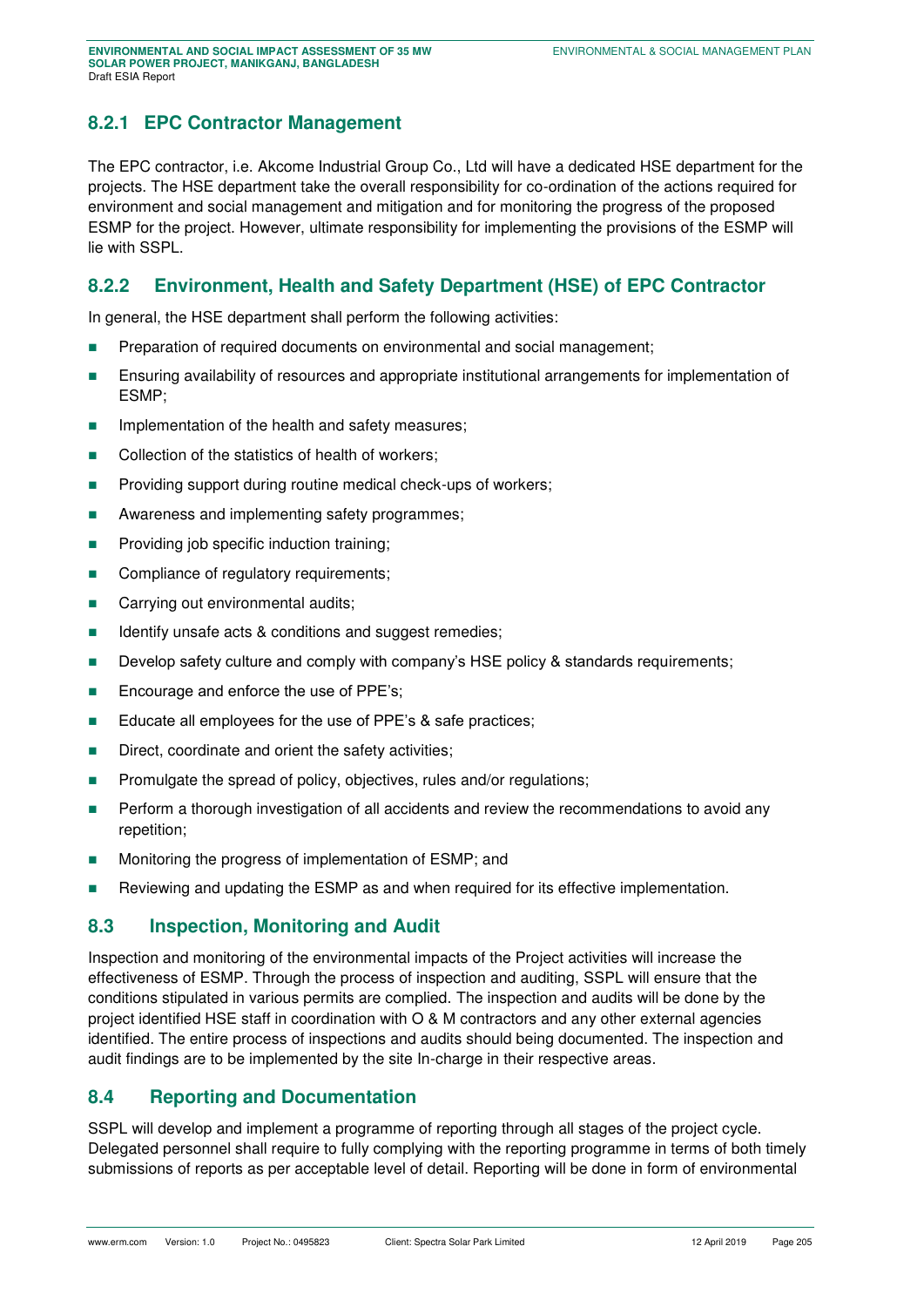check list, incident record register, environmental and social performance reports (weekly, monthly, quarterly, half yearly, yearly etc.).

## **8.4.1 Documentation**

Documentation is an important step in implementing ESMP. SSPL will establish a documentation and record keeping system to ensure recording and updating of documents per the requirements specified in ESMP. The documents should be kept as hardcopies as well as in electronic format. Responsibilities have to be assigned to relevant personnel for ensuring that the ESMP documentation system is maintained and that document control is ensured through access by and distribution to, identified personnel in form of the following:

- Master Environment Management System document;
- **Legal Register;**
- **Dearation control procedures;**
- **Nork instructions;**
- **Incident reports;**
- **Emergency preparedness and response procedures;**
- **Training records;**
- **Monitoring reports;**
- **Auditing reports; and**
- Complaints register and issues attended/closed.

## **8.4.2 Internal Reporting and Communication**

Inspection and audits finding along with their improvement program are to be regularly reported to the senior management for their consideration. The same are also to be communicated within the staff working on the project.

To maintain an open communication between the staff and management on HSE and social issues the followings are being used:

- **Team Briefings,**
- On-site work group meetings;
- **Nork Specific Instructions; and**
- **Meeting with stakeholders. Journey**

## **8.4.3 External Reporting and Communication**

HSE In-charge is the responsible person for ensuring that communication with regulatory agencies and stakeholders are maintained as per the requirement. All complaints and enquiries are to be appropriately dealt with and records be maintained in a Complaint/Enquiry Register by the delegated staff of HSE. All communications made to regulatory agencies should also be reported to SSPL corporate HSE Head.

#### **8.4.4 ESMP Review and Amendments**

The ESMP act as an environment and social management tool which needs to be reviewed periodically to address changes in the organisation, process or regulatory requirements.

Following a review, HSE In-charge will be responsible for making the amendments in the ESMP and seeking approval from the senior management. The amended ESMP will be communicated to all the staff.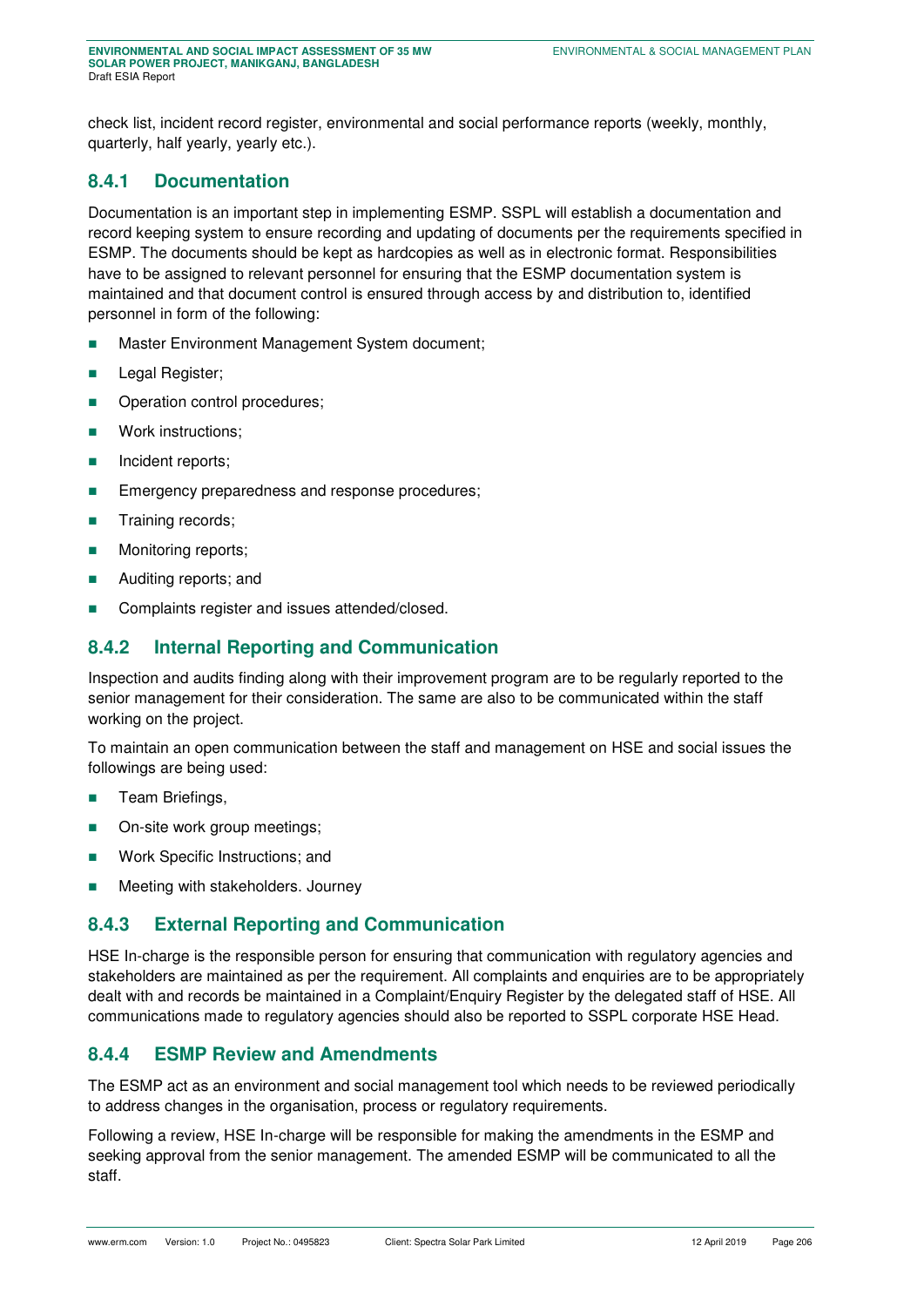# **8.5 Training Programme and Capacity Building**

Training is needed for effective implementation of ESMP. HSE Officer of EPC contractor, HSE In-charge of SSPL as well as SSPL Corporate HSE Head will ensure that Environmental health and safety induction training and job specific trainings are identified and given to the concerned personnel for construction activities and during operations of the solar farm.

Also general environmental awareness will be increased among the projects' teams to encourage the implementation of environmentally sound practices and compliance requirements of the project activities. This will help in minimising adverse environmental impacts, compliance with the applicable regulations and standards, and achieving performance beyond compliance. The same level of awareness and commitment will be imparted to the contractors and sub-contractors involved in the project.

## **8.6 Environmental and Social Management Plan**

This section outlines the potential adverse impacts, mitigation measures, monitoring and management responsibilities during construction and operation phases of the Projects.

The purpose of ESMP is to:

- Provide an institutional mechanism with well-defined roles and responsibilities for ensuring that measures identified in ESIA designed to mitigate potentially adverse impacts, are implemented;
- List all suggested mitigation measures and control technologies, safeguards identified through the ESIA process;
- **Provide Project monitoring program for effective implementation of the mitigation measures and** ascertain efficacy of the environmental management and risk control systems in place; and
- Assist in ensuring compliance with all relevant legislations at local, state and national level for the Projects.

In order to minimize adverse impacts during different phases of project lifecycles, mitigation measures, monitoring plan and responsibilities for its implementation are given in **[Table 8.1](#page-50-0)**

The responsibility for implementation of ESMP will primarily lies with EPC Contractor & O&M contractor HSE Department and HSE In-charge of SSPL will majorly plays a role of supervisor to oversee the project performance pertaining to environment, health, safety and social issues.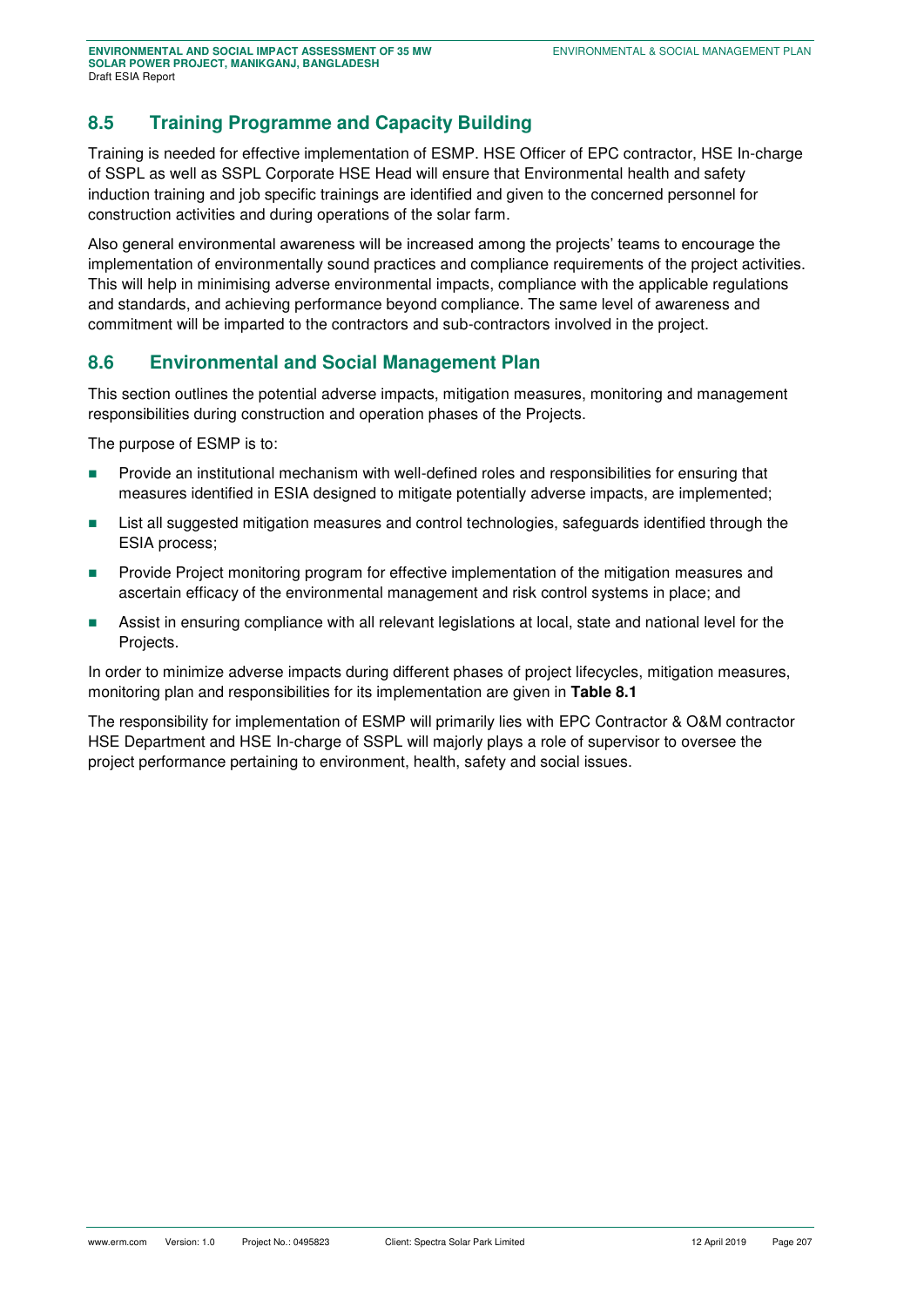| Table 8.1 | <b>Environmental and Social Management and Monitoring Plan</b> |  |
|-----------|----------------------------------------------------------------|--|
|           |                                                                |  |

<span id="page-50-0"></span>

| <b>Project Activities</b>                                                                                                                                                                                                                                                            | Impact/Issue                             | <b>Applicable Project</b><br><b>Phase</b>      | <b>Mitigation Measures</b>                                                                                                                                                                                                                                                                                                                                                                                                                                                                                                                                                                                                                                                                                                                                                                                                                                                                                                                                          | <b>Responsibility for</b><br>ensuring<br>implementation of<br>the suggested<br>mitigation | <b>Means of</b><br><b>Verification that</b><br>mitigation has been<br>met | <b>Timelines</b><br>/frequency<br>of<br><b>Monitoring</b> | <b>Responsibility for</b><br>implementation of<br>monitoring | <b>Supervision</b><br>responsibility | <b>Reporting</b><br><b>Requirements</b>                                                         |
|--------------------------------------------------------------------------------------------------------------------------------------------------------------------------------------------------------------------------------------------------------------------------------------|------------------------------------------|------------------------------------------------|---------------------------------------------------------------------------------------------------------------------------------------------------------------------------------------------------------------------------------------------------------------------------------------------------------------------------------------------------------------------------------------------------------------------------------------------------------------------------------------------------------------------------------------------------------------------------------------------------------------------------------------------------------------------------------------------------------------------------------------------------------------------------------------------------------------------------------------------------------------------------------------------------------------------------------------------------------------------|-------------------------------------------------------------------------------------------|---------------------------------------------------------------------------|-----------------------------------------------------------|--------------------------------------------------------------|--------------------------------------|-------------------------------------------------------------------------------------------------|
| Land use                                                                                                                                                                                                                                                                             |                                          |                                                |                                                                                                                                                                                                                                                                                                                                                                                                                                                                                                                                                                                                                                                                                                                                                                                                                                                                                                                                                                     |                                                                                           |                                                                           |                                                           |                                                              |                                      |                                                                                                 |
| • Construction of site link road<br>• Construction of solar plant and<br>associate facility<br>• Construction residential unit                                                                                                                                                       | Permanent changes<br>in land use         | Construction                                   | The land use in and around permanent project<br>facilities should not be disturbed.<br>Construction activities should be restricted to<br>$\mathcal{L}_{\mathcal{A}}$<br>designated area.                                                                                                                                                                                                                                                                                                                                                                                                                                                                                                                                                                                                                                                                                                                                                                           | <b>SSPL</b>                                                                               | Site inspection                                                           | Monthly<br>monitoring                                     | Site HSE Officer of<br><b>EPC Contractor</b>                 | HSE In-<br>charge of<br>SSPL         | Report from HSE<br>officer EPC<br>Contractor to site<br>HSE In-charge of<br><b>SSPL</b>         |
| <b>Topography and Drainage</b>                                                                                                                                                                                                                                                       |                                          |                                                |                                                                                                                                                                                                                                                                                                                                                                                                                                                                                                                                                                                                                                                                                                                                                                                                                                                                                                                                                                     |                                                                                           |                                                                           |                                                           |                                                              |                                      |                                                                                                 |
| • Construction of site link roads;<br>• Site development                                                                                                                                                                                                                             | Changes in<br>Topography and<br>Drainage | Construction                                   | Disruption/alteration of micro-watershed drainage<br>pattern should be minimized to the extent possible;<br>and<br>Appropriate cross structure should be provided at site<br>T.<br>link road to maintain flow in existing natural channels                                                                                                                                                                                                                                                                                                                                                                                                                                                                                                                                                                                                                                                                                                                          | SSPL                                                                                      | Site inspection                                                           | Monthly<br>monitoring                                     | Site HSE Officer of<br><b>SSPL</b>                           | HSE In-<br>charge of<br>SSPLL        | Report site HSE<br>officer of to HSE In-<br>charge of SSPL                                      |
| Soil                                                                                                                                                                                                                                                                                 |                                          |                                                |                                                                                                                                                                                                                                                                                                                                                                                                                                                                                                                                                                                                                                                                                                                                                                                                                                                                                                                                                                     |                                                                                           |                                                                           |                                                           |                                                              |                                      |                                                                                                 |
| • Piling and excavation work.                                                                                                                                                                                                                                                        | Soil erosion                             | Construction                                   | Piling and excavation work will not be carried out<br>during the monsoon season to minimize erosion and<br>run-off.                                                                                                                                                                                                                                                                                                                                                                                                                                                                                                                                                                                                                                                                                                                                                                                                                                                 | EPC contractor                                                                            | Site inspection                                                           | Monthly<br>monitoring                                     | Site HSE Officer of<br>EPC contractor                        | HSE In-<br>charge of<br>SSPL         | Report from HSE<br>officer of EPC<br>contractor to site<br>HSE In-charge of<br><b>SSPL</b>      |
| • Storage and transport of<br>construction materials:<br>• Storage of oil and lubricants<br>onsite;<br>• Storage of hazardous waste<br>onsite;<br>• Storage of waste (MSW and<br>construction/demolition) onsite<br>from project site; and Sewage<br>generated from the site office. | Soil contamination                       | Construction,<br>Operation,<br>Decommissioning | No unauthorized dumping of used oil and other<br>$\mathcal{L}_{\mathcal{A}}$<br>hazardous waste should be undertaken at site.<br>Construction and Demolition Waste should be stored<br>$\mathcal{L}_{\mathcal{A}}$<br>separately and be periodically collected by an<br>authorized treatment and storage facility<br>Hazardous waste should be properly labelled, stored<br>$\sim 1$<br>onsite at a location provided with impervious surface<br>and in a secondary containment system<br>In case of accidental/ unintended spillage on small<br><b>The Co</b><br>area, the contaminated soil should be immediately<br>collected and stored as hazardous waste.<br>Designated areas should be provided for Solid<br>Municipal Waste and daily collection and period<br>disposal should be ensured<br>All waste should be stored in a shed that is protected<br>$\sim 10$<br>from the elements (wind, rain, storms, etc.) and away<br>from natural drainage channels | EPC contractor,<br>O&M contractor                                                         | Site inspection                                                           | Monthly<br>monitoring                                     | Site HSE Officer of<br>contractor,<br>O&M contractor         | HSE In-<br>charge of<br>SSPL         | Report from HSE<br>officer of contractor,<br>O&M contractor to<br>site HSE In-charge<br>of SSPL |
| <b>Air Quality</b>                                                                                                                                                                                                                                                                   |                                          |                                                |                                                                                                                                                                                                                                                                                                                                                                                                                                                                                                                                                                                                                                                                                                                                                                                                                                                                                                                                                                     |                                                                                           |                                                                           |                                                           |                                                              |                                      |                                                                                                 |
| • Fugitive emissions from site<br>development work, material<br>handling etc.;<br>• Fugitive emission from traffic<br>movement;<br>• Exhaust emission from<br>operation of machineries like<br>pile drivers, vehicles;<br>• Point source emission from<br>diesel generator.          | Fugitive and pint<br>source emission     | Construction,<br>Operation,<br>Decommissioning | Speed of vehicles should be limited to 10-15 km/hr<br>■ DG sets should be placed within enclosures and<br>have an adequate stack height;<br>Prevent idling of vehicles and equipment<br>$\mathcal{H}^{\mathcal{A}}$<br>Vehicle engines need to be properly maintained and<br>should have a valid pollution control certificate to<br>ensure minimization in vehicular emissions                                                                                                                                                                                                                                                                                                                                                                                                                                                                                                                                                                                     | EPC contractor,<br>O&M contractor                                                         | Site inspection<br>Review of PUC<br>documents of<br>vehicles              | Monthly<br>monitoring                                     | Site HSE Officer of<br>contractor,<br>O&M contractor         | HSE In-<br>charge of<br>SSPL         | Report from HSE<br>officer of contractor,<br>O&M contractor to<br>site HSE In-charge<br>of SSPL |
| <b>Water Environment</b>                                                                                                                                                                                                                                                             |                                          |                                                |                                                                                                                                                                                                                                                                                                                                                                                                                                                                                                                                                                                                                                                                                                                                                                                                                                                                                                                                                                     |                                                                                           |                                                                           |                                                           |                                                              |                                      |                                                                                                 |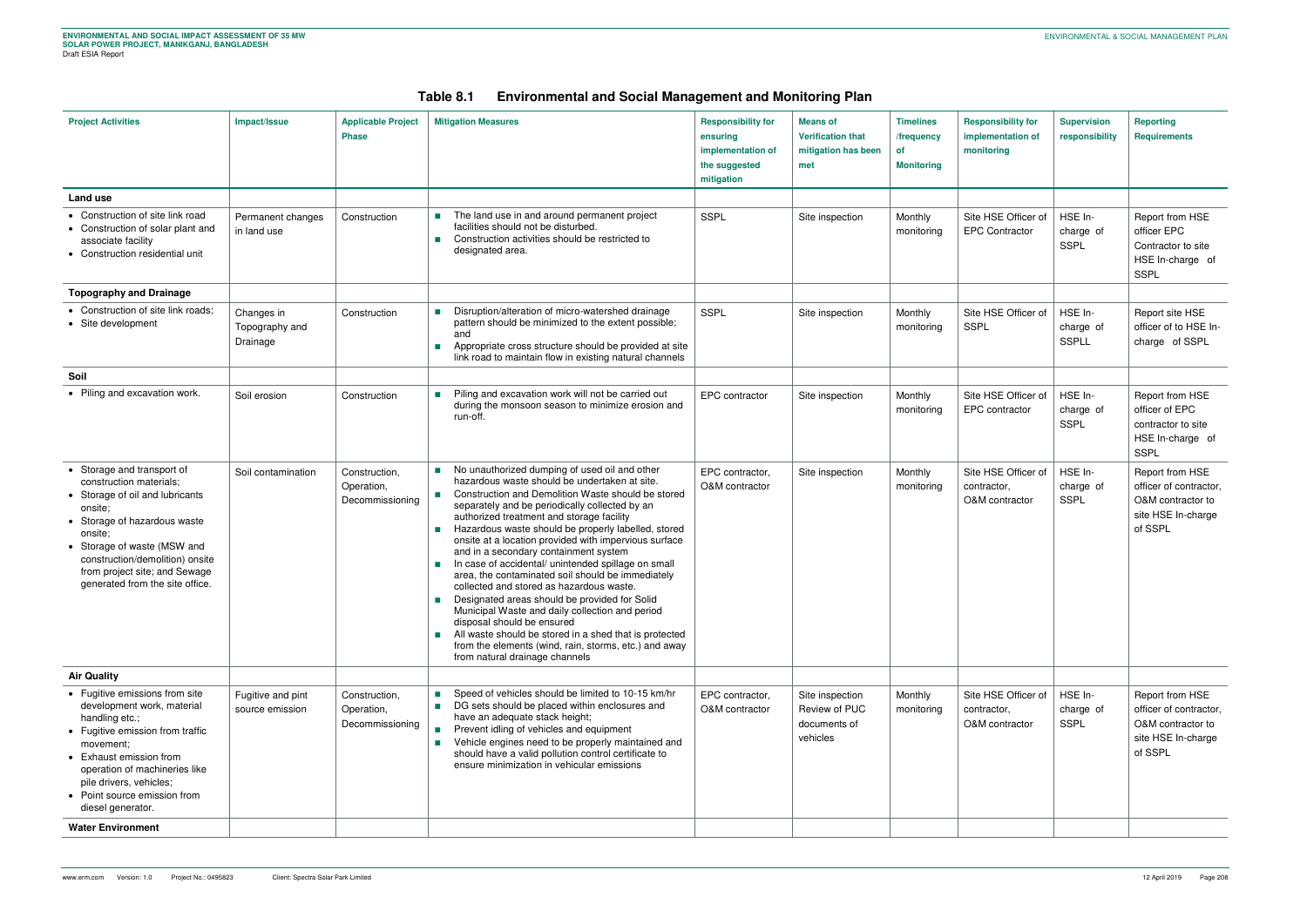| <b>Project Activities</b>                                                                                                                     | Impact/Issue                                                               | <b>Applicable Project</b><br><b>Phase</b>      | <b>Mitigation Measures</b>                                                                                                                                                                                  | <b>Responsibility for</b><br>ensuring<br>implementation of<br>the suggested<br>mitigation | <b>Means of</b><br><b>Verification that</b><br>mitigation has been<br>met | <b>Timelines</b><br>/frequency<br><b>of</b><br><b>Monitoring</b>  | <b>Responsibility for</b><br>implementation of<br>monitoring       | <b>Supervision</b><br>responsibility                                                       | <b>Reporting</b><br><b>Requirements</b>                                                              |
|-----------------------------------------------------------------------------------------------------------------------------------------------|----------------------------------------------------------------------------|------------------------------------------------|-------------------------------------------------------------------------------------------------------------------------------------------------------------------------------------------------------------|-------------------------------------------------------------------------------------------|---------------------------------------------------------------------------|-------------------------------------------------------------------|--------------------------------------------------------------------|--------------------------------------------------------------------------------------------|------------------------------------------------------------------------------------------------------|
| Water required for construction<br>phase and operation phase of the<br>project                                                                | Depletion of water<br>resource                                             | Construction,<br>Operation                     | NOC for abstraction of ground water for operational<br>phase under Bangladesh Pani Bidhimala 2018 will be<br>taken from Union Parishad                                                                      | <b>SSPL</b>                                                                               | Permission letter                                                         | At the start<br>of operation                                      | Site HSE Officer of<br><b>SSPL</b>                                 | HSE In-<br>charge of<br>SSPL                                                               | Report from site<br>HSE to corporate<br><b>HSE</b>                                                   |
|                                                                                                                                               |                                                                            | Maintain logbook for water consumption; and    | EPC Team,<br>O&M Team                                                                                                                                                                                       | Water consumption<br>log book                                                             | Monthly<br>monitoring                                                     | Site HSE Officer of<br>EPC, site HSE In-<br>charge of O&M<br>Team | HSE In-<br>charge of<br>SSPL                                       | Report from HSE<br>officer of O&M<br>contractor to site<br>HSE In-charge of<br><b>SSPL</b> |                                                                                                      |
|                                                                                                                                               |                                                                            |                                                | Prepare and implement water conservation scheme<br>e.g., rainwater harvesting                                                                                                                               | SSPL & O&M<br>Team                                                                        | Site inspection                                                           | Monthly<br>monitoring                                             | Site HSE of O&M<br>Team                                            | HSE In-<br>charge of<br>SSPL                                                               | Report from HSE<br>officer of O&M<br>contractor to site<br>HSE In-charge of<br><b>SSPL</b>           |
| • Storage of hazardous<br>substances onsite; and<br>• Storage of hazardous waste<br>onsite.                                                   | <b>Water Contamination</b>                                                 | Construction,<br>Operation,<br>Decommissioning | Prevent & mitigate spill of fuel within the storage area                                                                                                                                                    | EPC Team,<br>O&M Team                                                                     | Site inspection                                                           | Regular<br>monitoring                                             | Site HSE Officer of<br>EPC, site HSE In-<br>charge of O&M<br>Team  | HSE In-<br>charge of<br>SSPL                                                               | Report from HSE<br>officer of EPC/O&M<br>contractor to site<br>HSE In-charge of<br><b>SSPL</b>       |
|                                                                                                                                               |                                                                            |                                                | Regularly monitored the surface and ground water<br>quality                                                                                                                                                 | S&WPL Team,<br>O&M Team                                                                   | <b>Monitoring Report</b>                                                  | Six monthly<br>monitoring                                         | Site HSE Officer of<br>S&WPL, site HSE<br>In-charge of O&M<br>Team | HSE In-<br>charge of<br><b>TSEPL</b>                                                       | Report from HSE<br>officer of<br>S&WPL/O&M<br>contractor to site<br>HSE In-charge of<br><b>TSEPL</b> |
| <b>Noise quality</b>                                                                                                                          |                                                                            |                                                |                                                                                                                                                                                                             |                                                                                           |                                                                           |                                                                   |                                                                    |                                                                                            |                                                                                                      |
| • Construction and demolition<br>activities;<br>• Operation of DG sets; and<br>• Vehicular movement                                           | Increase in noise<br>level                                                 | Construction<br>and<br>Decommissioning         | Normal working hours of the contractor to be defined<br>(preferable 8 am to 6pm). If work needs to be<br>undertaken outside these hours, it should be limited<br>to activities which do not generate noise; | SSPL Team,<br>O&M Team                                                                    | Site inspection                                                           | Monthly<br>monitoring                                             | Site HSE Officer of<br>EPC, site HSE In-<br>charge of O&M<br>Team  | HSE In-<br>charge of<br>SSPL                                                               | Report from HSE<br>officer of EPC/O&M<br>contractor to site<br>HSE In-charge of<br><b>TSEPL</b>      |
|                                                                                                                                               |                                                                            |                                                | Only well-maintained equipment should be operated<br>on-site.                                                                                                                                               | EPC Team,<br>O&M Team                                                                     | Site inspection                                                           | Monthly<br>monitoring                                             | Site HSE Officer of<br>EPC, site HSE In-<br>charge of O&M<br>Team  | HSE In-<br>charge of<br>SSPL                                                               | Report from HSE<br>officer of EPC/O&M<br>contractor to HSE<br>officer of SSPL                        |
| <b>Operational Health and Safety</b>                                                                                                          |                                                                            |                                                |                                                                                                                                                                                                             |                                                                                           |                                                                           |                                                                   |                                                                    |                                                                                            |                                                                                                      |
| • Working at heights;<br>• Working with live electrical<br>components; and<br>• operation of cranes and other<br>mechanical lifting equipment | Injury, near-misses<br>and fatalities for<br>labour contracted on<br>site. | Construction,<br>Operation,<br>Decommissioning | All workers (regular and contracted) should be<br>provided with training on Health and Safety policies<br>in place with appropriate refresher courses<br>throughout the life cycle of the Project           | EPC Team,<br>O&M Team                                                                     | Training report                                                           | Monthly<br>monitoring                                             | Site HSE Officer of<br>EPC, site HSE In-<br>charge of O&M<br>Team  | HSE In-<br>charge of<br>SSPL                                                               | Report from HSE<br>officer of EPC/O&M<br>contractor to HSE<br>officer of SSPL                        |
|                                                                                                                                               |                                                                            |                                                | Obtain and check safety method statements from<br>contractors                                                                                                                                               | EPC Team,<br>O&M Team                                                                     | Site inspection                                                           | Monthly<br>monitoring                                             | Site HSE Officer of<br>EPC, site HSE In-<br>charge of O&M<br>Team  | HSE In-<br>charge of<br>SSPL                                                               | Report from HSE<br>officer of EPC/O&M<br>contractor to HSE<br>officer of SSPL                        |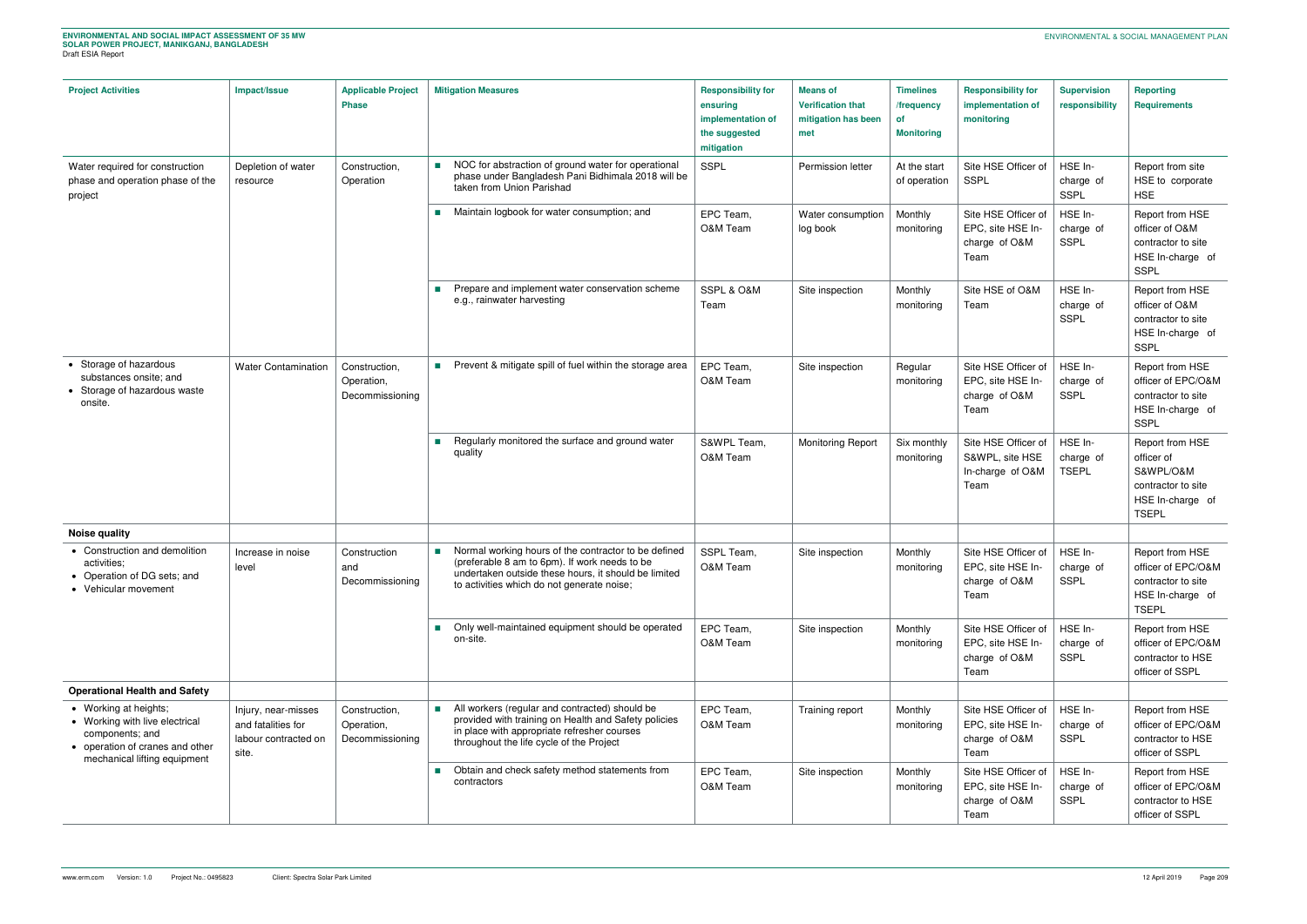| <b>Project Activities</b>                   | Impact/Issue                          | <b>Applicable Project</b><br><b>Phase</b> | <b>Mitigation Measures</b>                                                                                                                                                                                                                                                                                                                                                                                                                                                                                                                                                                                                                                                                                                                                                                                                                                                                                                                                                                                                                                                      | <b>Responsibility for</b><br>ensuring<br>implementation of<br>the suggested<br>mitigation | <b>Means of</b><br><b>Verification that</b><br>mitigation has been<br>met                      | <b>Timelines</b><br>/frequency<br><b>of</b><br><b>Monitoring</b> | <b>Responsibility for</b><br>implementation of<br>monitoring      | <b>Supervision</b><br>responsibility | <b>Reporting</b><br><b>Requirements</b>                                       |
|---------------------------------------------|---------------------------------------|-------------------------------------------|---------------------------------------------------------------------------------------------------------------------------------------------------------------------------------------------------------------------------------------------------------------------------------------------------------------------------------------------------------------------------------------------------------------------------------------------------------------------------------------------------------------------------------------------------------------------------------------------------------------------------------------------------------------------------------------------------------------------------------------------------------------------------------------------------------------------------------------------------------------------------------------------------------------------------------------------------------------------------------------------------------------------------------------------------------------------------------|-------------------------------------------------------------------------------------------|------------------------------------------------------------------------------------------------|------------------------------------------------------------------|-------------------------------------------------------------------|--------------------------------------|-------------------------------------------------------------------------------|
|                                             |                                       |                                           | Permitting system should be implemented to ensure<br>that cranes and lifting equipment is operated by<br>trained and authorized persons only                                                                                                                                                                                                                                                                                                                                                                                                                                                                                                                                                                                                                                                                                                                                                                                                                                                                                                                                    | EPC Team,<br>O&M Team                                                                     | Permitting<br>document                                                                         | Monthly<br>monitoring                                            | Site HSE Officer of<br>EPC, site HSE In-<br>charge of O&M<br>Team | HSE In-<br>charge of<br>SSPL         | Report from HSE<br>officer of EPC/O&M<br>contractor to HSE<br>officer of SSPL |
|                                             |                                       |                                           | Appropriate safety harnesses and lowering/raising<br>tools should be used for working at heights                                                                                                                                                                                                                                                                                                                                                                                                                                                                                                                                                                                                                                                                                                                                                                                                                                                                                                                                                                                | EPC Team,<br>O&M Team                                                                     | Site inspection                                                                                | Monthly<br>monitoring                                            | Site HSE Officer of<br>EPC, site HSE In-<br>charge of O&M<br>Team | HSE In-<br>charge of<br>SSPL         | Report from HSE<br>officer of EPC/O&M<br>contractor to HSE<br>officer of SSPL |
|                                             |                                       |                                           | A safety or emergency management plan should be<br>in place to account for natural disasters, accidents<br>and any emergency situations                                                                                                                                                                                                                                                                                                                                                                                                                                                                                                                                                                                                                                                                                                                                                                                                                                                                                                                                         | EPC Team,<br>O&M Team                                                                     | Site specific<br>Emergency<br>Management Plan                                                  | Monthly<br>monitoring                                            | Site HSE Officer of<br>EPC, site HSE In-<br>charge of O&M<br>Team | HSE In-<br>charge of<br>SSPL         | Report from HSE<br>officer of EPC/O&M<br>contractor to HSE<br>officer of SSPL |
|                                             |                                       |                                           | A safety or emergency management plan should be<br>$\mathcal{L}_{\mathcal{A}}$<br>in place to account for natural disasters, accidents<br>and any emergency situations. The nearest hospital,<br>ambulance, fire station and police station should be<br>identified in the implemented emergency<br>management plan.                                                                                                                                                                                                                                                                                                                                                                                                                                                                                                                                                                                                                                                                                                                                                            | EPC Team,<br>O&M Team                                                                     | Site inspection                                                                                | Monthly<br>monitoring                                            | Site HSE Officer of<br>EPC, site HSE In-<br>charge of O&M<br>Team | HSE In-<br>charge of<br>SSPL         | Report from HSE<br>officer of EPC/O&M<br>contractor to HSE<br>officer of SSPL |
| <b>Ecology</b>                              |                                       |                                           |                                                                                                                                                                                                                                                                                                                                                                                                                                                                                                                                                                                                                                                                                                                                                                                                                                                                                                                                                                                                                                                                                 |                                                                                           |                                                                                                |                                                                  |                                                                   |                                      |                                                                               |
| • Construction of sites and<br>access roads | Impact on local flora<br>and fauna    | Construction                              | Unnecessary disturbance of neighbouring vegetation<br><b>The Contract of State</b><br>due to off-road vehicular movement, fuel wood<br>procurement and destruction of floral resources<br>should be prohibited;<br>Strict prohibition should be maintained on use of fuel<br>wood and shrubs from nearby areas as kitchen fuel.<br>Construction activities to be avoided during rainy<br>season as far as possible;<br>No water source/flow to be obstructed as a result of<br>$\mathcal{L}_{\mathcal{A}}$<br>construction activities<br>Hazardous materials should not be stored near<br>natural drainage channels;<br>Good housekeeping should be followed for<br>construction activities, waste packaging material<br>should be properly disposed;<br>Speed limit of vehicles plying on these routes should<br>be kept to 10-15 km/hr to avoid road kill of mammals<br>and reptiles;<br>Proper sanitation facilities should be provided at site<br>offices:<br>Anti-poaching, trapping and hunting policy among<br>employees and contractors should be strictly<br>enforced. | EPC Team,<br>O&M Team                                                                     | Site<br>$\bullet$<br>Inspection;<br>Training<br>records;<br>Visual<br>Assessment<br>by experts | Monthly<br>monitoring                                            | Site HSE Officer of<br>EPC, site HSE In-<br>charge of O&M<br>Team | HSE In-<br>charge of<br>SSPL         | Report from HSE<br>officer of EPC/O&M<br>contractor to HSE<br>officer of SSPL |
| <b>Community Health and Safety</b>          |                                       |                                           |                                                                                                                                                                                                                                                                                                                                                                                                                                                                                                                                                                                                                                                                                                                                                                                                                                                                                                                                                                                                                                                                                 |                                                                                           |                                                                                                |                                                                  |                                                                   |                                      |                                                                               |
|                                             | Increased<br>Prevalence of<br>Disease | Construction<br>Phase                     | For the access road: Identify community health<br>hazards and safety risks especially during night time<br>along the construction stretch. Formulate mitigation<br>strategies and implement them effectively. Specific<br>issues that will pose safety risks to local community<br>could be restricted carriage way width; allowing<br>heavy machineries/heavy load traffic through normal<br>village roads, material loading/ unloading sites,<br>boulder dumps etc.; night time visibility especially if                                                                                                                                                                                                                                                                                                                                                                                                                                                                                                                                                                      | SSPL through EPC<br>contactor.                                                            | • Site Inspection;<br>• Training<br>records;<br>• Visual<br>Assessment                         | Monthly                                                          | EHS-EPC                                                           | HSE In-<br>charge of<br>SSPL         | <b>Monthly Progress</b><br>Report                                             |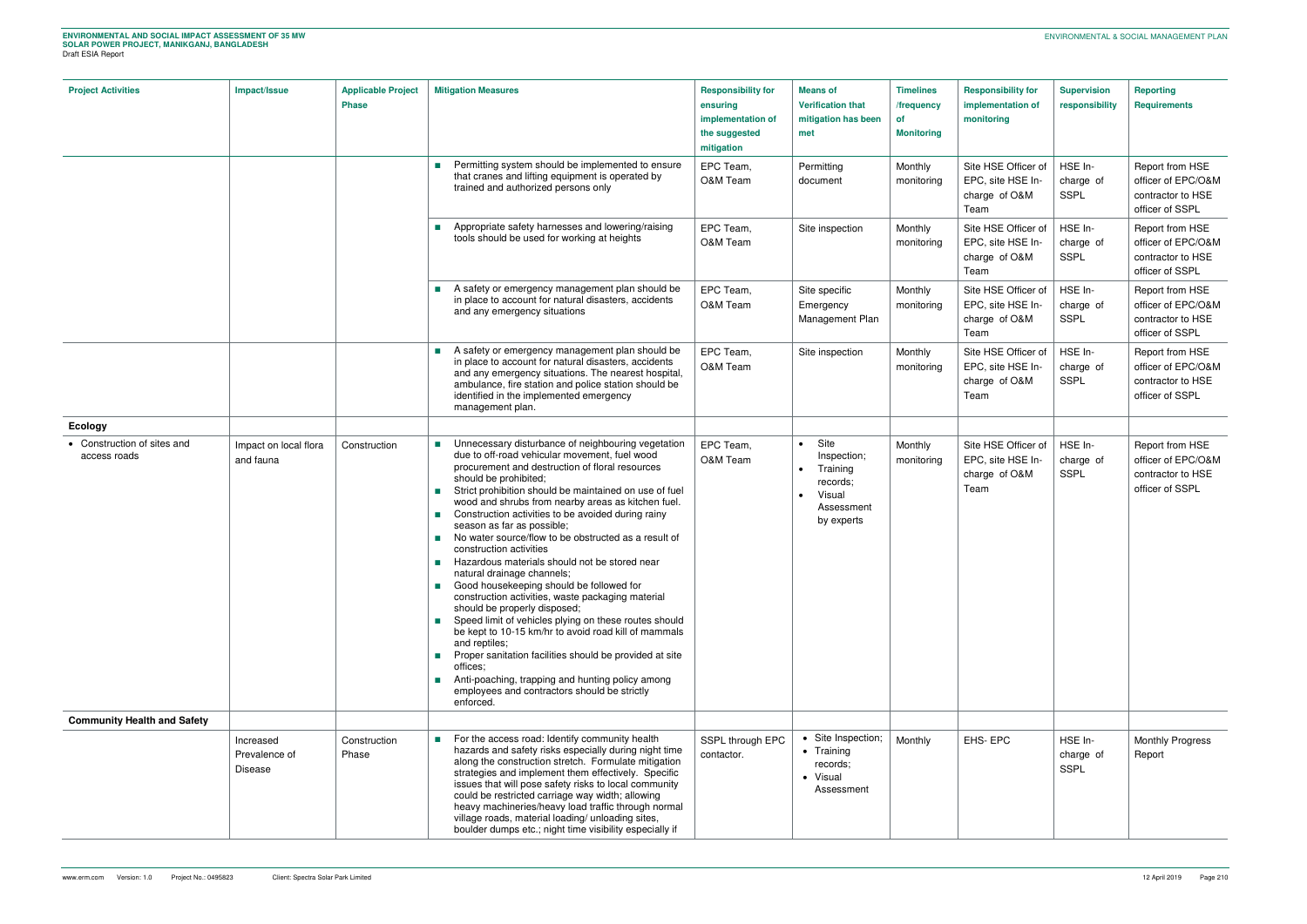| <b>Project Activities</b> | Impact/Issue                                                                                                    | <b>Applicable Project</b><br><b>Phase</b> | <b>Mitigation Measures</b>                                                                                                                                                                                                                                                                                                                                                                                                                                                                                                                                                                                                                                                                                                                                                                                                                                                                                                                                                                                                                                                                                                                                                                                                                                                                                                                                                                                                                                                                                                                                                                                                                                                                                                                                                                                                                                                                                                                                                                                                                                                                                                | <b>Responsibility for</b><br>ensuring<br>implementation of<br>the suggested<br>mitigation | <b>Means of</b><br><b>Verification that</b><br>mitigation has been<br>met | <b>Timelines</b><br>/frequency<br><b>of</b><br><b>Monitoring</b> | <b>Responsibility for</b><br>implementation of<br>monitoring | <b>Supervision</b><br>responsibility | <b>Reporting</b><br>Requirements                                          |
|---------------------------|-----------------------------------------------------------------------------------------------------------------|-------------------------------------------|---------------------------------------------------------------------------------------------------------------------------------------------------------------------------------------------------------------------------------------------------------------------------------------------------------------------------------------------------------------------------------------------------------------------------------------------------------------------------------------------------------------------------------------------------------------------------------------------------------------------------------------------------------------------------------------------------------------------------------------------------------------------------------------------------------------------------------------------------------------------------------------------------------------------------------------------------------------------------------------------------------------------------------------------------------------------------------------------------------------------------------------------------------------------------------------------------------------------------------------------------------------------------------------------------------------------------------------------------------------------------------------------------------------------------------------------------------------------------------------------------------------------------------------------------------------------------------------------------------------------------------------------------------------------------------------------------------------------------------------------------------------------------------------------------------------------------------------------------------------------------------------------------------------------------------------------------------------------------------------------------------------------------------------------------------------------------------------------------------------------------|-------------------------------------------------------------------------------------------|---------------------------------------------------------------------------|------------------------------------------------------------------|--------------------------------------------------------------|--------------------------------------|---------------------------------------------------------------------------|
|                           |                                                                                                                 |                                           | material/ waste dumps are maintained along traffic<br>allowed carriageway; hazardous road surface<br>conditions that is dusty or wet or pot holed; poor<br>SWD arrangements etc.;<br>The project will communicate about the technical<br>$\mathcal{L}^{\text{max}}$<br>aspects of the construction and operations along with<br>their community safety and nuisance implications;<br>SSPL shall ensure that the EPC and Electrical<br>Contractors are committed to health and safety of<br>workers as well as the community and their property<br>and will community the precautions that will be taken;<br>Exposure visits of community representatives to<br>construction sites to increase awareness on<br>community H&S aspects;<br>Review the construction phase accident and incident<br>$\sim 1$<br>records at least every month;<br>Training of contractors and their labourers on<br>precautions to be taken to minimize nuisance for the<br>local community;<br>Movement of vehicles: The access road to the site<br>location passes through some villages. Plying of<br>vehicles carrying equipment to the site particularly<br>during day time could lead to unsafe situation for the<br>local community;<br>Other safety measure like provision for night time<br>visibility at accident prone areas, repair hazardous<br>road surface conditions etc. should devised based on<br>consultation with community representatives.;<br>There should be control on movement of migrant<br>workers in local community. Site authority should<br>provide all the basic facilities to migrant workers at<br>site only;<br>The project should communicate with community<br>about the technical aspects of the construction and<br>operations along with their community safety and<br>nuisance implications;<br>SSPL shall ensure that the EPC and Electrical<br>contractors are committed to health and safety of<br>workers as well as the community and their property;<br>Training of contractors and their labourers on<br>$\sim 1$<br>precautions to be taken to minimize nuisance for the<br>local community. |                                                                                           |                                                                           |                                                                  |                                                              |                                      |                                                                           |
| <b>Migrant Labour</b>     |                                                                                                                 |                                           |                                                                                                                                                                                                                                                                                                                                                                                                                                                                                                                                                                                                                                                                                                                                                                                                                                                                                                                                                                                                                                                                                                                                                                                                                                                                                                                                                                                                                                                                                                                                                                                                                                                                                                                                                                                                                                                                                                                                                                                                                                                                                                                           |                                                                                           |                                                                           |                                                                  |                                                              |                                      |                                                                           |
|                           | Influx of Workers<br>$\bullet$<br>- Construction<br>Phase<br>Stress on local<br>infrastructure<br>and resources | Construction<br>Phase                     | SSPL and their EPC/Electrical contractor to<br>implement a "Code of Conduct" for the construction<br>phase which will take into account (a) predominantly<br>rural community in the vicinity; (b) health & safety<br>aspects; (c) restrictions on activities - Dos and<br>Don'ts; (d) briefing on the local area/immediate<br>vicinity etc. (e) zero tolerance of illegal activities by<br>construction personnel including: unlicensed<br>prostitution; illegal sale or purchase of alcohol; sale,<br>purchase or consumption of drugs; illegal gambling<br>or fighting which will be shared with all contractors for<br>induction of their employees/ supervisors/workers;<br>Social interactions between migrant labour and the<br>host community will be closely monitored by the                                                                                                                                                                                                                                                                                                                                                                                                                                                                                                                                                                                                                                                                                                                                                                                                                                                                                                                                                                                                                                                                                                                                                                                                                                                                                                                                     | EPC Team,                                                                                 | Site inspection                                                           | Monthly<br>monitoring                                            | Site HSE Officer of<br>EPC,                                  | HSE In-<br>charge of<br>SSPL         | Report from HSE<br>officer of EPC<br>contractor to HSE<br>officer of SSPL |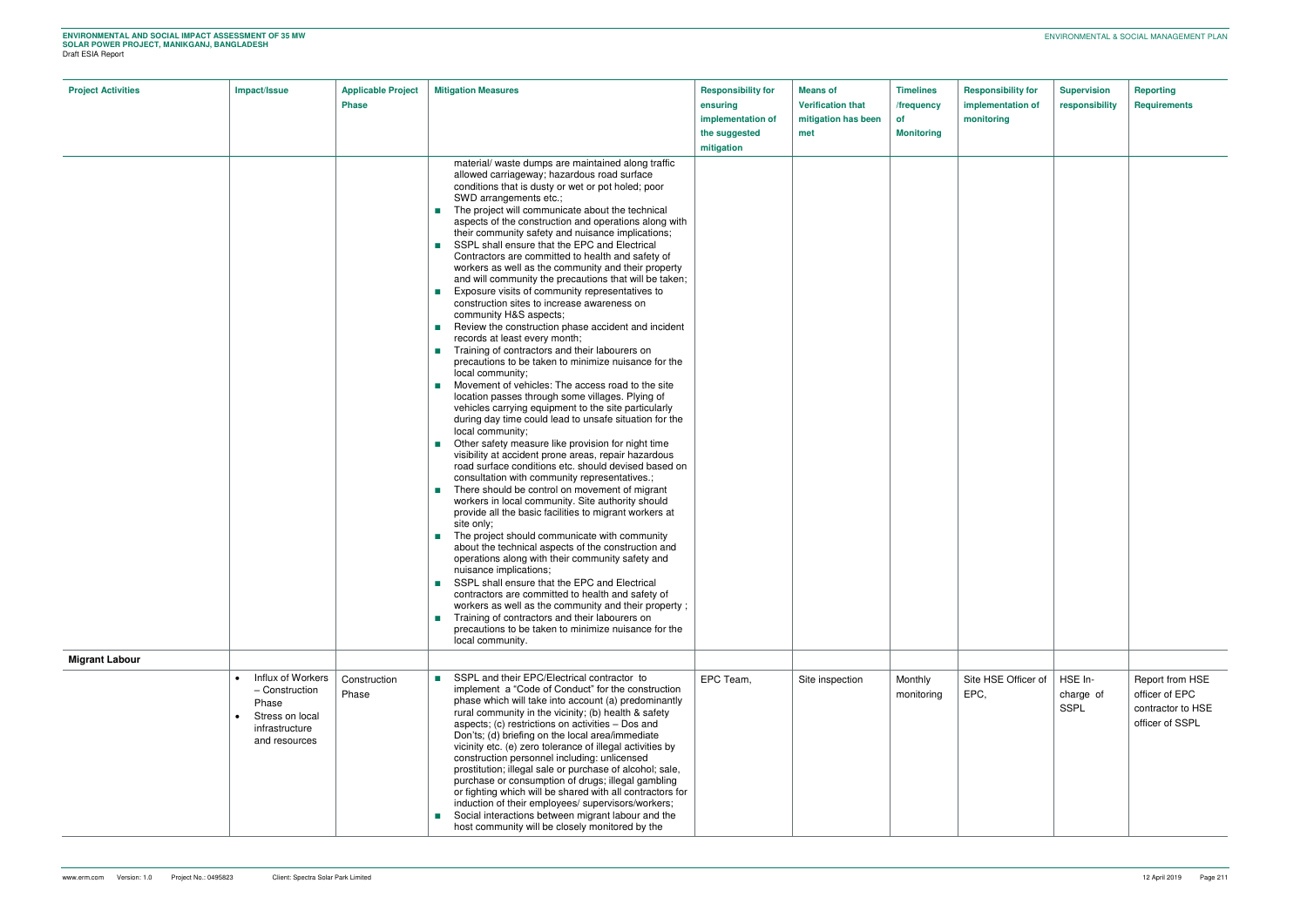| <b>Project Activities</b> | Impact/Issue | <b>Applicable Project</b><br><b>Phase</b> | <b>Mitigation Measures</b>                                                                                                                                                                                                                                                                                                                                                                                                                                                                                                                                                                                                                                                                                                                                                                                                                                                                                                                                                                                                                                                                                                                                                                                                                                                                                                                                                                                                                                                                                                                           | <b>Responsibility for</b><br>ensuring<br>implementation of<br>the suggested<br>mitigation | <b>Means of</b><br><b>Verification that</b><br>mitigation has been<br>met | <b>Timelines</b><br>/frequency<br>0f<br><b>Monitoring</b> | <b>Responsibility for</b><br>implementation of<br>monitoring | <b>Supervision</b><br>responsibility | <b>Reporting</b><br><b>Requirements</b> |
|---------------------------|--------------|-------------------------------------------|------------------------------------------------------------------------------------------------------------------------------------------------------------------------------------------------------------------------------------------------------------------------------------------------------------------------------------------------------------------------------------------------------------------------------------------------------------------------------------------------------------------------------------------------------------------------------------------------------------------------------------------------------------------------------------------------------------------------------------------------------------------------------------------------------------------------------------------------------------------------------------------------------------------------------------------------------------------------------------------------------------------------------------------------------------------------------------------------------------------------------------------------------------------------------------------------------------------------------------------------------------------------------------------------------------------------------------------------------------------------------------------------------------------------------------------------------------------------------------------------------------------------------------------------------|-------------------------------------------------------------------------------------------|---------------------------------------------------------------------------|-----------------------------------------------------------|--------------------------------------------------------------|--------------------------------------|-----------------------------------------|
|                           |              |                                           | project. The community will be consulted at regular<br>intervals and any complaints or concerns with<br>respect to labour should be addressed without delay;<br>The project will conduct routine medical check-ups,<br>health and safety training and sensitization<br>programmes to raise awareness about STDs, and<br>HIV amongst the labourers. These trainings will also<br>have sessions on maintaining behaviour standards<br>while moving in the community, knowing and<br>respecting prevalent socio- cultural systems of host<br>community etc.<br>The project will, where possible, maximise<br>procurement of goods and supplies catering to the<br>site office from the local markets. This will ensure<br>that the project catalyses the local economy.<br>Monitor contractors for compliance on labour laws as<br>well as PS2.<br>Training of all supervisors, workers and labourers on<br>community health & safety aspects, Code of Conduct<br>and any other local regulations;<br><b>Elinkage of Communication, Disclosure and</b><br>Grievance Redressal Mechanism to also cover<br>labourers so that any concerns on working conditions<br>and/or contractor mal-practices can be managed;<br>The project will keep the local administration and<br>police informed about the details of outside labourers<br>as also a list should be provided to the Panchayat<br>/block office;<br>All key contractors should have 'certificate of<br>registration in place' for the engagement of migrant<br>workers through sub-contractors. |                                                                                           |                                                                           |                                                           |                                                              |                                      |                                         |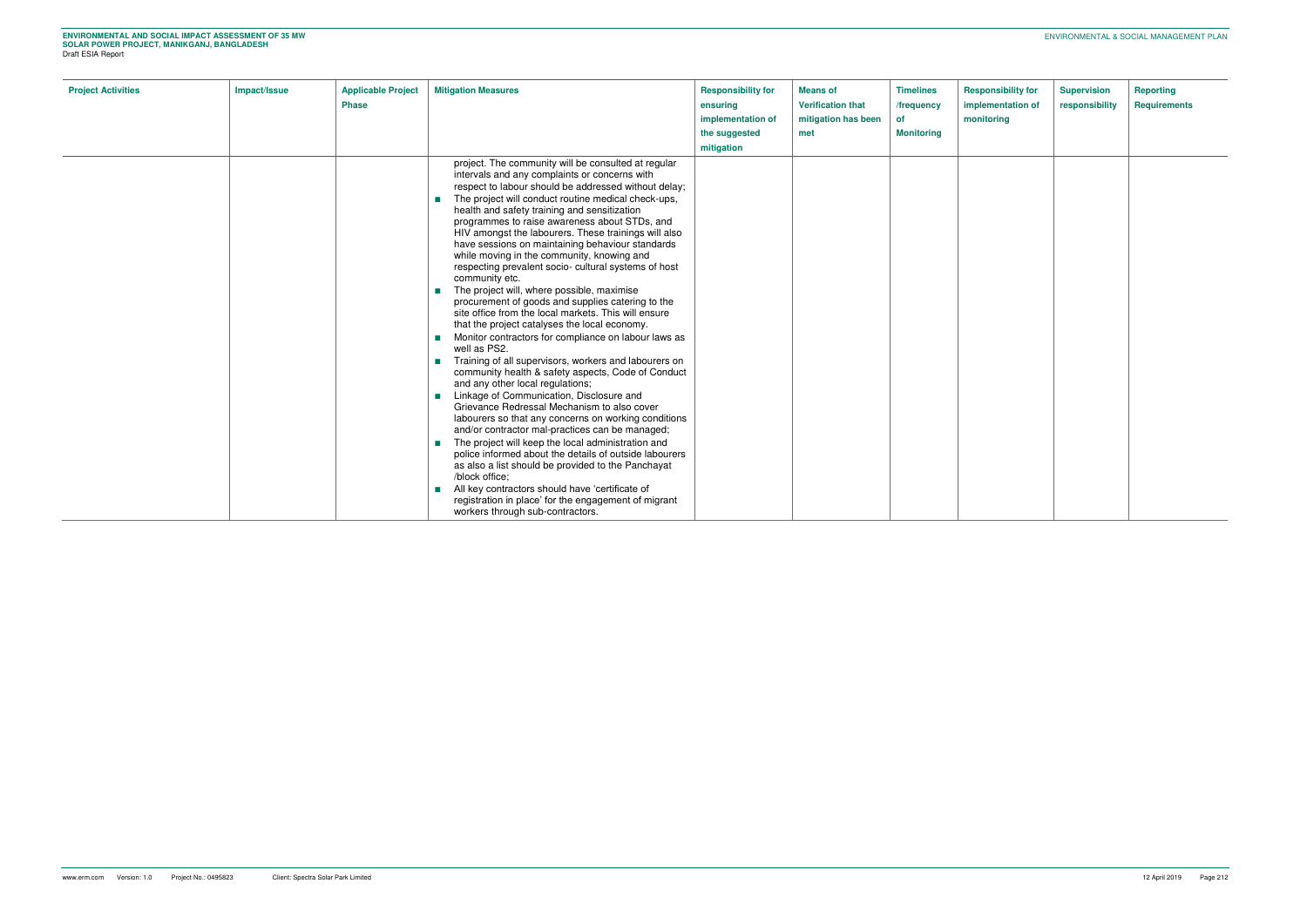# **9. GRIEVANCE REDRESS MECHANISM**

Spectra Solar Power Limited has established a grievance redressal mechanism to receive and address specific concerns on environmental & social issues. The grievance redressal mechanism (GRM) has been developed to record and resolve grievances of affected communities and employees. This GRM provide understandable and transparent process in culturally appropriate and readily accessible manner to all segments of the affected communities, and at no cost without retribution.

A Grievance register is maintained at project site. But the disclosure for GRM should be done with the community, employees and various stakeholders. The disclosure will be done through website and other potential opportunity of communication with display of relevant information at the entry gate of the site and other working areas at the site. It can also be done especially to the external stakeholder at the various stages of project screening and impact assessment studies at the project level and to be continued during the operations stage. GRM of Spectra Solar Power is attached as **Appendix Q**.

The mechanism will be accessible to diverse members of the community, including more vulnerable groups such as women and youth. Multiple means of using this mechanism, including face-to-face meetings, written complaints, telephone conversations should be available. Confidentiality and privacy for complainants should be honoured where this is seen as necessary or important.

SSPL shall set-up a grievance redress committee that will address any complaints during operational period of the project.

The representation in the committee makes project affected persons to have trust and build confidence in the system. The grievance redress committee reports its plan and activities to the Implementation committee. The following list presents members of the committee.

## **Table 9.1 Members of the Committee of Grievance Redress (GRC)**

- 1. Union Parishad Chairman, Arua Union
- 2. Any key stakeholder from the community (a female member of the community, in case the aggrieved PAP is a female)
- 3. Project Director, SSPL
- 4. Site Construction Project Manager, SSPL

Grievance redress process is discussed in the flow chart below.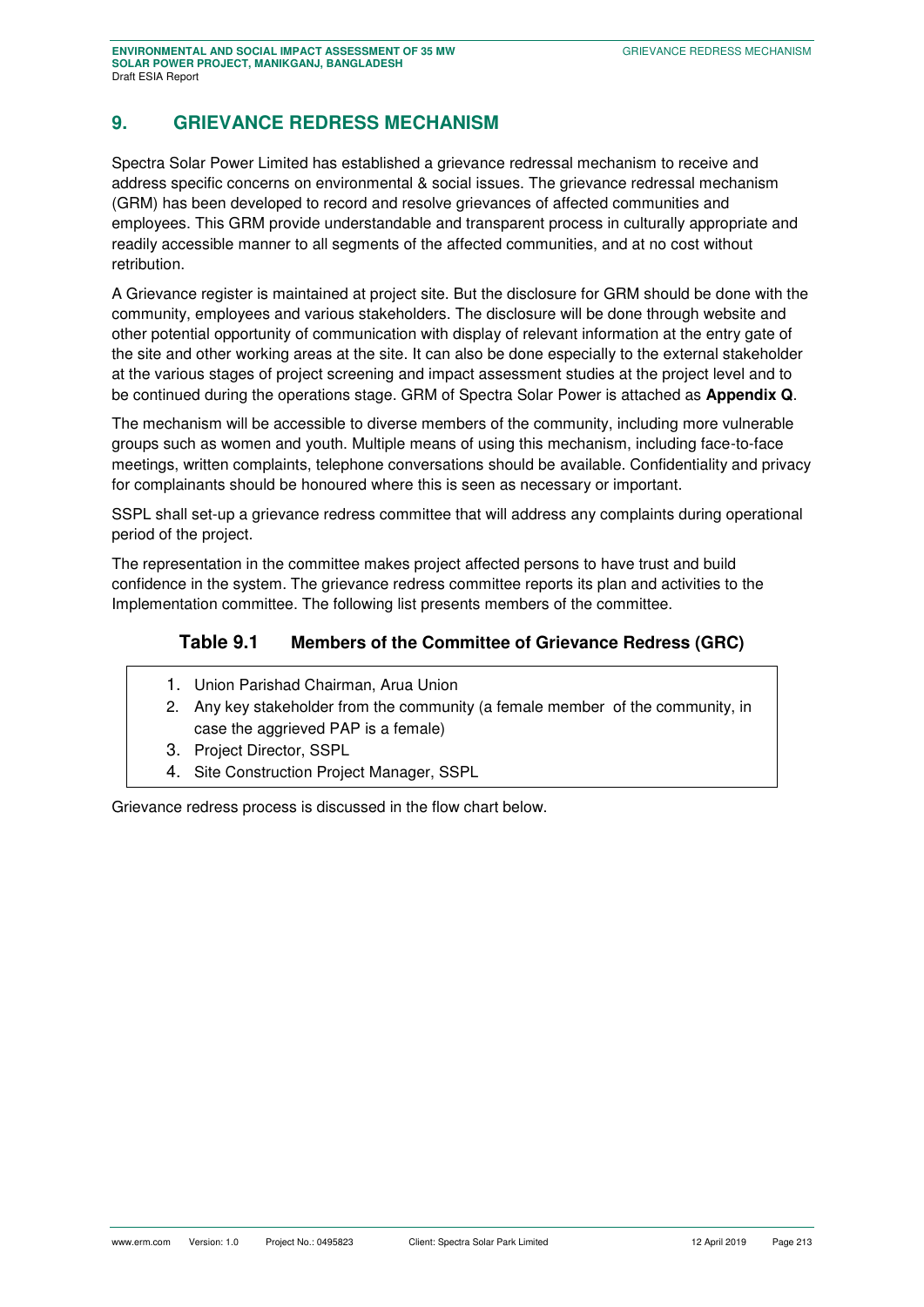

GRC will maintain a complaints database, which will contain all the information on complaints or grievances received from the communities or other stakeholders. This would include: the type of complaint, location, time, actions to address these complaints, and final outcome.

The procedures to be followed and adopted by the grievance redress should be transparent and simple to understand or uniform process for registering complaints provide project affected persons with free access to the procedures. The response time between activating the procedure and reaching a resolution should be as short as possible. An effective monitoring system will inform project management about the frequency and nature of grievances. GRC will arrange half yearly meetings where the activities and the outcomes/measures taken according to the complaints database are to be monitored and reviewed by third party consultant to ensure the required transparency. In addition to the above, if there are any grievances related to social or environmental management issues in the project area, the GRC will record these grievances and suggestions and pass it on to the relevant consultant for necessary action and follow-up.

In case a dispute is not resolved by arbitrational tribunal, then if any of the party disagrees, the aggrieved party has the right to appeal to the ordinary courts of law.

A grievance form is presented below and hard copies of both English and Bangla will be made available at the SSPL site office.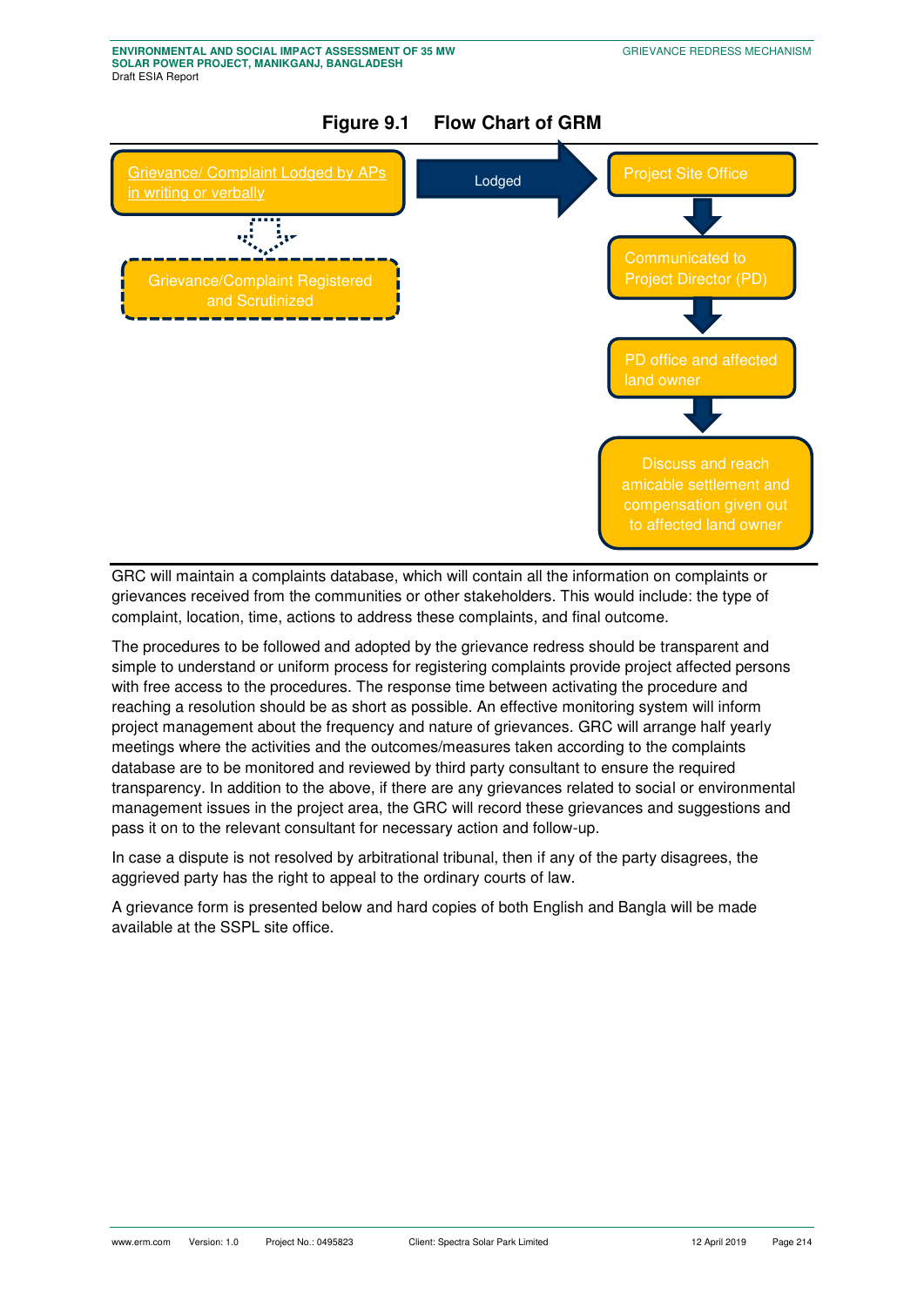# **Figure 9.2 Grievance Format**

Name of the Village: \_\_\_\_\_\_\_\_\_\_\_\_\_\_\_\_ Name of Union: \_\_\_\_\_

Date:

The project welcomes complaints, suggestions, queries and comments regarding project implementation. We encourage persons with grievance to provide their name and contact information to enable us to get in touch with you for clarification and feedback. Mentioning the name and Contact details are essential as this would help us in getting in touch with you. Should you choose to include your personal details but want that information to remain confidential, please inform us by writing/typing \*(CONFIDENTIAL)\* above your name.

Thank you. Project Director, SSPL

Date

Contact Information/Personal Details

Name

Address

Phone Number

**Complaint/Suggestion/Comment/Question**: Please provide the details ( who, what, where and how) of your grievance below:

If included as attachment/note/letter, please tick here:

#### **For Official Use Only**

Registered by ( Name of the Junior Engineer Registering Grievance )

Mode of Communication:

- 1. Letter
- 2. Verbal/Telephonic

Reviewed by (Name /Position of Official reviewing Grievance)

Action Taken

Whether Action Taken has been communicated to the Complainant: Yes/No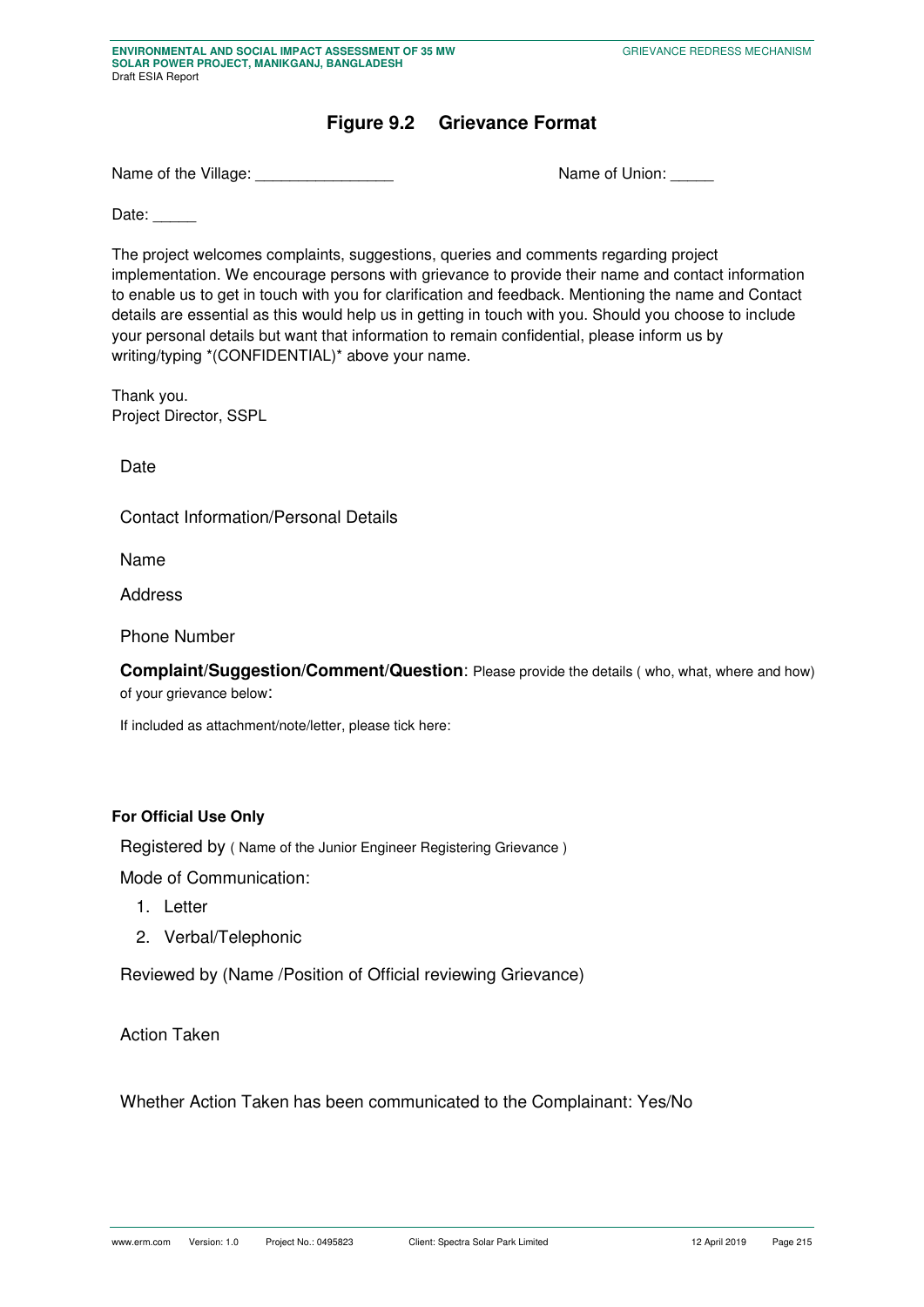## **10. CONCLUSION AND RECOMMENDATIONS**

The impact assessment has been conducted in compliance with administrative framework, identified herein, including relevant national legislative requirement, international conventions.

# **10.1 Impacts Requiring Detailed Assessment**

The table below presents the outcomes of the comprehensive assessment of identified impacts as a result of the various phases of the Project. Significance of impact has been presented here without mitigation (with embedded controls) and with mitigation.

<span id="page-58-0"></span>

| <b>Impact Description</b>                                           | <b>Impact</b> | <b>Significance of Impact</b> |                        |  |  |  |
|---------------------------------------------------------------------|---------------|-------------------------------|------------------------|--|--|--|
|                                                                     | nature        | <b>Before Mitigation</b>      | <b>With Mitigation</b> |  |  |  |
| <b>Construction Phase</b>                                           |               |                               |                        |  |  |  |
| Change in land use                                                  | Negative      | <b>Moderate</b>               | <b>Moderate</b>        |  |  |  |
| Soil compaction                                                     | Negative      | Negligible                    | Negligible             |  |  |  |
| Soil erosion and compaction                                         | Negative      | <b>Minor</b>                  | Negligible             |  |  |  |
| Soil & Sediment contamination                                       | Negative      | <b>Minor</b>                  | Negligible             |  |  |  |
| Change in Topography and Drainage                                   | Negative      | <b>Moderate</b>               | <b>Minor</b>           |  |  |  |
| Road & Traffic                                                      | Negative      | <b>Moderate</b>               | <b>Minor</b>           |  |  |  |
| Impact on ambient air quality                                       | Negative      | <b>Minor</b>                  | Negligible             |  |  |  |
| Impact on noise quality                                             | Negative      | <b>Minor</b>                  | Negligible             |  |  |  |
| Water resource & quality                                            | Negative      | <b>Minor</b>                  | Negligible             |  |  |  |
| <b>Terrestrial Ecology</b>                                          | Negative      | <b>Minor</b>                  | Negligible             |  |  |  |
| Aquatic ecology                                                     | Negative      | <b>Minor</b>                  | Negligible             |  |  |  |
| Loss of land                                                        | Negative      | <b>Minor</b>                  | Minor                  |  |  |  |
| Reduce of family income                                             | Negative      | <b>Minor</b>                  | Minor                  |  |  |  |
| Impact on Local Employment                                          | Positive      |                               |                        |  |  |  |
| Occupational Health and Safety                                      | Negative      | <b>Minor</b>                  | Negligible             |  |  |  |
| Community Health and Safety                                         | Negative      | <b>Moderate</b>               | <b>Minor</b>           |  |  |  |
| <b>Operation Phase</b>                                              |               |                               |                        |  |  |  |
| Soil contamination due to waste generation, spillage<br>and leakage | Negative      | <b>Minor</b>                  | Negligible             |  |  |  |
| Depletion of water resources                                        | Negative      | <b>Minor</b>                  | Negligible             |  |  |  |
| Occupational Health and Safety                                      | Negative      | <b>Minor</b>                  | Negligible             |  |  |  |
| Impact on Local Employment                                          | Positive      |                               |                        |  |  |  |
| <b>Decommissioning Phase</b>                                        |               |                               |                        |  |  |  |
| Impact on soil environment                                          | Negative      | <b>Minor</b>                  | Negligible             |  |  |  |
| Impact on ambient air quality                                       | Negative      | <b>Minor</b>                  | Negligible             |  |  |  |
| Occupational Health and Safety                                      | Negative      | <b>Minor</b>                  | Negligible             |  |  |  |

#### **Table 10.1 Impact Assessment Summary**

The Environmental and Social Management Plan (ESMP) describes mitigation measures for impacts specific to the Project activities and also discusses implementation mechanisms.